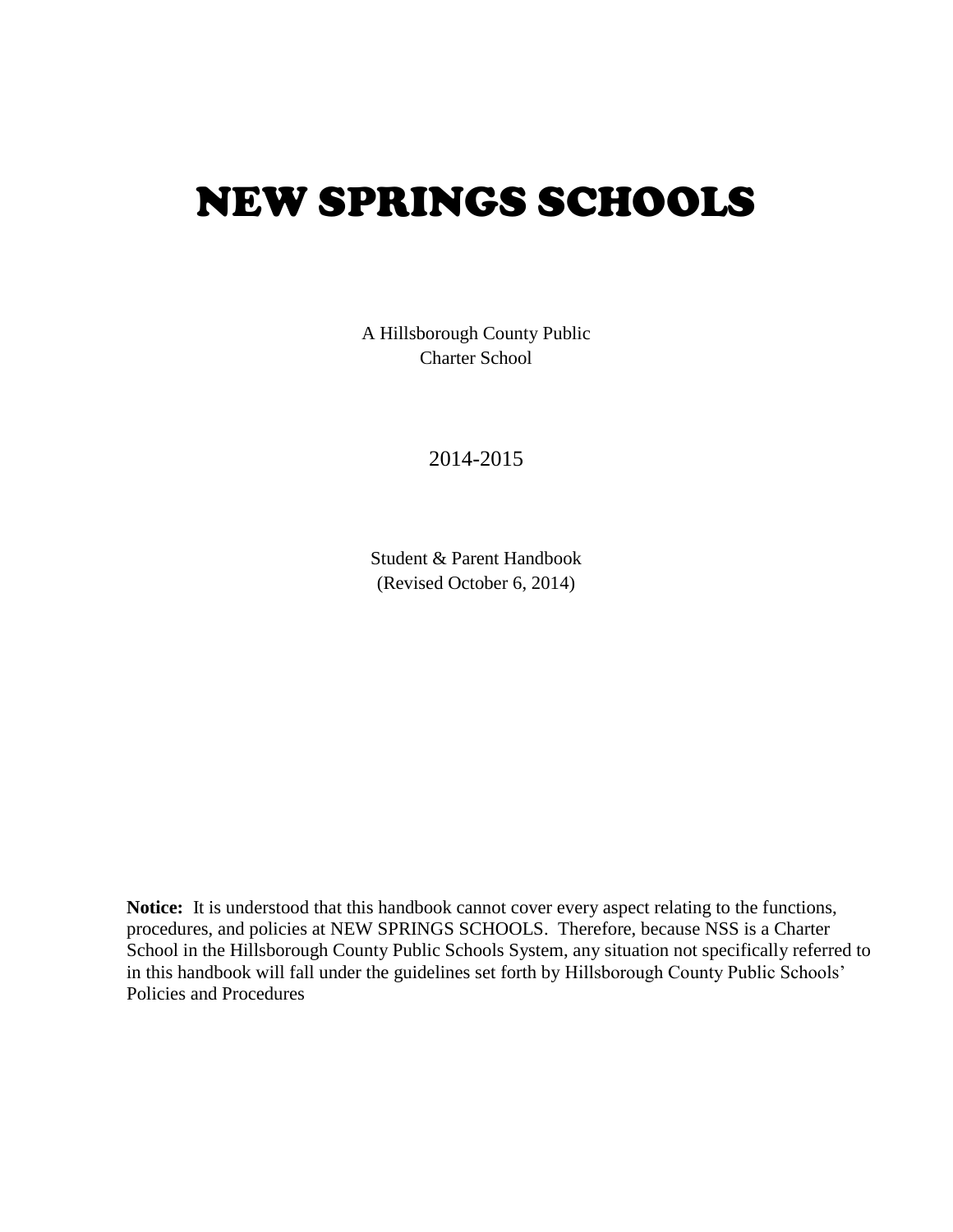# **Table of Contents**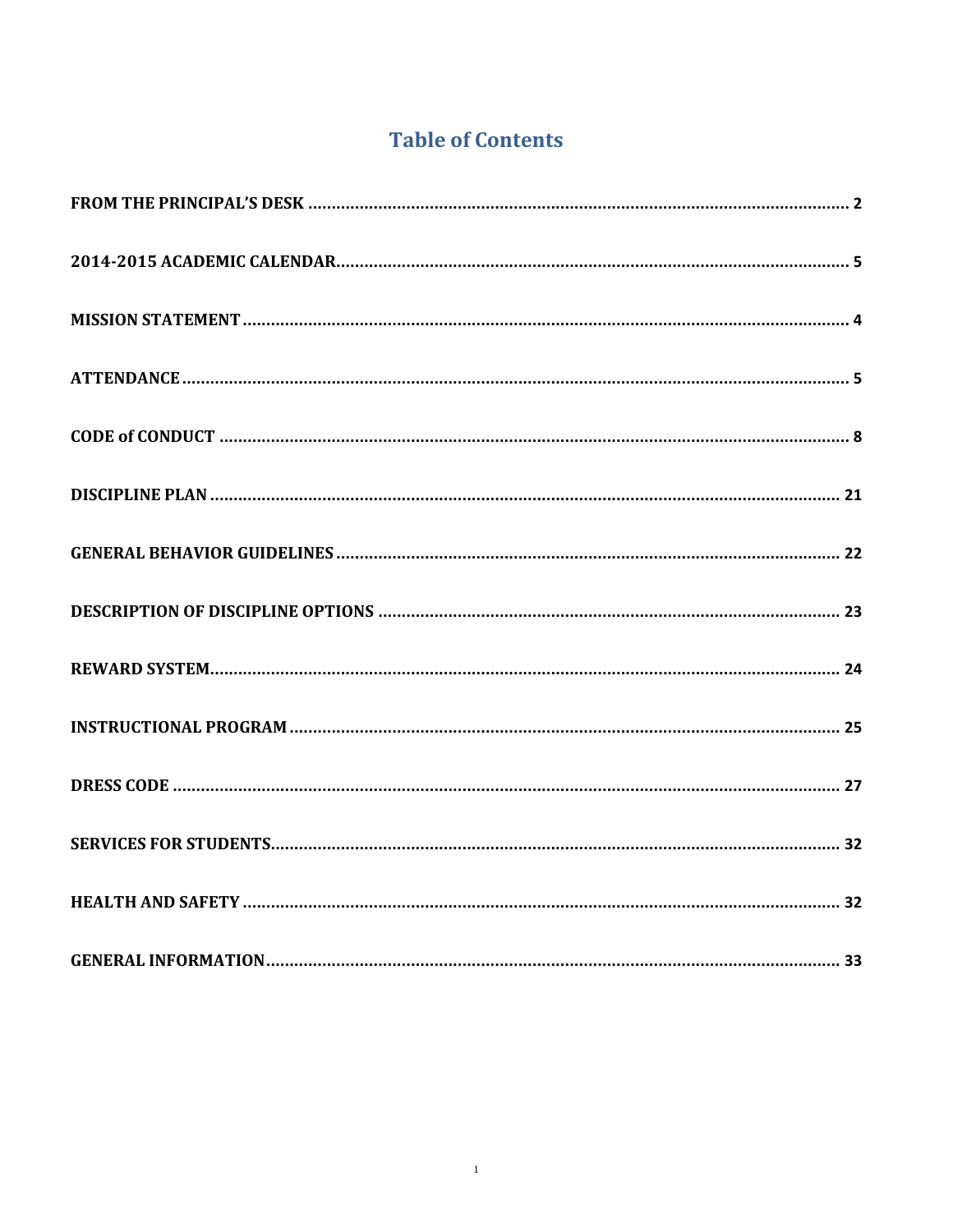# **FROM THE PRINCIPAL'S DESK**

<span id="page-2-0"></span>Dear Parents and Students,

Welcome to the 2014-2015 school year at NEW SPRINGS SCHOOLS! This new school year means a new beginning and new futures. The administrative team is excited about this coming school year, and the staff at NEW SPRINGS SCHOOLS is caring, competent, dedicated and willing to assist you. We are working very hard to provide the best possible learning climate for students.

We believe that education is a shared responsibility and that the successful operation of a school depends on the cooperation of everyone concerned: students, parents, and staff. The mission of the NEW SPRINGS SCHOOLS is to create a partnership among the members of this triad. Each of us is responsible for doing our part to make our school a place where we can work and have fun together in harmony.

NEW SPRINGS SCHOOLS is a reflection of all of us. All of our policies are intended to provide a safe and orderly environment that will be conducive to learning. Our faculty and staff look forward to sharing their expertise in academics, special programs, and extracurricular activities. We encourage you to get to know your school, its programs, activities, and schedule. Become an active participant in our school. Get involved through classes, clubs, and activities.

This handbook is an overview of our school's mission, guidelines, and services. It is an essential reference book describing what we expect and how we do things. Read it carefully, discuss it with your family, and let it act as a guide for your effective involvement in all parts of the school. It has been written to provide students and parents with the information that will make this year purposeful and rewarding in every aspect. When you are finished reviewing this handbook, please sign, date and return the Family Contract indicating your understanding and acceptance of its contents. Keep this handbook because you will use this information throughout the school year.

On behalf of the entire NEW SPRINGS SCHOOLS staff and community, best wishes for a great 2014-2015 school year!

Sincerely,

Yunus E Aksu, M.Ed.

**Principal** 

2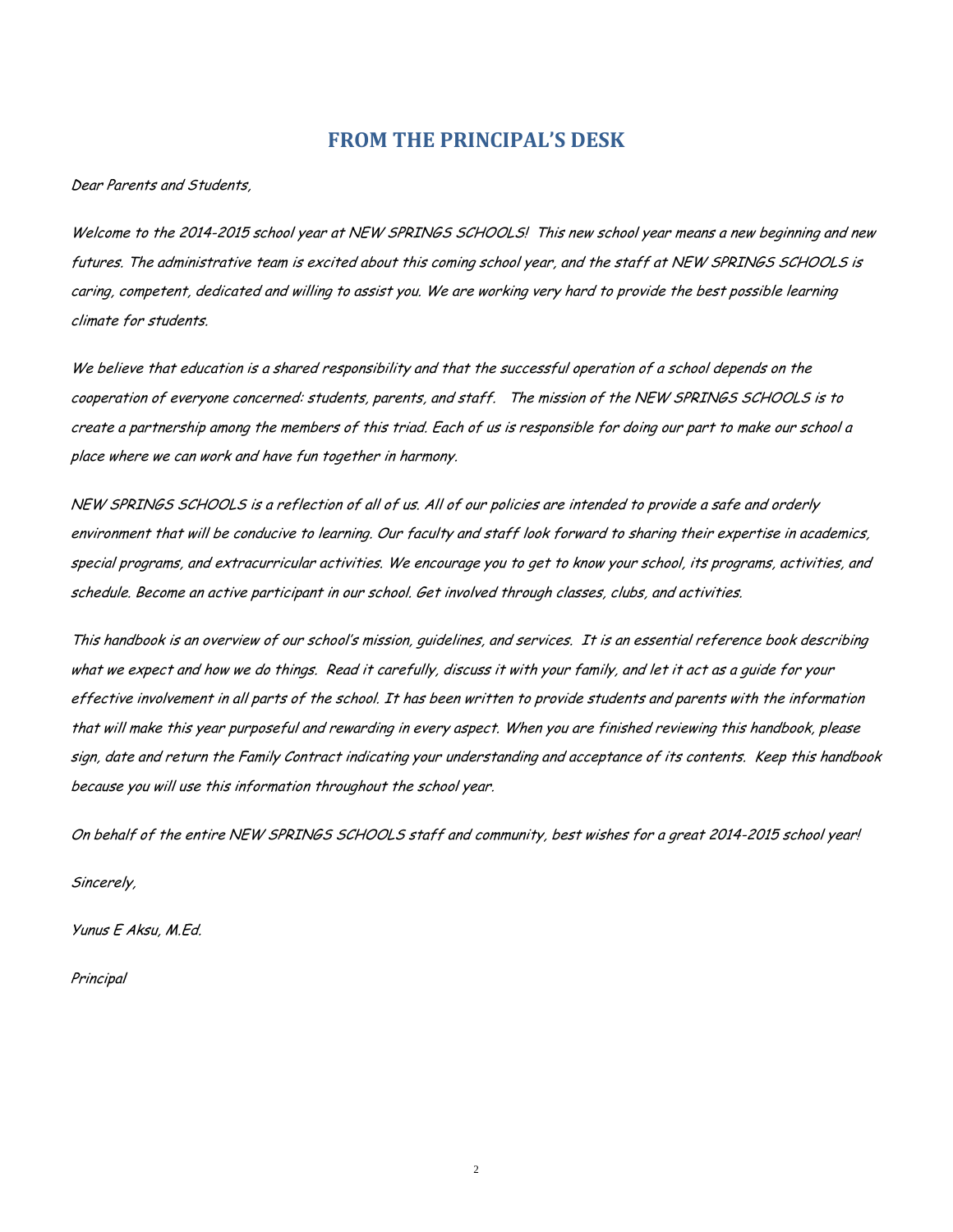# **NEW SPRINGS SCHOOLS 2014 – 2015 Calendar**

<span id="page-3-0"></span>

| <b>Teacher Pre Planning</b>                                                          | August 5-15                          |
|--------------------------------------------------------------------------------------|--------------------------------------|
| <b>NSS Student Orientation Day</b>                                                   | Wednesday, August 13                 |
| Student's First Day of School                                                        | Tuesday, August 19                   |
| Labor Day Holiday/School Closed                                                      | Monday, September 1                  |
| End of 1 <sup>st</sup> Grading Period                                                | Friday, October 17                   |
| <b>Non-Student Day</b>                                                               | Monday, October 20                   |
| Veterans Day Holiday/ Non Student Day                                                | Tuesday, November 11                 |
| Thanksgiving Holiday/ Schools Closed                                                 | Monday-Friday, November 24-28        |
| <b>Students Return to School</b>                                                     | Monday, December 1                   |
| Winter Break/ Schools Closed                                                         | Monday-Friday, December 22-January 2 |
| <b>Students Return to School</b>                                                     | Monday, January 5                    |
| End of Second Grading Period (1 <sup>st</sup> Semester)                              | Friday, January 16                   |
| Martin Luther King Jr. Holiday/ Schools Closed                                       | Monday, January 19                   |
| Non Student Day                                                                      | Tuesday, January 20                  |
| Florida State Fair Day/ Non Student Day                                              | Friday, February 6                   |
| Spring Break/ Schools Closed                                                         | Monday-Friday, March 9-13            |
| <b>Students Return to School</b>                                                     | Monday, March 16                     |
| End of $3rd$ Grading period                                                          | Friday, March 27                     |
| Non-Student Day                                                                      | Friday, April 3                      |
| Memorial Day Holiday/ Schools Closed                                                 | Monday, May 25                       |
| Last Day of School/ End of 4 <sup>th</sup> Grading period (2 <sup>nd</sup> Semester) | Friday, June 5                       |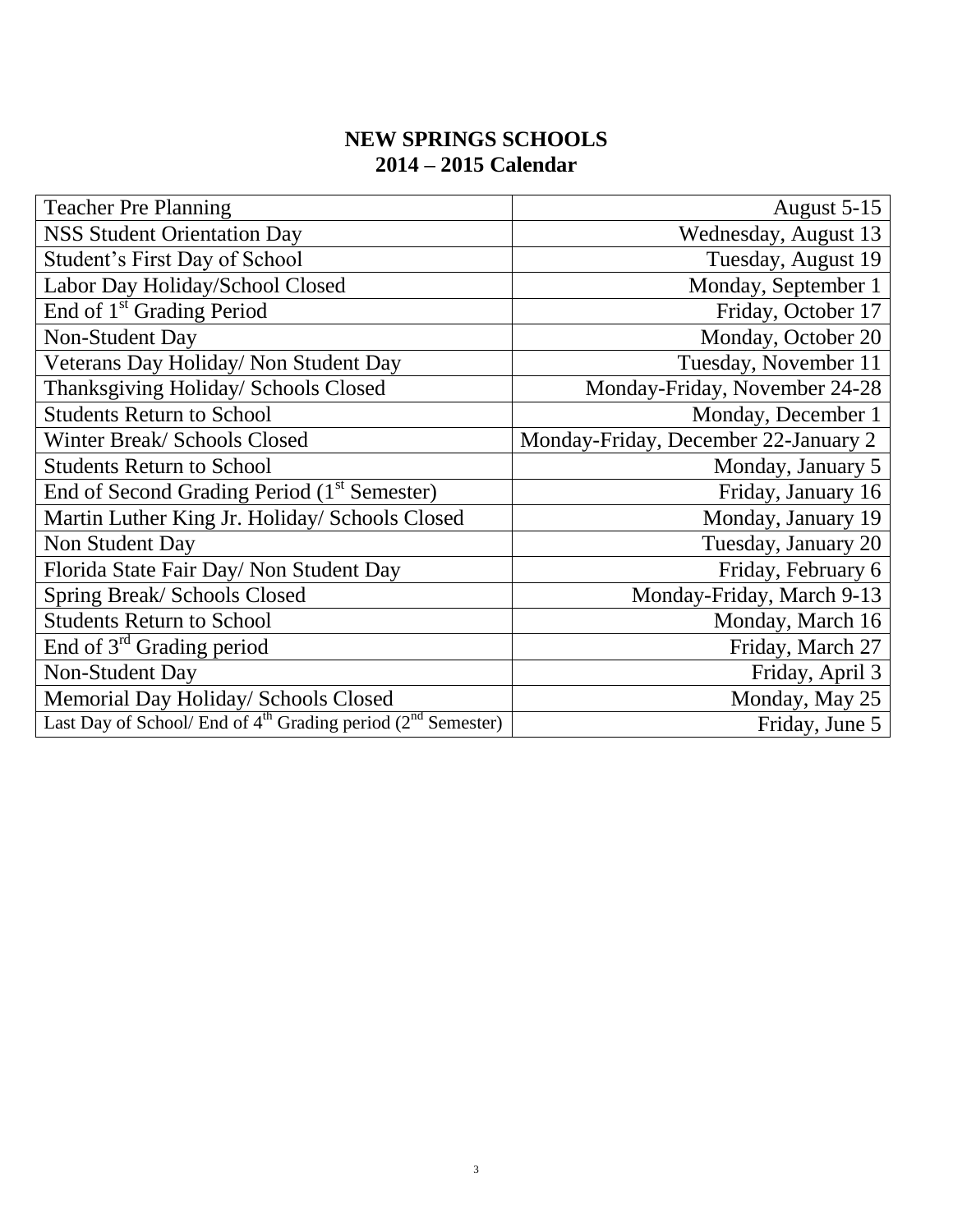# **MISSION STATEMENT**

The mission of NEW SPRINGS SCHOOLS (NSS) is to provide students with a well-rounded academic education by utilizing proven and innovative instructional methods in a safe and stimulating environment. The purpose of NSS is to prepare students to reach their maximum potential in all subjects with special emphasis on mathematics, science and reading, using a researchedbased successful curriculum. Students will be prepared to become productive and responsible citizens through their experience and completion of this exemplary educational program.

#### **DUE PROCESS AND STUDENT'S RESPONSIBILITIES & RIGHTS**

#### **STUDENTS' RESPONSIBILITIES STUDENTS' RIGHTS**

- To be caring and honest,
- To do his or her best to learn and master all he/she can,
- To respect school rules, regulations, and policies,
- To be sure that personal expressions do not interfere with the rights of others,
- To follow state law and school policies concerning substance abuse,
- To respect and protect the personal and property rights of others and of the school,
- To treat all members of the community with full respect, fairness, and courtesy,
- To abide by all the expectations of the school and its community,
- To follow the prescribed guidelines for participation in school activities, AND
- To adhere to due process procedures.

- To feel safe in the school environment,
- To take full advantage of the learning opportunities,
- To work in an environment free from disruptions,
- To express his or her opinions, ideas, thoughts, and concerns,
- To have a healthy environment that is smoke alcohol, and drug free,
- To use school resources and facilities for selfbetterment under appropriate supervision,
- To expect courtesy, fairness, and respect from all members of the community,
- To be informed of all expectations and responsibilities,
- To take part in a variety of school activities, AND
- To have the right to due process.

All students at NSS are entitled to the rights guaranteed by the United States Constitution and Bill of Rights, and their rights will not knowingly be denied by the required code of conduct or by any disciplinary actions taken by the school. Any student, who exhibits any of the unacceptable student behaviors or Conduct Violations listed in this handbook, or added to this list at a later date, will suffer immediate consequences. These consequences range from notification of parents, isolation, detention, and emergency removal from a school activity, to suspension, expulsion, and criminal prosecution. In all instances, NSS's policies and procedures governing due process for suspensions and expulsions will follow Hillsborough County Public Schools Board Policies. All students at NSS have the right to feel physically, emotionally, and intellectually safe. Therefore, if at any time you feel you are the subject of harassment, hazing, threats, or other intimidating behavior, you should immediately speak to an administrator about the problem. The situation will be investigated as soon as possible. All reports like this will be kept completely confidential.

<span id="page-4-0"></span>Similarly, if you are concerned about the safety of a student who seems to be the subject of harassment, hazing, or threats, you should immediately speak to an administrator about the problem. The situation will be investigated as soon as possible, and reports will be kept completely confidential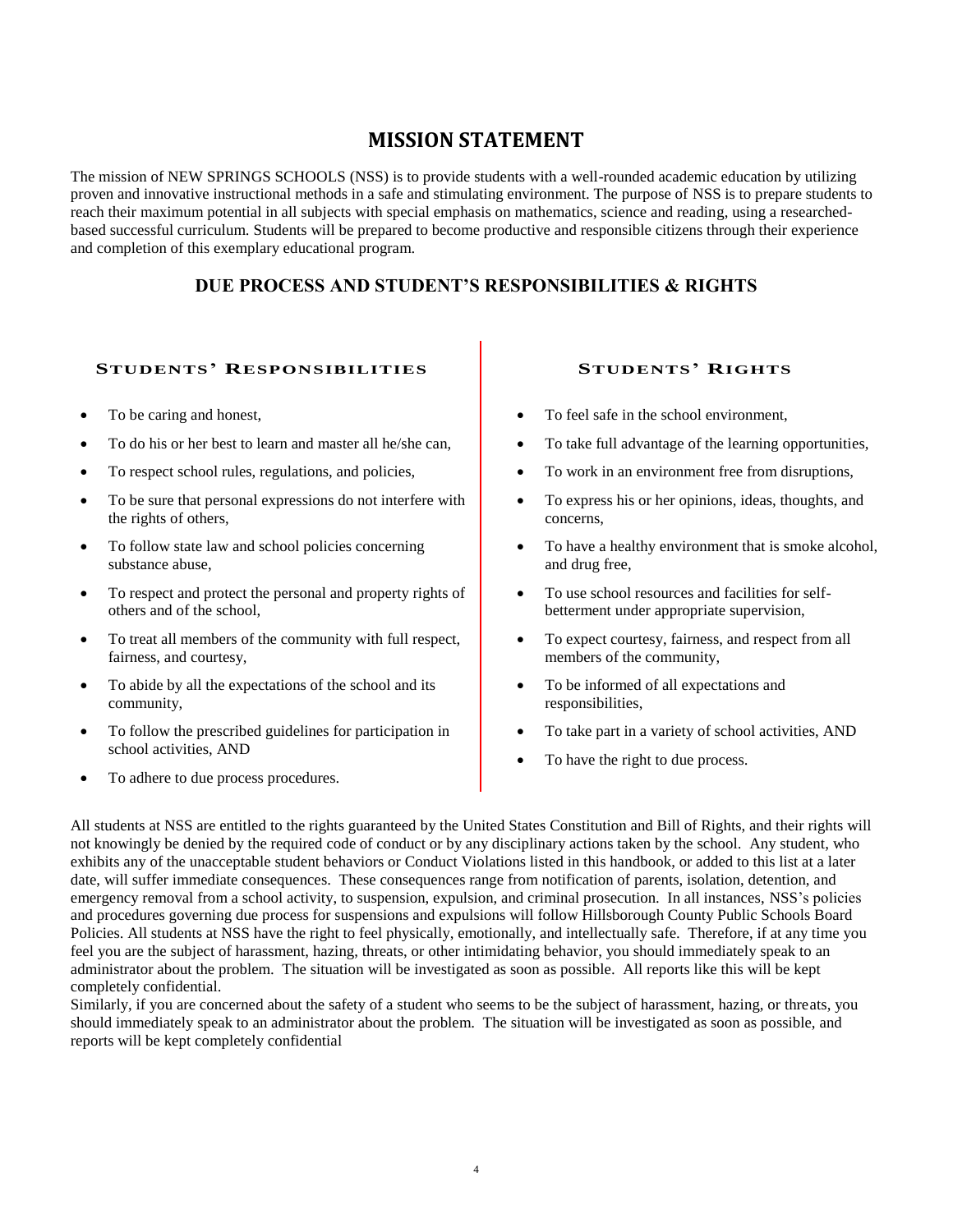# **ATTENDANCE**

#### **Absences and Tardiness**

NSS recognizes two kinds of absences and tardiness: excused and unexcused. Please read through the definitions of each carefully so that you understand what you and your parents' or guardians' responsibilities are. Also, you need to be very aware of your responsibilities regarding homework, quizzes, and tests when you have an excused absence and the consequences for unexcused absences.

#### **Excused Absences**

NSS accepts only the following as excusable reasons for absence from school. **Parents or guardians must notify the school in the morning on any day their child is not attending.** The excuse shall be submitted to the school office and filed as part of the student's school record. An excuse for absence from school may be approved for one or more of the following reasons or conditions:

- Personal Illness: Personal illness of the student or when attendance in school would endanger the health of the student or the health of others is excused. Upon the student's return to school, appropriate medical documentation is required within three days of the absence(s). Your parent or guardian should call the school each morning you are home ill. When you return to school, you must bring an explanatory note from your parent or guardian or it will be an unexcused absence. The school may require a doctor's confirmation if the student has 3 or more medical excused absences.
- Serious Illness or Death in the Family: Serious illness or death in student's immediate family necessitating the absence. In the case of serious illness, students are required to present medical documentation to validate the absence(s) as an excused absence within three days of the student's return to school. Your parent or guardian must call the office to explain the situation and estimated time of absence. When you return to school, you must bring an explanatory note from your parent/guardian or doctor.
- Legal Requirements: Court order by a governmental agency mandating the student's absence from school is excused. Your parent or guardian must call the office to explain the situation and estimated time of absence. When you return to school, you must bring a copy of the court order documentation.
- Special or Recognized Religious Holidays: Special or recognized religious holidays observed by the faith of the student. Your parent or guardian must call the office to explain the situation and estimated time of absence. When you return to school, you must bring an explanatory note from your parent/guardian.
- Weather or Environmental Conditions: Weather or environmental conditions rendering attendance impossible or hazardous to the student's health or safety may be excused. Your parent or guardian must call the office to explain the situation and estimated time of absence. When you return to school, you must bring an explanatory note from your parent/guardian.
- Financial or Other Conditions: Other absences to be determined by, and at the discretion of, the Principal may be excused.

#### **Unexcused Absences**

An unexcused absence is a part of a student's school record. Students will be marked for an unexcused absence for:

 Failure to Attend School: Failure to attend school, with or without the knowledge of the parent/legal guardian, for reasons other than those specifically outlined as excused absences will be considered unexcused absences.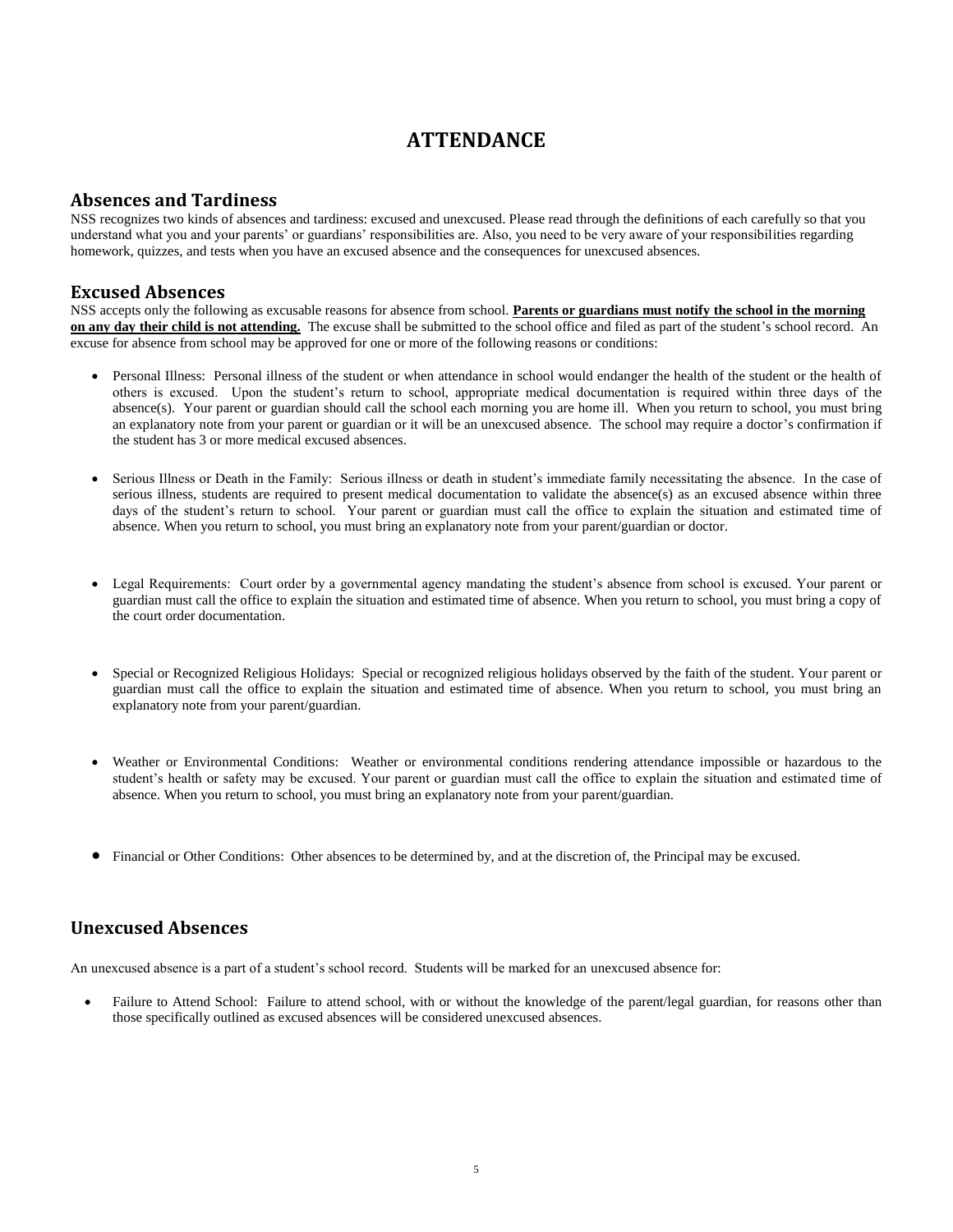Out of School Suspension: School days missed as a result of an out of school suspension shall not be counted as unexcused for the purpose of determining truancy. NSS allows students who miss school for an out of school suspension to make up any work missed (refer to the section Make-up Work for Excused Absences).

#### **School Tardy**

A student is tardy when he/she arrives at school after the beginning of the official school day, or is not in the assigned class at the official beginning of the class period. If applicable, students who are eligible for Bus Transportation and ride the bus to school will not be considered tardy when the bus arrives late to school.

- Excused Tardy: Late arrival to school as a result of reasons defined herein as excused absences or as a result of events physically out of one's control such as inclement weather, documented transportation delays, health related emergencies, power outage, compliance with court order. Shall be considered excused tardy if the sign-in procedure is followed. Students who are transported to school other than School Buses (if applicable) and arrive late to school by vehicles must have their parent(s)/guardian(s) come into the school office to sign the student in as tardy, and provide the reason for the tardiness. For carpools arriving late, the driver responsible for the carpool that day must come into the school office and sign in each student as tardy, and provide the reason for the tardiness. Once the student(s) have been properly signed in, they will get a "late slip" for admittance to class.
- Unexcused Tardy: Arriving late to school with or without the knowledge of parent/guardian, as a result of reasons such as oversleeping, missing the bus, car problems, traffic, baby-sitting, athletic workouts, or socializing, is considered unexcused. If the sign-in procedure is not followed the student(s) will be marked as unexcused tardy regardless of the reason for the tardiness.

#### **Habitual School Tardy**

Students who are unexcused tardy more than five (5) times in a calendar month or ten (10) times in a 90 calendar day period will be referred to the school social worker.

#### **Class Tardy**

Students are given four minutes of passing time to get to each class during the course of the school day [with the ringing of a warning bell at the end of three minutes of passing time]. Students are expected to be in their assigned seats when the class bell rings. Tardy students are going to be assigned a conduct point by the teacher required to get a special pass from the designated staff to be allowed to the classroom. If a student has checked in late through the front office, the student should have an admit slip to class from the front office. Repetitive tardiness will result in student receiving disciplinary consequence based on the minor violation discipline cycle. One conduct point is assigned for each tardy.

#### **Class cuts/Skipping**

A class cut occurs when a student is absent from class for more than 5 minutes without permission from the teacher or authorization from the office to do so. Students who become ill or need to see a counselor or administrator during class time should first report to class, obtain permission to be excused and a written pass from the teacher. If a student is too ill to report to the office, he/she should have another person notify the office at once in order that appropriate attention may be given to the student.

#### **Make-up Work for Absences – Excused or unexcused**

An excused or unexcused absence from school, even for several days, does not remove any student from responsibilities in the classroom on the day they return to school. Students who have been absent will be given the same number of days that they were absent to make up missed work. For an absence to be excused, a note should be submitted to the school office no later than two days after returning to school.

Assignments are available on the NSS website and are available 24 hours a day – should a student be absent for any reason, they should access this information via the Internet. **Parents also can call or e-mail teachers or the Front Office asking for assignments**. Any assignment not listed, or work material needed for an assignment, may be requested by the student when they return from their absence.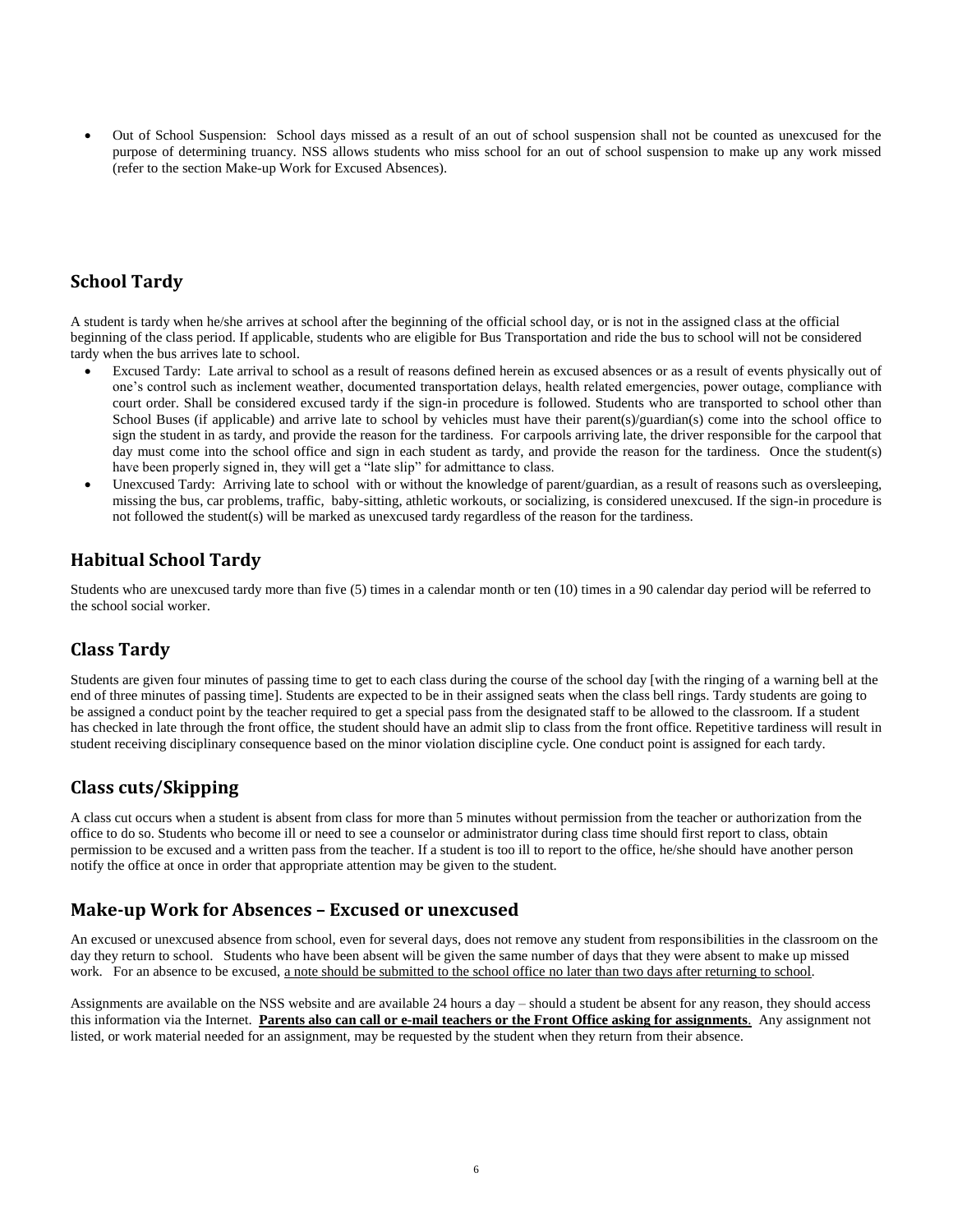Also, on the day the student returns to school, it is the student's responsibility to find out what work is required and when the work needs to be completed – failure to do this will result in a zero for each of those assignments. For students who have been absent, make-up tests will be scheduled at a time designated by the teacher. It is the students' responsibility to take the test at that time. If the student fails to do this, the teacher is not obligated to set another time for the make-up. If the student fails to make up a test without making other arrangements, the teacher is not required to give the student the test.

Students who participate International or Out of State Competitions will be excused from their assignments which are given on competition days.

#### **Early Checkouts**

Being removed from classes and leaving the school prior to the official end of the school day with a parent or legal guardian is considered an early checkout. A photo ID is required to check a student out of school. Only those persons who have been previously approved by the parent(s)/guardian(s), and officially recorded on the student's records at school will be allowed to check out a student. Early checkouts will be permitted until the last period starts.

- To be considered "in attendance" for a school day, a student must be present for at least one-half of the school day, excluding the lunch period. Students leaving school before meeting that requirement will be considered absent for the day.
- A parent or legal guardian must bring appropriate documentation showing the necessity of an early checkout at the time the student is released from school.

## **Truancy**

A habitual truant is one who has had at least five unexcused absences, or absences for which the reasons are unknown, within a calendar month or 10 unexcused absences, or absences for with the reasons are unknown, within a 90-calendar-day period. Truancy shows a deliberate disregard for the educational program and is considered a serious matter that will have immediate consequences. If you are truant, no credit will be recorded for work you missed as a result of truancy.

- **After 3 unexcused absences:** The parent/legal guardian will be contacted by the school administrator requesting a conference. After two reasonable attempts to notify the parent/guardian without response, the school shall send a notice to the parent/guardian by certified mail, return receipt requested.
- **After 7 unexcused absences:** The parent/legal guardian will be notified by the school administrator that the student has only three unexcused absences remaining prior to violating the state attendance requirements.
- **After 10 unexcused absences:** A letter will be sent from the school administrator to the parent/legal guardian regarding attendance. In addition, a referral shall be made to the school social worker by the school administrator.

Excessive excused absences also impact the educational program and may be handled as follows:

- **After 5 excused absences:** The parent/legal guardian will be contacted by the school administrator or his designee by telephone or parental conference regarding attendance when possible. If contact is unsuccessful, a letter will be sent by the school administrator.
- **After 7 excused absences:** A letter will be sent from the school administrator to the parent/legal guardian regarding attendance. In addition, the school administrator shall confer with the school social worker to determine whether a referral is warranted, at this time.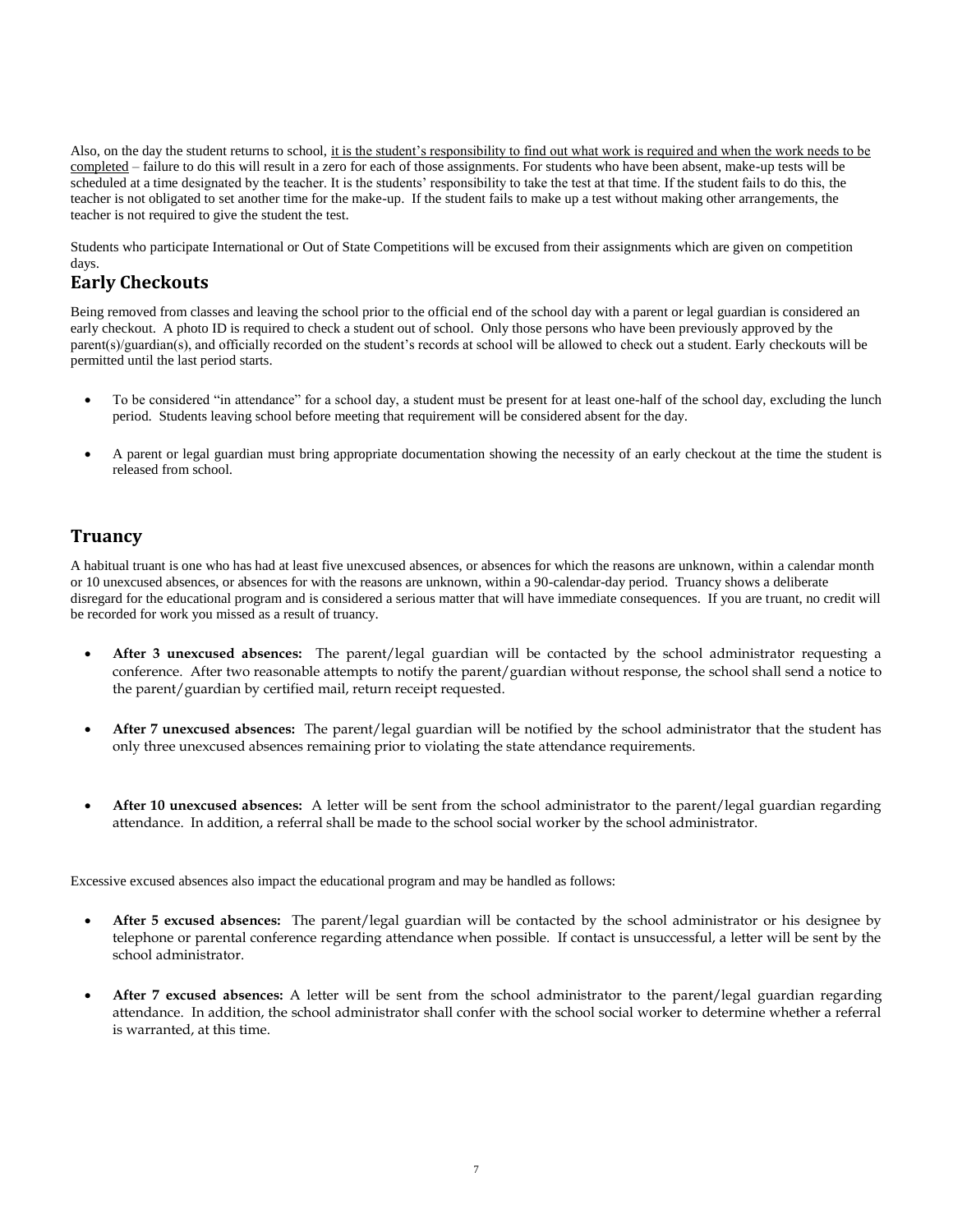**After 10 excused absences:** The school has the discretion to confer with the school social worker to determine whether any action should be taken to address the absences. When administrative actions taken to correct truancy have proven ineffective, the school system may file a truancy petition pursuant to the procedures in state attendance laws.

#### **Perfect Attendance**

Students are recognized if they maintain perfect attendance. Perfect attendance is considered as zero absences and zero tardiness to school and zero absences and zero tardiness to each assigned class. Whether the absence/tardy is excused or unexcused is not a consideration.

#### **CODE OF CONDUCT**

#### <span id="page-8-0"></span>**Conduct Information**

It is our belief that good discipline is one of the cornerstones of a good education, and that to ensure good discipline a close, cooperative relationship must exist between the home and the school. It is our goal to provide close communication with parents at the onset of discipline problems, so that together we can find alternatives for students and they can experience success in relationships at home and school.

For this discipline program to be successful, students must make choices for themselves and **be responsible for their own behavior as well as for their academic performance.** Students who make poor choices cannot, and should not, place blame on the environment, parents, the school, and/or peers. All persons, involved in committing, planning, participating, helping, advising, encouraging, or benefiting in the violation of a rule or code of conduct are parties to the violation. While the school will help students develop good decision-making skills, ultimately, the future is determined by each student's own actions. The procedures in the discipline program will be followed in a fair and consistent manner.

#### **Responsibility for Individual Actions or Choices**

It is expected that every individual will accept responsibility for his/her own actions, whether intentional or unintentional. Often harm caused to other persons or their possessions is unintentional, or the result of careless behavior. This, however, does not excuse or diminish the personal responsibility of the student (and/or his/her parent/guardian) to make appropriate restitution. When known and verified by an administrator, any harm caused to another will be reported to parents. **Neither NSS employees nor the Governing Board assumes any liability for the intentional or unintentional harm caused by any student to another individual or his/her possessions.**

NSS has as its goal to help every student fulfill his/her intellectual, social, physical and emotional potential. Everything in and about the school has been designed to create an orderly and distraction-free environment in which all students can learn effectively and pleasantly. To foster this kind of learning environment, the NSS administrators and teachers shall not allow inappropriate, distractive, or disorderly behaviors to occur during school, on school property, or at any school-sponsored activities. **Students who continuously disregard the code of conduct may be recommended to the School Board for expulsion.**

Our ultimate goal is to develop in students a sense of responsibility and self-discipline. Firm but fair is the basis for this system wide discipline program. Guidelines are provided in order to foster mutual respect and cooperation within the school setting. NSS takes seriously its responsibility to educate its students in a safe and drug free school where they are free from fear of harm or intimidation. Weapons, drugs and gang activity will not be tolerated. Students, who violate NSS rules, or State laws related to these offeNSS, will be suspended or recommended for expulsion from school. Violators will also be reported to police and may be arrested. These rules apply to all students at school or schoolsponsored activities, including field trips and on buses, athletic fields, stadiums, parking lots, official school bus stops, and other sites used for school-sponsored activities.

#### **Minor Violations Discipline Cycle**

Minor violations in or outside of the classroom will be handled by the issuance of Conduct Points. Students' violations will be recorded by the teachers or other staff by help of a computerized Conduct Log system. *Conduct points* can be given anywhere in the school by any school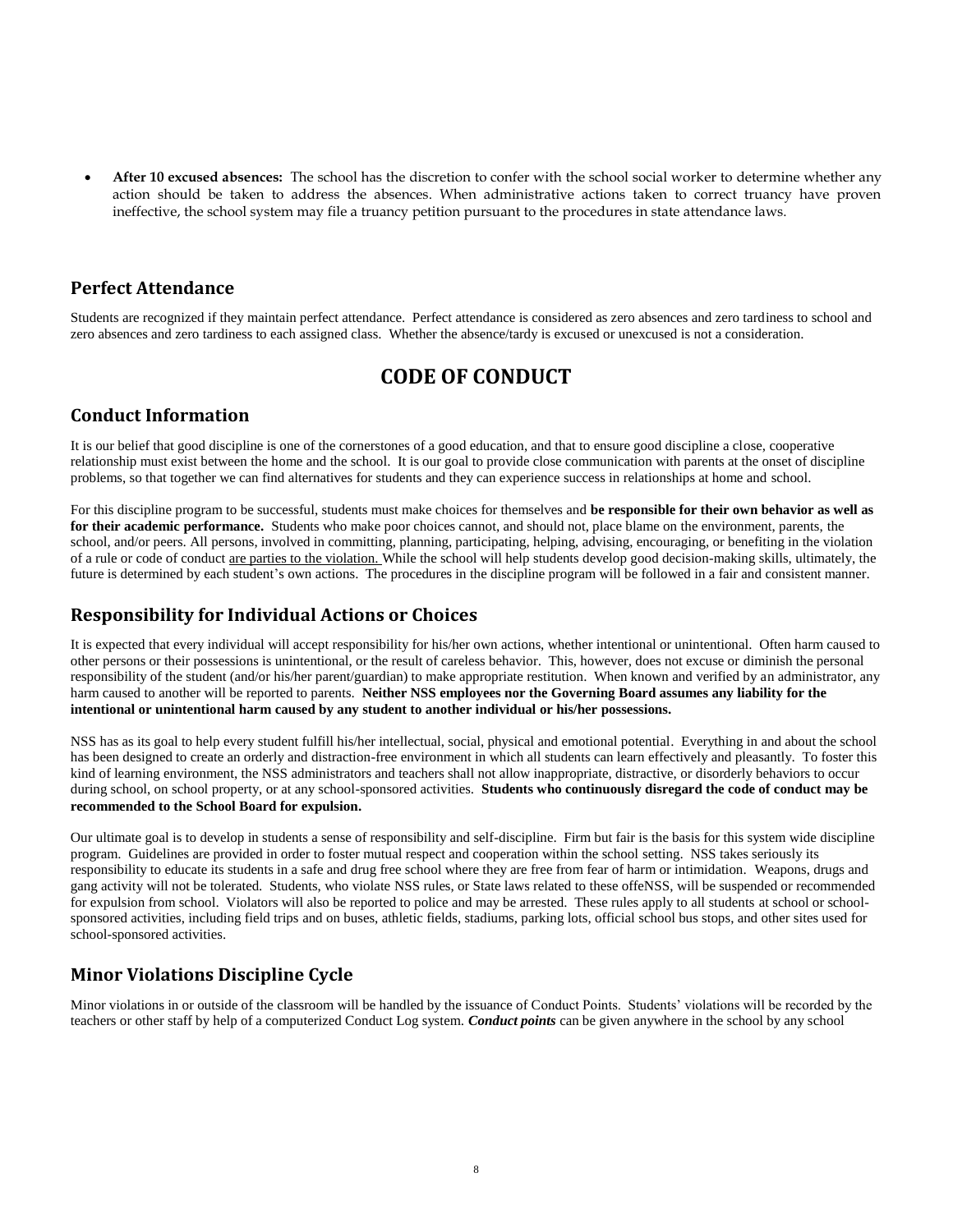employee. Parents and students will have online access to the recorded information at NSS Connect. Administration will review the recorded Conduct Log weekly and assign consequences as follows:

Note: Accumulated Conduct Points will be reset by the administrators at the end of each quarter.

| $1 - 5$ conduct points    | No consequence assigned. However points will be transferred to the<br>following weeks until any consequence assigned.         |
|---------------------------|-------------------------------------------------------------------------------------------------------------------------------|
| $6 - 10$ conduct points   | After School Detention / Work Detail / Elective Detention                                                                     |
| $11 - 15$ conduct points  | Half day In School Suspension / 1 day of weekend school                                                                       |
| $15 - 20$ conduct points  | Full day In School Suspension / 2 days of weekend school                                                                      |
| 20 conduct points or more | Referral Form for repeated misconduct of Class-I violation. Consequence<br>will be given based on student's discipline steps. |

Parents will be contacted with a letter sent home with the student or the U.S. Mail regarding the assigned consequence Teachers, in response to **minor** violations in the classroom, will take the appropriate steps when students fail to abide by the established behavioral expectations. Should misbehavior continue or interrupt the instructional environment the teacher will complete a *Behavior Documentation Form* and send the student to the In School Suspension Office.

#### **Minor Violations (Class I Offense)**

Minor violations list below is not exhaustive and subject to change at any time at the discretion of the Administration. Different violations carry different conduct points ranging from 1 to 3.

|      | <b>Shortcuts</b>                            | <b>Description</b>                                                                                                                                                                                                                | Consequence |
|------|---------------------------------------------|-----------------------------------------------------------------------------------------------------------------------------------------------------------------------------------------------------------------------------------|-------------|
| 1.01 | <b>Backpacks</b>                            | Bringing backpacks to classroom or cafeteria.                                                                                                                                                                                     | W           |
| 1.02 | <b>Chewing gum</b>                          | Chewing gum.                                                                                                                                                                                                                      | W           |
| 1.03 | <b>Dress code</b>                           | <b>Violation of the Uniform Dress Code</b>                                                                                                                                                                                        | W           |
| 1.04 | Eating or drinking in<br>unauthorized areas | Eating or drinking in unauthorized areas.                                                                                                                                                                                         | W           |
| 1.05 | No Agenda                                   | Not having agenda during school hours.                                                                                                                                                                                            | W           |
| 1.06 | Refusing to participate in<br>learning      | Refusing to participate in learning: sleeping or not participating, etc.)                                                                                                                                                         | W           |
| 1.07 | <b>Unprepared for class</b>                 | Unprepared for class – not bringing the needed materials described in the<br>course syllabus to class each day.                                                                                                                   | W           |
| 1.08 | <b>Body Art</b>                             | Any body art on to include but not limited to temporary tattoos, marker<br>paintings, etc. are not allowed. Student will not be permitted to go the<br>class until cleaned.                                                       | W           |
| 1.09 | <b>Behavior That Puts Safety at Risk</b>    | <b>Behavior That Puts Safety at Risk</b>                                                                                                                                                                                          | W           |
| 1.10 | Cafeteria misconduct                        | Cafeteria misconduct (loud talking, being out of seat, playing<br>with/throwing food, cutting in line, failure to clean up after oneself,<br>loitering, etc.)                                                                     | W           |
| 1.11 | <b>Classroom Disruption</b>                 | Any other minor act of misconduct which interferes with the orderly<br>operation of the classroom including but not limited to excessive or<br>disruptive talking, throwing objects, verbal exchanges, arguing, passing<br>notes. | W           |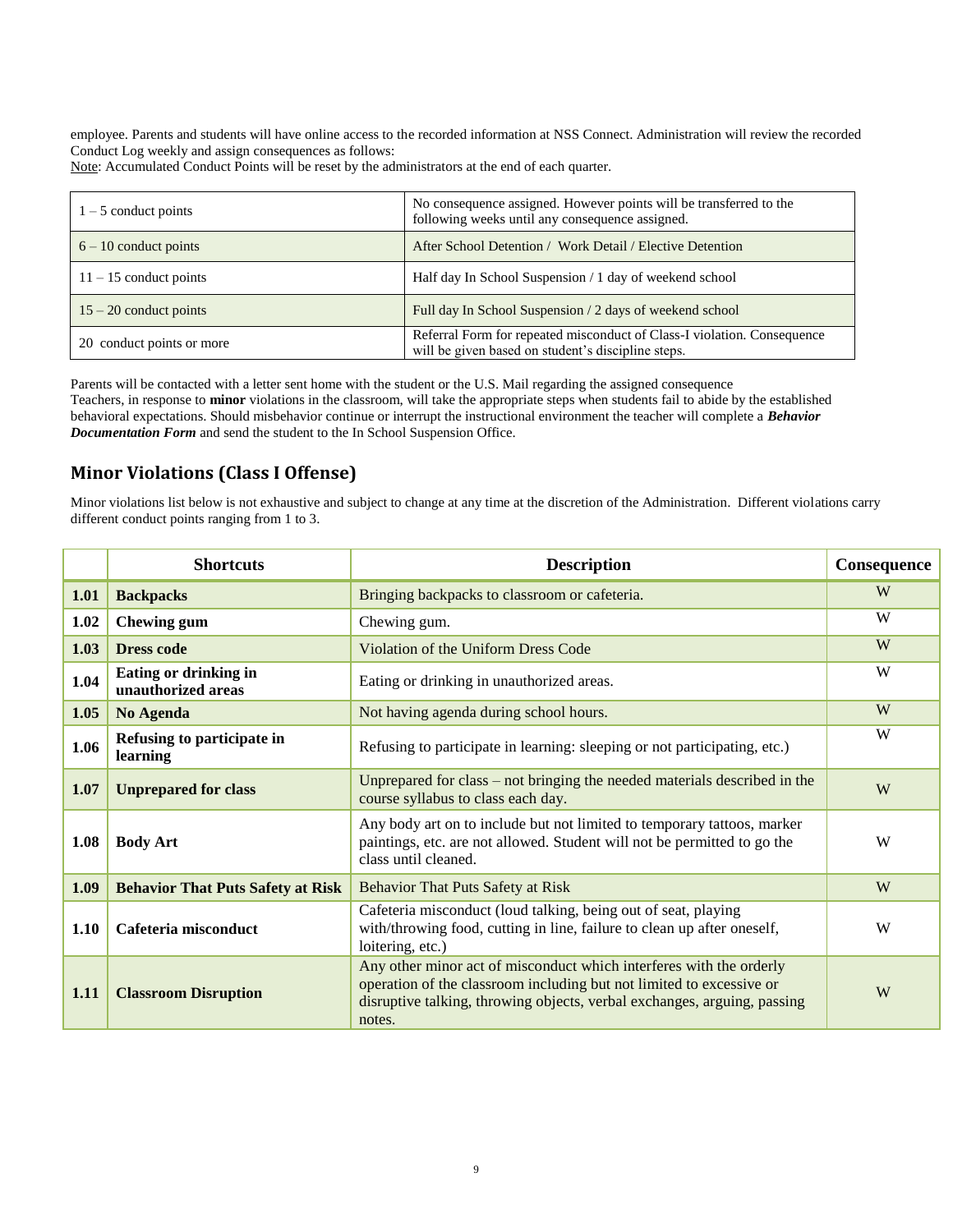| 1.12 | <b>Failure to follow directions.</b>   | Failure to follow directions: Insubordination, refusal or failure to comply<br>with a direction or an order from a school employee.                                                                                                                                                                                                                                                                                            | W |
|------|----------------------------------------|--------------------------------------------------------------------------------------------------------------------------------------------------------------------------------------------------------------------------------------------------------------------------------------------------------------------------------------------------------------------------------------------------------------------------------|---|
| 1.13 | <b>Hall disruptions</b>                | Hall disruptions (including but not limited to yelling, shouting,<br>screaming, banging on lockers, and/or running)                                                                                                                                                                                                                                                                                                            | W |
| 1.14 | Horseplay                              | Horseplay, roughhousing, wrestling, pushing, scuffling, clowning, or<br>acting out.                                                                                                                                                                                                                                                                                                                                            | W |
| 1.15 | <b>Tardiness</b>                       | Repeated late arrival to school or class.                                                                                                                                                                                                                                                                                                                                                                                      | W |
| 1.16 | Disrespectful or rude behavior         | Disrespect: Conduct or behavior that lacks regard, civility, politeness,<br>and/or courteous consideration which goes beyond the bounds of<br>acceptable student behavior. This may include, but is not limited to,<br>teasing, name calling, gossiping, spreading or starting rumors, and<br>purposely embarrassing or humiliating another student.                                                                           | W |
| 1.17 | <b>Vulgar, unprofessional language</b> | Profane, Obscene, or Abusive Language/ Materials: The use of either<br>oral, written or bodily language (including designations, abbreviations<br>that connote offensive meaning), electronic messages, computers,<br>gestures, objects, or pictures which are disrespectful or socially<br>unacceptable and which tend to disrupt the school environment, a school<br>function, or an extracurricular/co-curricular activity. | W |

#### W: Warning

Repetitive minor violations recorded in the Conduct Log will result in student being classified as Chronic Disciplinary Problem Student. Appropriate support will be provided to resolve the behavior issues .However, principal may refer the chronic disciplinary students to the School Board to be expelled from the school to protect learning environment of other students at any time.

#### **MAJOR VIOLATIONS DISCIPLINE CYCLE**

Major violations (Class II-IV) of the student code of conduct result in a Disciplinary Referral Form. The Disciplinary Referral Forms are investigated and consequences are assigned by the administrator. Parents are notified of the consequences by either phone call, notice letter sent by student, or US mail. Assignments of consequences are progressive. In general, each disciplinary referral advances the student to the next step in the Major Violation Discipline Cycle and violations may have higher consequences if committed at a higher cycle step. Consequence ranges on the Major Violation Discipline Cycle cover most of the major violations. However, it cannot cover all possible examples for violating the listed offenses. Therefore, the school administration may impose consequences that are not listed if warranted by individual circumstances. Any item that is deemed unsafe, inappropriate or hazardous to persons or property may be confiscated by school personnel. Offenses not covered by the Discipline Cycle are handled by the school administration in accordance with federal and state laws in a manner consistent with the Charter Schools Act. Also at the discretion of administration heavier or lighter consequences may be assigned if warranted by individual circumstances.

#### **Intermediate Violations (Class II Offenses)**

Intermediate acts of misconduct are more serious or disruptive examples of the offenses in Class I. Class II also includes repeated acts of misconduct from Class I and acts directed against people or property that do not seriously endanger the health or safety of others. The misconduct must be reported to the appropriate school administrator for disciplinary action.

**ASD**: After School Detention **WD**: Work Detail **ECD**: Elective Class Detention **WS:** Weekend School **ISS**: In School Suspension **OSS**: Out of School Suspension **OW**: Option to Withdraw **EXP**: Expulsion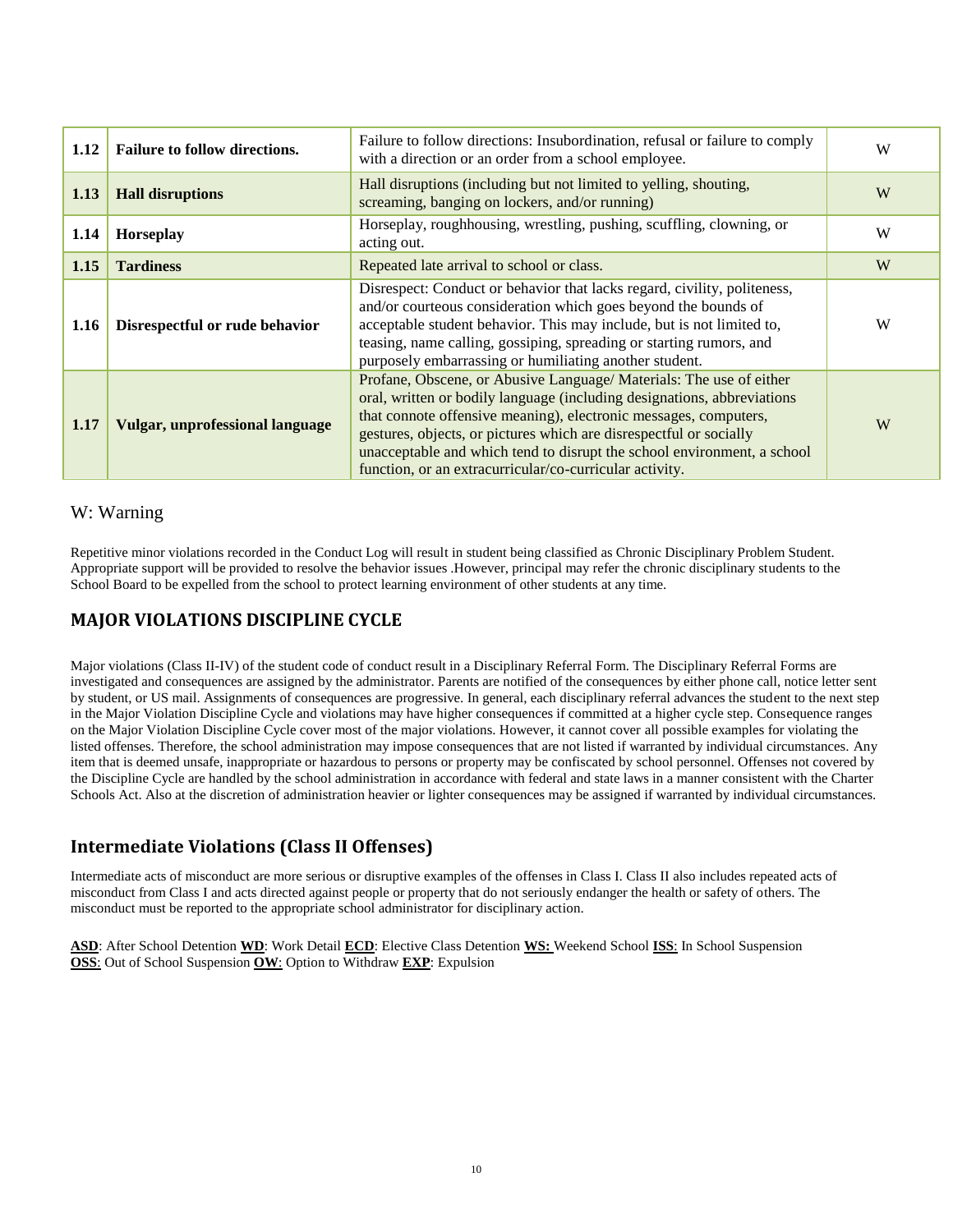|      | <b>Infractions</b>                                                                                                                                                                                                                                                                                                                                                                                                                                                                                                             | ASD/WD/ECD/WS | <b>WD/Confiscation</b> | Restitution | ISS (1 day) | ISS (2 days) | ISS (3 days)           | OSS (1-3 days) | $OSS$ $(3-5 \text{ days})$ | OSS (5-8 days) | OSS (8-10 days) /OW | OSS (10 days) /EXP |
|------|--------------------------------------------------------------------------------------------------------------------------------------------------------------------------------------------------------------------------------------------------------------------------------------------------------------------------------------------------------------------------------------------------------------------------------------------------------------------------------------------------------------------------------|---------------|------------------------|-------------|-------------|--------------|------------------------|----------------|----------------------------|----------------|---------------------|--------------------|
| 2.01 | Repeated Misconduct of Class-I violation: Repeated<br>misconduct which tends to disrupt an orderly school<br>environment or extracurricular/co-curricular program or<br>activity.                                                                                                                                                                                                                                                                                                                                              | Step 1        |                        |             | Step 1      | Step 2       | Step 3                 | Step 4         | Step 5                     | Step 6         | Step 7              | Step 8             |
| 2.02 | Disrespect: Conduct or behavior toward school employee<br>or an adult that lacks regard, civility, politeness, and/or<br>courteous consideration which goes beyond the bounds of<br>acceptable student behavior. (More serious than Class I)                                                                                                                                                                                                                                                                                   | Step 1        |                        |             | Step 1      | Step 2       | 3<br>Step <sup>-</sup> | Step 4         | Step 5                     | Step $6$       | Step 7              | Step 8             |
| 2.03 | Fighting: Minor physical contact between two or more<br>students which is harmful or disruptive. Self-defense is<br>described as an action taken to block an attack by another<br>person or to shield yourself from being hit by another<br>person. Retaliating by hitting a person back is not self-<br>defense and will be considered as fighting.                                                                                                                                                                           | Step 1        |                        |             | Step 1      | Step 2       | Step 3                 | Step 4         | Step 5                     | Step 6         | Step 7              | Step 8             |
| 2.04 | Forgery: The making of a false or misleading written<br>communication to a school staff member with either the<br>intent to deceive the staff member or under circumstances<br>which would be reasonably calculated to deceive the staff<br>member.                                                                                                                                                                                                                                                                            | Step 1        |                        |             | Step 1      | Step 2       | Step 3                 | Step 4         | 5<br>Step:                 | Step 6         | Step 7              | Step 8             |
| 2.05 | Gambling: Any unlawful participation in games (or<br>activities) of chance for money and/or other things of<br>value.                                                                                                                                                                                                                                                                                                                                                                                                          | Step 1        |                        |             | Step 1      | Step 2       | Step 3                 | Step 4         | 5<br>Step                  | Step 6         | Step 7              | Step 8             |
| 2.06 | Insubordination/Open Defiance: Either verbal or non-<br>verbal refusal to comply with school rules or directions<br>from school staff.                                                                                                                                                                                                                                                                                                                                                                                         | Step 1        |                        |             | Step 1      | Step 2       | $\omega$<br>Step:      | Step $4$       | Step 5                     | Step 6         | Step 7              | Step 8             |
| 2.07 | Intimidation/Threats: The verbal or physical threat to do<br>harm or violence to another student(s) or to the property of<br>another person. Any verbal, written, or printed<br>communication maliciously threatening any injury to the<br>person, property, or reputation of another, with or without<br>the intent to extort money or any pecuniary advantage<br>whatsoever; or with intent to compel the person so<br>threatened, or any other person, to do any act or refrain<br>from doing any act against his/her will. | Step 1        |                        |             | Step 1      | Step 2       | $\omega$<br>Step       | Step 4         | Step 5                     | Step 6         | Step 7              | Step 8             |
| 2.08 | Stealing (under \$50): Taking the property of another<br>person or school without permission.                                                                                                                                                                                                                                                                                                                                                                                                                                  | Step 1        |                        | Σ           | Step 1      | Step 2       | 3<br>Step              | Step 4         | 5<br>Step                  | 6<br>Step      | 7<br><b>Step</b>    | $\infty$<br>Step   |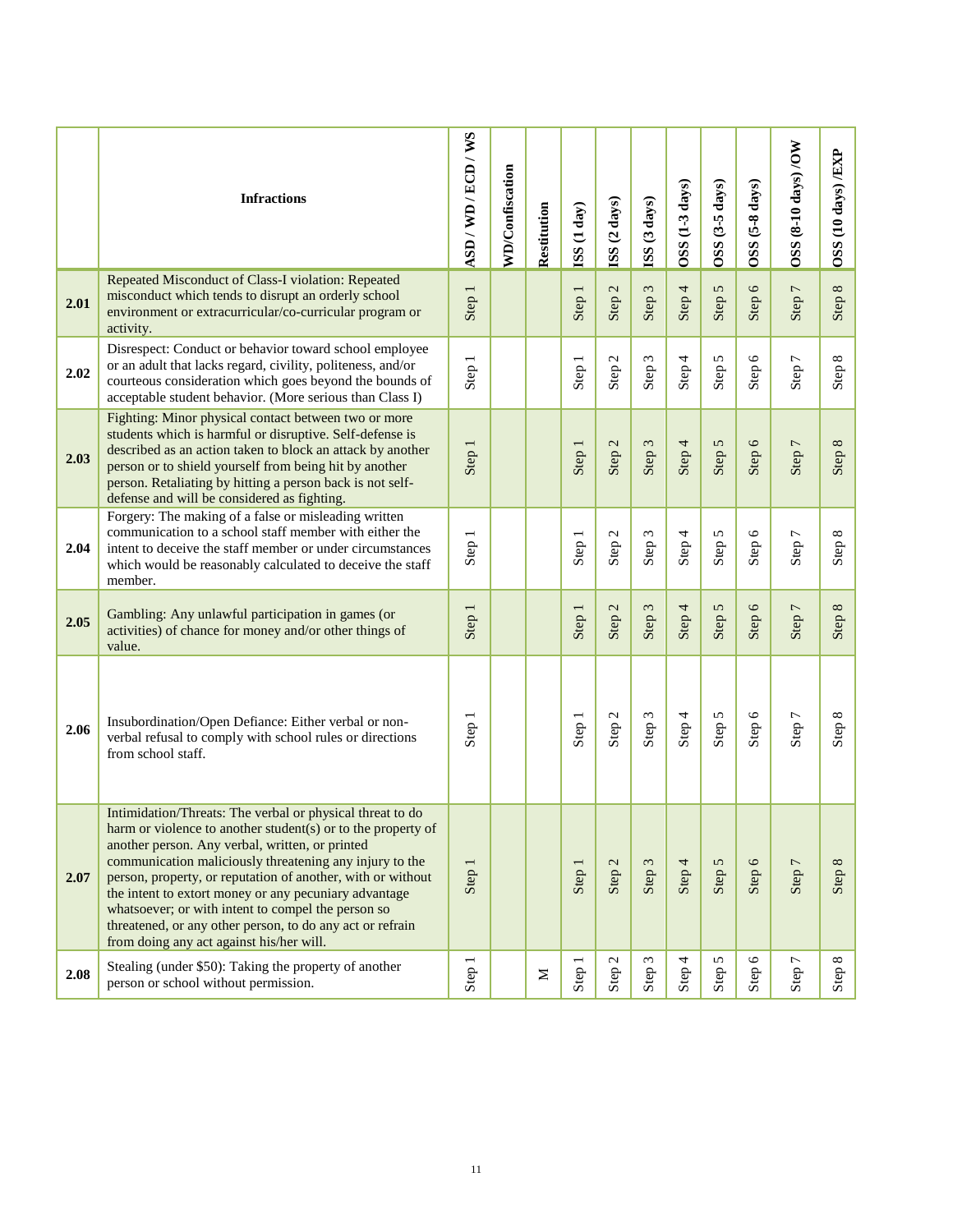|      | <b>Infractions</b>                                                                                                                                                                                                                                                                                                                                                                                                                                                         | ASD/WD/ECD/WS                    | <b>WD/Confiscation</b>           | Restitution | (SS (1 day)                      | ISS (2 days)           | ISS (3 days)           | OSS (1-3 days) | $OSS$ $(3-5 \text{ days})$ | $(5-8 \text{ days})$<br><b>OSS</b> | OSS (8-10 days) /OW                  | OSS (10 days) /EXP            |
|------|----------------------------------------------------------------------------------------------------------------------------------------------------------------------------------------------------------------------------------------------------------------------------------------------------------------------------------------------------------------------------------------------------------------------------------------------------------------------------|----------------------------------|----------------------------------|-------------|----------------------------------|------------------------|------------------------|----------------|----------------------------|------------------------------------|--------------------------------------|-------------------------------|
| 2.09 | Unauthorized Assembly, Publications, etc.:<br>Demonstrations and/or petitions by students, or possession<br>and/or distribution of unauthorized publications, including<br>misuse of electronic messages or computers which<br>interfere with the orderly process of the school<br>environment, a school function, or extracurricular/co-<br>curricular activity.                                                                                                          | Step 1                           |                                  |             | Step 1                           | Step <sub>2</sub>      | Step 3                 | Step 4         | Step 5                     | Step 6                             | Step 7                               | Step 8                        |
| 2.10 | Bullying: Repeated unwanted aggressive, intimidating,<br>insulting, dehumanizing or threatening verbal, electronic,<br>or physical behavior or expression that is directed toward<br>another person on school property or off school grounds if<br>it adversely impacts the education at school for students or<br>staff. This may include, but is not limited to, pushing,<br>shoving, name calling with profanity, purposeful<br>exclusion, slander, and verbal cruelty. |                                  |                                  |             | Step 1                           | Step 2                 | 3<br>Step:             | Step 4         | 5<br>Step:                 | Step 6                             | Step 7                               | Step 8                        |
| 2.11 | Other Serious Misconduct: Any other intermediate act of<br>misconduct or any more serious, harmful, or disruptive<br>example of any of the offeNSS described in Class I.                                                                                                                                                                                                                                                                                                   | Step 1                           |                                  |             | Step 1                           | Step <sub>2</sub>      | 3<br>Step <sup>:</sup> | Step 4         | 5<br>Step                  | $\circ$<br>Step <sup>(</sup>       | Step 7                               | $\infty$<br>Step <sup>1</sup> |
| 2.12 | Physical Contact: Offensive, unwanted and/or<br>inappropriate touch                                                                                                                                                                                                                                                                                                                                                                                                        | Step 1                           | Step                             |             | Step 1                           | Step <sub>2</sub>      | 3<br>Step:             | Step 4         | 5<br>Step:                 | $\circ$<br>Step <sub>1</sub>       | $\overline{ }$<br>Step <sup>'</sup>  | $\infty$<br>Step:             |
| 2.13 | Dangerous/Unsafe Acts: Behave in such a way as could<br>reasonably cause physical injury to any person or property<br>without intent to do such harm.                                                                                                                                                                                                                                                                                                                      | Step 1                           | $\overline{\phantom{0}}$<br>Step |             | $\overline{\phantom{0}}$<br>Step | 2<br>Step <sup>'</sup> | 3<br><b>Step</b>       | 4<br>Step      | 5<br>Step                  | $\circ$<br>Step                    | $\overline{1}$<br>Step <sup>-1</sup> | $\infty$<br>Step <sup>1</sup> |
| 2.14 | Provoking/Attempt to cause fight: Any action, comments,<br>or written messages intended to cause others to fight or<br>which might reasonably be expected to result in a fight.                                                                                                                                                                                                                                                                                            | Step 1                           | Step 1                           |             | Step 1                           | Step <sub>2</sub>      | 3<br>Step:             | Step 4         | 5<br>Step:                 | $\circ$<br>Step <sub>1</sub>       | Step 7                               | Step 8                        |
| 2.15 | Confrontation/Dispute: Lower level confrontations such as,<br>mutual pushing and shoving or altercations which stop<br>upon verbal command and are resolved without injury or<br>need for physical restraint.                                                                                                                                                                                                                                                              | Step 1                           | Step 1                           |             | Step 1                           | Step <sub>2</sub>      | 3<br>Step <sup>:</sup> | Step 4         | 5<br>Step:                 | $\circ$<br>Step <sup>(</sup>       | Step 7                               | Step 8                        |
| 2.16 | Simple Battery: Any actual and intentional pushing or<br>striking of another student against the will of the other<br>student.                                                                                                                                                                                                                                                                                                                                             |                                  |                                  |             | Step 1                           | Step 2                 | 3<br>Step <sup>2</sup> | Step 4         | 5<br><b>Step</b>           | Step 6                             | Step 7                               | Step 8                        |
| 2.17 | Leaving class without permission or not reporting to the<br>designated area on time.                                                                                                                                                                                                                                                                                                                                                                                       | $\overline{\phantom{0}}$<br>Step |                                  |             | $\overline{\phantom{0}}$<br>Step | $\mathcal{L}$<br>Step  | $\sim$<br>Step         | 4<br>Step      | $\mathbf{c}$<br>Step       | $\mathsf 0$<br>Step                | $\overline{ }$<br>Step               | $\infty$<br>Step              |
| 2.18 | Skipping or cutting class or activity: A class cut occurs<br>when a student is absent from class for more than 5<br>minutes without permission from the teacher or<br>authorization from the administration to do so.                                                                                                                                                                                                                                                      | Step 1                           |                                  |             | Step 1                           | Step 2                 | $\infty$<br>3<br>Step  |                |                            |                                    |                                      |                               |
| 2.19 | Use of $-$ in employee's presence $-$ opprobrious or abusive<br>words, or obscene language, pictures or gestures                                                                                                                                                                                                                                                                                                                                                           | Step 1                           |                                  |             | Step                             | $\mathcal{L}$<br>Step: | 3<br>Step              | Step 4         | $\mathbf{c}$<br>Step       | $\mathsf 0$<br>Step                | $\overline{ }$<br>Step <sup>'</sup>  | Step 8                        |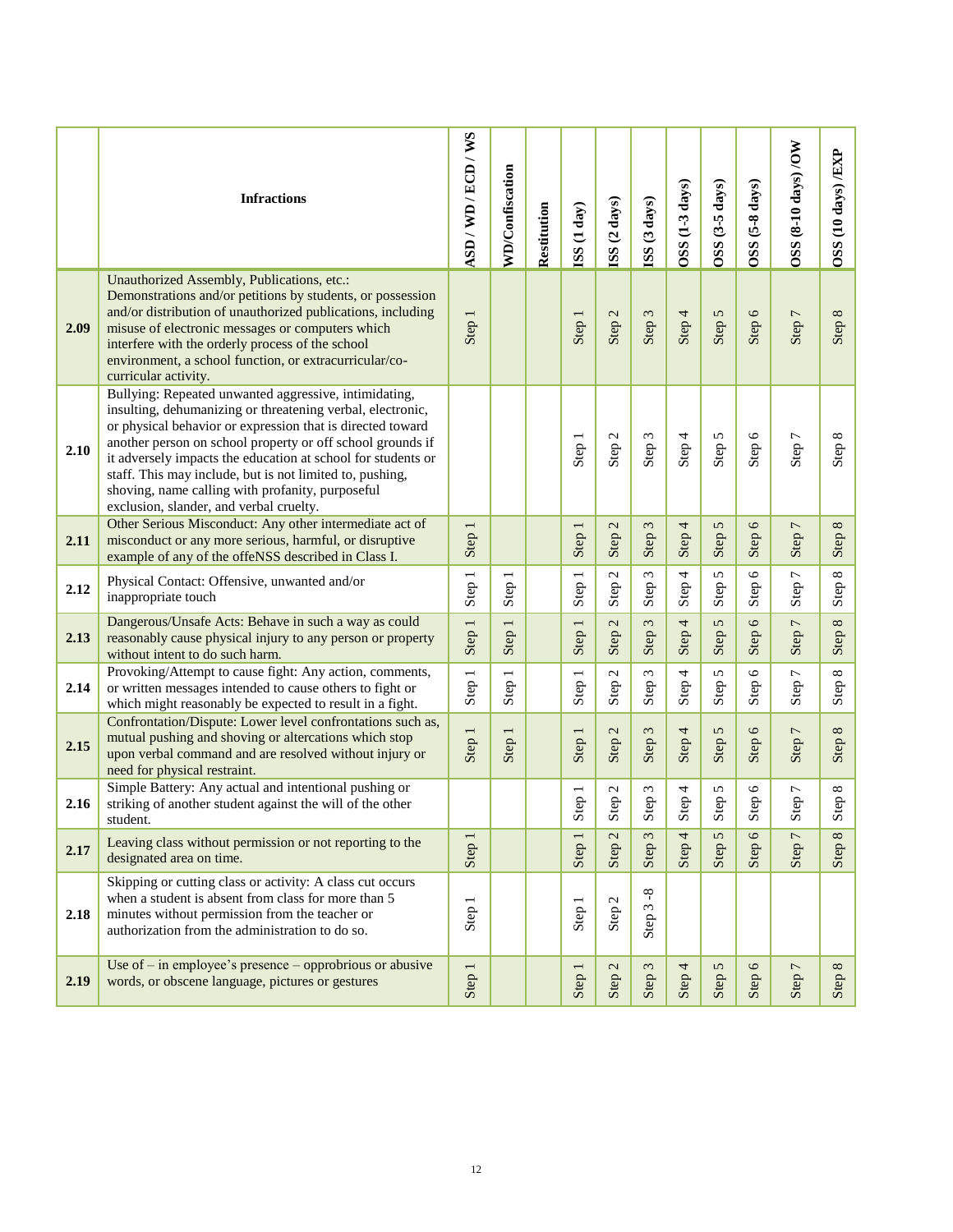|      | <b>Infractions</b>                                                                                                                                                                                                                                                                                                                                                                                                                                                                                                                                                                             | ASD/WD/ECD/WS | <b>WD/Confiscation</b> |             |             |                         |                                 | OSS (1-3 days) | OSS (3-5 days)     | $(5-8 \text{ days})$    | OSS (8-10 days) /OW                 | OSS (10 days) /EXP |
|------|------------------------------------------------------------------------------------------------------------------------------------------------------------------------------------------------------------------------------------------------------------------------------------------------------------------------------------------------------------------------------------------------------------------------------------------------------------------------------------------------------------------------------------------------------------------------------------------------|---------------|------------------------|-------------|-------------|-------------------------|---------------------------------|----------------|--------------------|-------------------------|-------------------------------------|--------------------|
|      |                                                                                                                                                                                                                                                                                                                                                                                                                                                                                                                                                                                                |               |                        | Restitution | ISS (1 day) | ISS (2 days)            | ISS (3 days)                    |                |                    | OSS <sub>O</sub>        |                                     |                    |
| 2.20 | Vandalism (Less than \$50): The willful or malicious<br>destruction, damage, or defacement of school property<br>including act of defacing with graffiti, keying, or<br>scratching a car or trashing a room resulting in damages.                                                                                                                                                                                                                                                                                                                                                              | Step 1        |                        | Σ           | Step 1      | Step 2                  | 3<br>Step:                      | Step 4         | 5<br>Step:         | $\circ$<br>Step (       | $\overline{ }$<br>Step <sup>-</sup> | Step 8             |
| 2.21 | Providing False and/or Misleading Information -<br>Intentionally providing false information to a school<br>employee including giving false student information data<br>and concealment of information directly relating to school<br>business. This includes, but is not limited to, failure to<br>provide correct name, correct phone number or other<br>pertinent data, forgery of school notes, readmit slips, tardy<br>slips, excuse blanks, report cards, hall passes, field trip<br>forms, scholarship warnings, notes to or from<br>parents/guardians, or any other related materials. | Step 1        |                        |             | Step 1      | Step 2                  | Step 3                          | Step 4         | Step 5             | Step 6                  | Step 7                              | Step 8             |
| 2.22 | Possession of Firearm Facsimiles - Possession, sale, or<br>discharge of any facsimile, or toy-type replica of a firearm<br>or empty shell,                                                                                                                                                                                                                                                                                                                                                                                                                                                     | Step 1        |                        |             | Step 1      | Step <sub>2</sub>       | 3<br><b>Step</b>                | Step 4         | Step 5             | Step 6                  | Step 7                              | Step 8             |
| 2.23 | Encouraging Major Violations of Code of Conduct.<br>Consequences contingent upon rules violated.                                                                                                                                                                                                                                                                                                                                                                                                                                                                                               | Step 1        |                        |             | Step 1      | Step 2                  | Step 3                          | Step 4         | 5<br>Step          | $\circ$<br>Step         | Step 7                              | $\infty$<br>Step   |
| 2.24 | Lewd, Indecent, or Offensive Behavior - Any behavior<br>offensive to common propriety or decency, including, but<br>not limited to, "mooning," offensive touching, indecent<br>exposure, possession, distribution, or display of obscene or<br>"hate" material, possession/display of electronic images or<br>text, or similar behavior.                                                                                                                                                                                                                                                       | Step 1        |                        |             | Step 1      | Step 2                  | Step 3                          | Step 4         | Step 5             | Step $6$                | Step 7                              | Step 8             |
| 2.25 | Inciting or Participating in a Major Student Disorder -<br>Leading, encouraging, and/or assisting in disruption which<br>result in destruction or damage to property or cause<br>personal injury.                                                                                                                                                                                                                                                                                                                                                                                              |               |                        |             | Step 1      | Step 2                  | $\omega$<br><b>Step</b>         | Step 4         | Step 5             | Step 6                  | Step 7                              | Step 8             |
| 2.26 | Public Display of Affection (PDA): Kissing, fondling,<br>"dirty dancing", sitting on laps, prolonged hugging, close<br>contact, or any suggestive contact that are in poor taste and<br>show disrespect for others as interpreted by school<br>personnel.                                                                                                                                                                                                                                                                                                                                      | Step 1        |                        |             | Step 1      | Step 2                  | $\epsilon$<br>Step <sup>-</sup> | Step 4         | 5<br>Step:         | $\mathbf \circ$<br>Step | $\overline{ }$<br><b>Step</b>       | Step 8             |
| 2.27 | Possession of Stolen and/or lost property with or without<br>knowledge or not returning found items to the authorities.                                                                                                                                                                                                                                                                                                                                                                                                                                                                        | $Step$<br>1   |                        |             | $Step$<br>1 | $\frac{\text{Step}}{2}$ |                                 | $\frac{1}{2}$  | $rac{1}{\sqrt{2}}$ | $\frac{9}{6}$           | $\frac{1}{2}$                       | $\frac{8}{8}$      |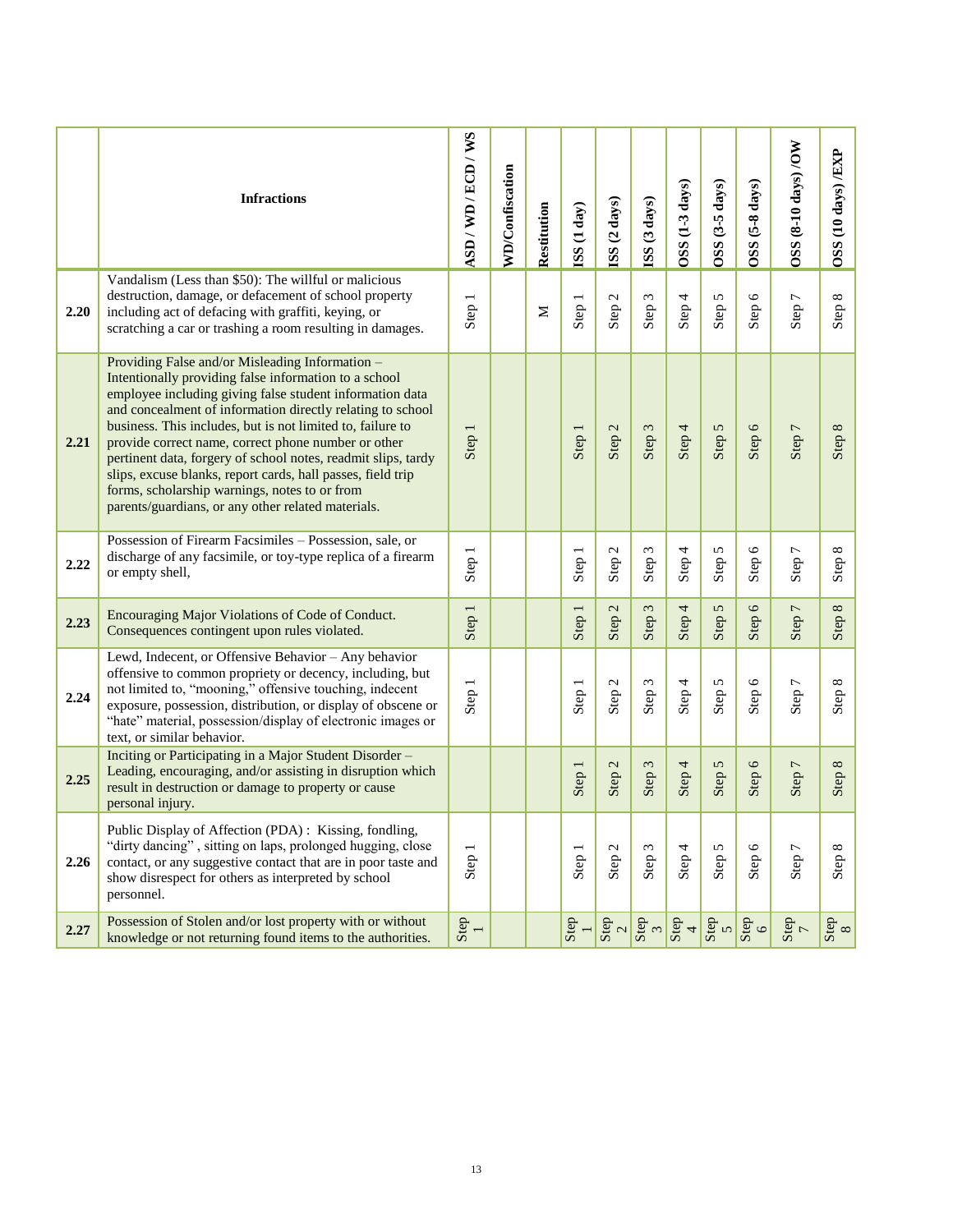|      | <b>Infractions</b>                                                                                                                                                                                                                                                                                                                                                                                                                                                                                   | ASD/WD/ECD/WS         | <b>WD/Confiscation</b> | Restitution | (1 day)<br><b>ISS</b> | ISS (2 days)      | (3 days)<br><b>ISS</b>    | OSS (1-3 days) | $(3-5 \text{ days})$<br><b>OSS</b> | $(5-8 \text{ days})$<br><b>OSS</b> | $(8-10 \text{ days})$ /OW<br><b>OSS</b> | $(10 \text{ days})$ $/$ $EXP$<br><b>OSS</b> |
|------|------------------------------------------------------------------------------------------------------------------------------------------------------------------------------------------------------------------------------------------------------------------------------------------------------------------------------------------------------------------------------------------------------------------------------------------------------------------------------------------------------|-----------------------|------------------------|-------------|-----------------------|-------------------|---------------------------|----------------|------------------------------------|------------------------------------|-----------------------------------------|---------------------------------------------|
| 2.28 | Cheating/Plagiarism: Willful or deliberate or unauthorized<br>use of the work of another person for academic purposes,<br>or unauthorized use of notes or other material or any form<br>of communication in the completion of an academic<br>assignment or test. In addition to disciplinary responses,<br>the student may receive no credit for the assignment, test,<br>or exam at the discretion of the teacher.                                                                                  | Step 1                |                        |             | Step 1                | Step 2            | Step 3                    | Step 4         | Step 5                             | Step 6                             | Step 7                                  | Step 8                                      |
| 2.29 | False and/or Misleading Information: Intentionally<br>providing false or misleading information to, or<br>withholding valid information from a school district<br>employee.                                                                                                                                                                                                                                                                                                                          | Step 1                |                        |             | Step 1                | Step <sub>2</sub> | $\sim$<br>Step?           | Step 4         | Step 5                             | Step 6                             | Step 7                                  | Step 8                                      |
| 2.30 | Use or possession of Wireless Communication Devices:<br>Wireless communication devices may be brought to<br>school, but must be out of sight and kept in an "off" mode<br>while on the school property during regular school hours.<br>Use of a wireless communication device may include the<br>imposition of criminal penalties if the device is used in a<br>criminal act. (Any student who chooses to bring a wireless<br>communication device to school shall do so at his or her<br>own risk.) | $-Wanning$<br>Step 1. | Σ                      |             | Step 1                | Step <sub>2</sub> | $\epsilon$<br><b>Step</b> | Step 4         | Step 5                             | Step 6                             | Step 7                                  | Step 8                                      |
| 2.31 | Mistreatment / misuse of school, personal or others'<br>properties. The willful or malicious act of misuse or<br>mistreatment of property such as littering, wasteful use or<br>unauthorized possession.                                                                                                                                                                                                                                                                                             | Step 1                |                        | $\geq$      | Step 1                | Step <sub>2</sub> | $\epsilon$<br>Step:       | Step 4         | Step 5                             | Step 6                             | Step 7                                  | Step 8                                      |

*\*M: Mandatory*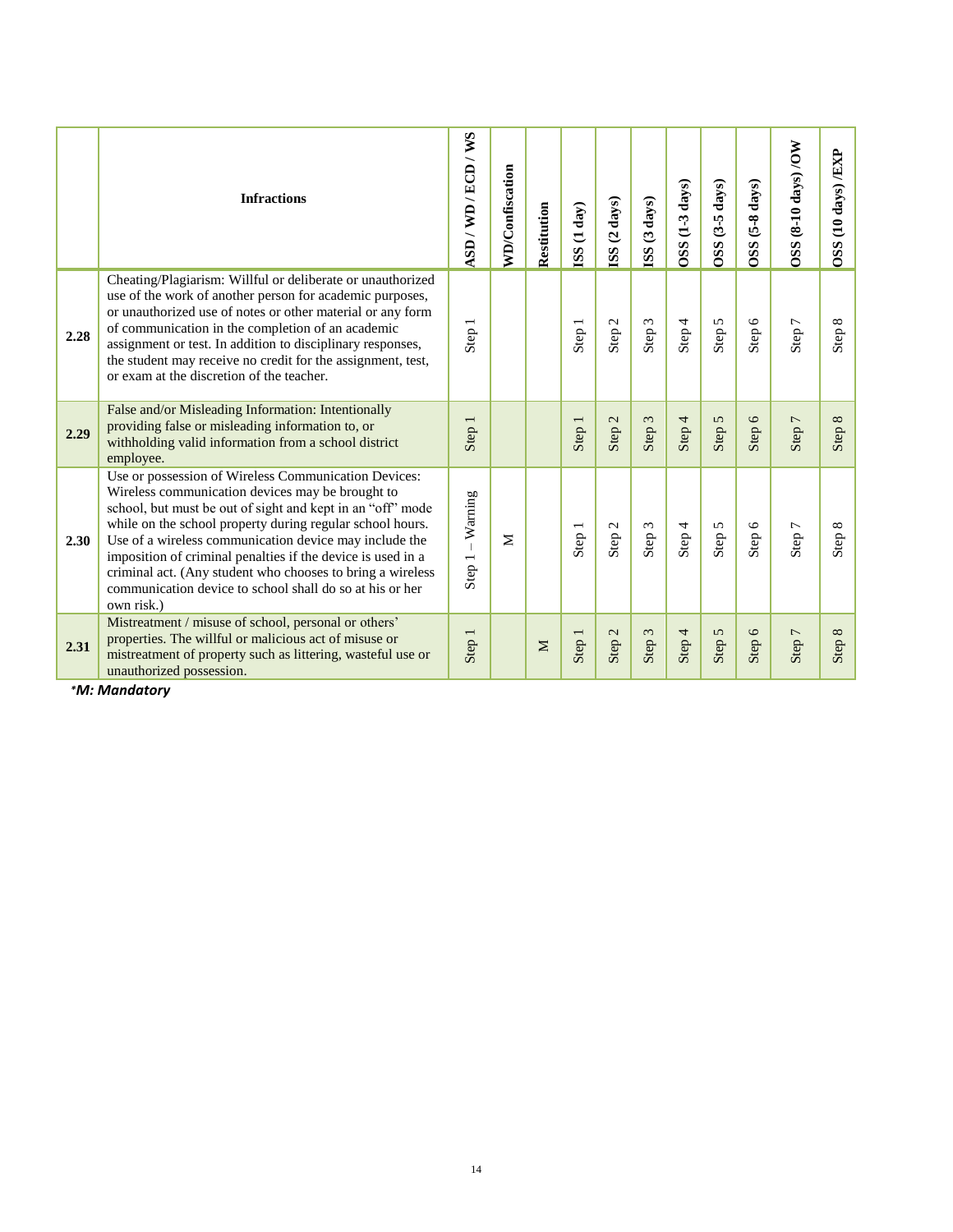#### **Major Violations Class III Offenses**

Class III infractions are major acts of misconduct. They include repeated misconduct acts from Class II; serious disruptions of school order; threats to the health, safety, and property of others; and other acts of serious misconduct. The misconduct must be reported right away to the school administrator, who may remove the student from the school or activity immediately.

|      | <b>Infractions</b>                                                                                                                                                                                                                                                                                                                       | ASD/WD/ECD/WS | <b>WD/Confiscation</b> | Restitution | (SS (1day | ISS (2 days) | ISS (3 days) | $OSS(1-3 \, \text{days})$                     | $OSS(3-5 \, \text{days})$          | OSS(5-8 days)                      | OSS (8-10 days) /OW | OSS (10 days) /EXP         |
|------|------------------------------------------------------------------------------------------------------------------------------------------------------------------------------------------------------------------------------------------------------------------------------------------------------------------------------------------|---------------|------------------------|-------------|-----------|--------------|--------------|-----------------------------------------------|------------------------------------|------------------------------------|---------------------|----------------------------|
| 3.01 | AWOL: Leaving school grounds or the site of any<br>school activity without permission.                                                                                                                                                                                                                                                   |               |                        |             |           |              | Step 1       | $\overline{\mathcal{L}}$<br>Step <sup>:</sup> | $\epsilon$<br>Step <sup>1</sup>    | Step 4                             | $\sigma$<br>Step:   | Step 6                     |
| 3.02 | Technology tempering: Any use of technology for<br>personal gain, profit, or illegal conduct, such as fraud,<br>copyright infringement, pornography, hacking, or<br>distributing viruses that result in disruption.                                                                                                                      |               |                        |             |           |              |              | Step 1                                        | $\mathcal{L}$<br>Step <sup>'</sup> | $\omega$<br>Step <sup>:</sup>      | Step 4              | Step 5                     |
| 3.03 | Battery: When one student physically attacks another<br>student with the intent to do bodily harm.                                                                                                                                                                                                                                       |               |                        |             |           |              |              | Step 1                                        | $\mathbf{C}$<br>Step <sup>'</sup>  | $\epsilon$<br>Step                 | Step 4              | $\mathbf{\hat{c}}$<br>Step |
| 3.04 | Breaking and Entering: The unlawful and willful entry<br>or attempted forcible entry of any school property or the<br>personal property of students and school personnel.                                                                                                                                                                |               |                        | Σ           |           |              |              | Step 1                                        | $\mathcal{L}$<br>Step <sup>:</sup> | $\tilde{\xi}$<br>Step <sup>-</sup> | 4<br>Step-          | Step 5                     |
| 3.05 | Destruction of Property/ Vandalism (More than \$50):<br>The willful or malicious destruction of school system<br>property or the property of others.                                                                                                                                                                                     |               |                        | $\Sigma$    |           |              |              | Step 1                                        | $\mathbf{C}$<br>Step?              | $\sim$<br>Step?                    | Step 4              | Step 5                     |
| 3.06 | Disrespect: Conduct or behavior that lacks regard,<br>civility, politeness, and/or courteous consideration<br>which goes beyond the bounds of acceptable student<br>behavior. (More serious than Class II)                                                                                                                               |               |                        |             |           |              |              | Step 1                                        | Step <sub>2</sub>                  | Step 3                             | Step 4              | Step 5                     |
| 3.07 | Extortion: The willful or malicious threat of harm,<br>injury, or violence to the person, property, or reputation<br>of another with the intent to obtain money, information,<br>services, items of material worth, or to cause fear.                                                                                                    |               |                        |             |           |              |              | Step 1                                        | Step 2                             | Step 3                             | Step 4              | Step 5                     |
| 3.08 | Fighting: Physical contact between two or more<br>students which is harmful or disruptive. Self-defense is<br>described as an action taken to block an attack by<br>another person or to shield you from being hit by<br>another person. Retaliating by hitting a person back is<br>not self-defense and will be considered as fighting. |               |                        |             |           |              |              | Step 1                                        | Step <sub>2</sub>                  | Step 3                             | Step 4              | Step 5                     |
| 3.09 | Firecrackers/Fireworks: Unauthorized possession<br>and/or igniting of fireworks or firecrackers on school<br>system property, at a school function, or<br>extracurricular/co-curricular activity.                                                                                                                                        |               |                        |             |           |              |              | Step 1                                        | Step <sub>2</sub>                  | Step 3                             | Step 4              | Step 5                     |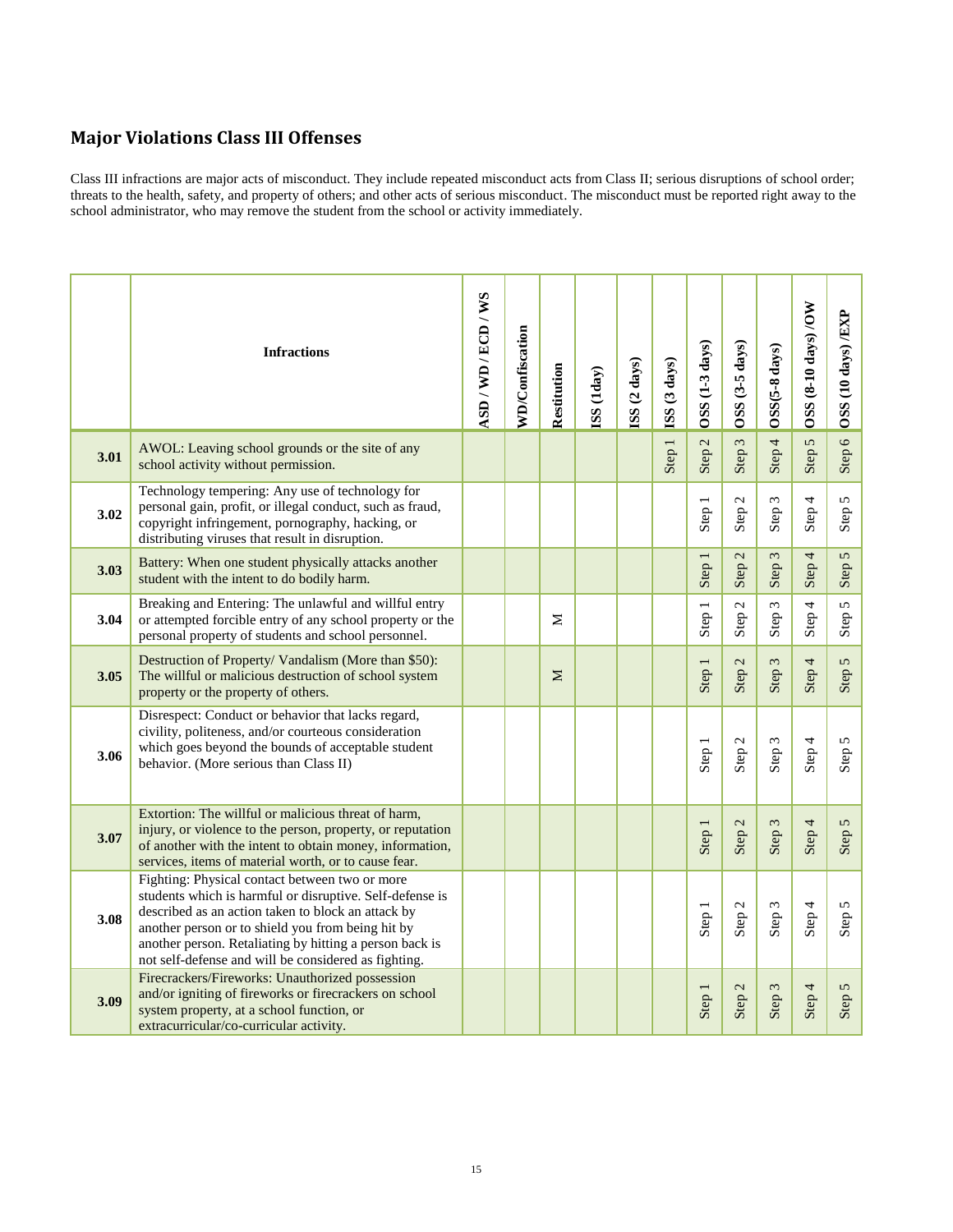|      | <b>Infractions</b>                                                                                                                                                                                                                                                                                                                             | ASD/WD/ECD/WS | <b>WD/Confiscation</b> | Restitution | SS(1day) | ISS (2 days) | ISS (3 days) | $OSS(1-3 \text{ days})$ | OSS (3-5 days)                     | $OSS(5-8 \text{ days})$ | OSS (8-10 days) /OW | OSS (10 days) /EXP |
|------|------------------------------------------------------------------------------------------------------------------------------------------------------------------------------------------------------------------------------------------------------------------------------------------------------------------------------------------------|---------------|------------------------|-------------|----------|--------------|--------------|-------------------------|------------------------------------|-------------------------|---------------------|--------------------|
| 3.10 | Gross Insubordination/Blatant Defiance: Willful<br>refusal to submit to or comply with authority;<br>exhibiting contempt or open resistance to a direct order<br>s.uch as refusing to serve a disciplinary consequence.                                                                                                                        |               |                        |             |          |              |              | Step 1                  | Step <sub>2</sub>                  | Step 3                  | Step 4              | Step 5             |
| 3.11 | Illegal Organizations: Establishing or participating in a<br>secret society on school property, at a school function,<br>or at an extracurricular activity.                                                                                                                                                                                    |               |                        |             |          |              |              | Step 1                  | $\mathcal{L}$<br>Step <sup>:</sup> | Step 3                  | Step 4              | Step 5             |
| 3.12 | Possession of Contraband Material: Possession, use,<br>and/or distribution of materials or items, other than<br>weapons or firearms, which are forbidden. The<br>parent/guardian will make arrangements to pick up the<br>object from the school, if applicable.                                                                               |               |                        |             |          |              |              | Step 1                  | Step <sub>2</sub>                  | Step 3                  | Step 4              | Step 5             |
| 3.13 | Smoking and Other Use of Tobacco Products: The<br>possession, use, distribution, or sale of tobacco products<br>on school property, at a school function, or<br>extracurricular/co-curricular activity.                                                                                                                                        |               |                        |             |          |              |              | Step 1                  | Step 2                             | Step 3                  | Step 4              | Step 5             |
| 3.14 | Stealing (\$50 to \$300): The taking of the property of<br>another without the permission of the person.                                                                                                                                                                                                                                       |               |                        | Σ           |          |              |              | Step 1                  | Step <sub>2</sub>                  | Step 3                  | Step 4              | Step 5             |
| 3.15 | Trespassing: Unauthorized entry into school property, a<br>school function, or extracurricular/co-curricular activity<br>and/or remaining after the administrator or designee has<br>directed such person to leave that location.                                                                                                              |               |                        |             |          |              |              | Step 1                  | $\mathcal{L}$<br>Step <sup>1</sup> | Step 3                  | Step 4              | Step 5             |
| 3.16 | Possession of any instrument or object other than a<br>firearm may be considered under this heading if there<br>has been no threatening or intimidating display of the<br>instrument or object.                                                                                                                                                |               |                        |             |          |              |              | Step                    | $\mathcal{L}$<br>Step              | $\epsilon$<br>Step      | 4<br>Step           | 5<br>Step          |
| 3.17 | Other Major Infractions (Major infractions that do not<br>fit within the other definitions): Mooning and sexual<br>harassment which is any slur, innuendo, or other verbal<br>or physical conduct reflecting on an individual's gender<br>which has the purpose of creating an intimidating,<br>hostile, or offensive educational environment. |               |                        |             |          |              |              | Step                    | Step 2                             | Step 3                  | Step 4              | Step 5             |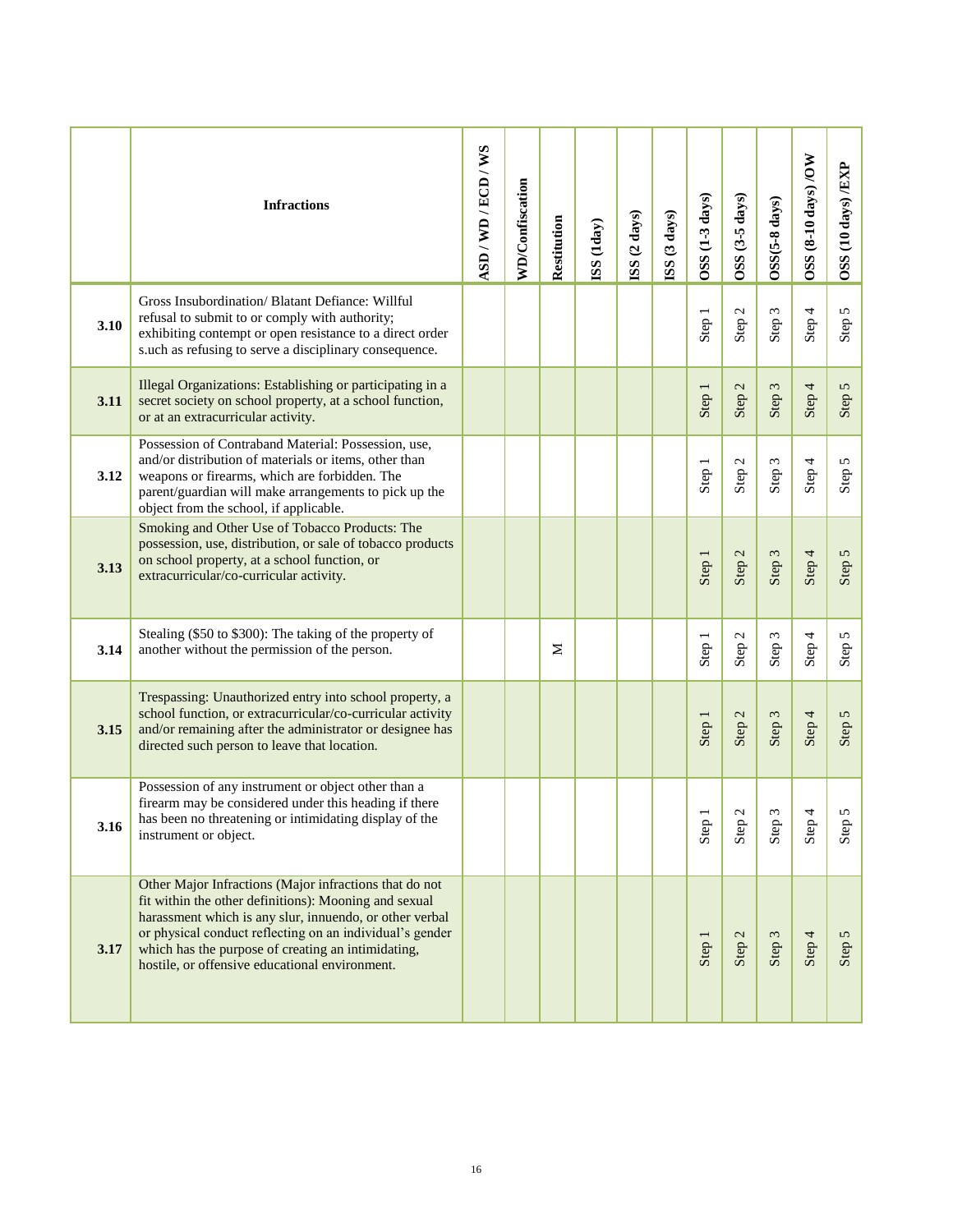|      | <b>Infractions</b>                                                                                                                                                                                                                                                                                                                                                                                                                                                                                                                                                                                                                                                                                                                                                                                                                                                                                                                                                                                                                                                                                                                                                                                                                                     | ASD/WD/ECD/WS | <b>WD/Confiscation</b> | Restitution | (3S)(1day) | ISS (2 days) | ISS (3 days) | OSS (1-3 days) | OSS (3-5 days) | OSS(5-8 days) | OSS (8-10 days) /OW | OSS (10 days) /EXP |
|------|--------------------------------------------------------------------------------------------------------------------------------------------------------------------------------------------------------------------------------------------------------------------------------------------------------------------------------------------------------------------------------------------------------------------------------------------------------------------------------------------------------------------------------------------------------------------------------------------------------------------------------------------------------------------------------------------------------------------------------------------------------------------------------------------------------------------------------------------------------------------------------------------------------------------------------------------------------------------------------------------------------------------------------------------------------------------------------------------------------------------------------------------------------------------------------------------------------------------------------------------------------|---------------|------------------------|-------------|------------|--------------|--------------|----------------|----------------|---------------|---------------------|--------------------|
| 3.18 | Other Serious Misconduct: Any other major act of<br>misconduct which seriously disrupts the orderly<br>operation of the school program, or any school activity<br>or transportation Services which threatens the health,<br>safety or property of self or of others or behavior not<br>specifically described above which substantially<br>disrupts the orderly conduct of a school, school function<br>or an extracurricular/co-curricular activity. This may<br>include, but is not limited to, providing false/misleading<br>information to staff members, profanity, use of gang-<br>related signs or symbols, or language intended or<br>reasonably calculated to insult and/or incite another<br>person; repeated dress code violations; misuse of<br>electronic items or computers; or the activation of a fire<br>alarm without reasonable cause which, in the discretion<br>of the principal, was not the result of a willful or<br>malicious act.                                                                                                                                                                                                                                                                                            |               |                        |             |            |              |              | Step 1         | Step 2         | Step 3        | Step 4              | Step 5             |
| 3.19 | Bullying/Harassment – Any unwanted and repeated<br>written, verbal, electronic, or physical behavior,<br>including threatening, insulting, or dehumanizing acts,<br>by a student that is severe and pervasive and that<br>creates an intimidating, hostile or offensive educational<br>environment, cause discomfort or humiliation, or<br>unreasonably interfere with the individual's school<br>performance or participation. Severe and pervasive<br>behavior will be determined by the principal. Prohibited<br>acts include an act of violence, threat of violence, or<br>harassment based on actual or perceived race, color,<br>national origin, gender, disability, sexual orientation,<br>religion or other distinguishing characteristics of a<br>student that is directed at one or more students or staff;<br>substantially interferes with educational opportunities<br>or educational programs of the targeted student(s); or<br>adversely affects the ability of a student(s) to participate<br>in or benefit from the schools' educational programs or<br>activities by placing that student(s) in reasonable fear of<br>emotional or physical harm, or because the conduct as<br>perceived by the student(s) is objectively offensive |               |                        |             |            |              |              | Step 1         | Step 2         | Step 3        | Step 4              | Step 5             |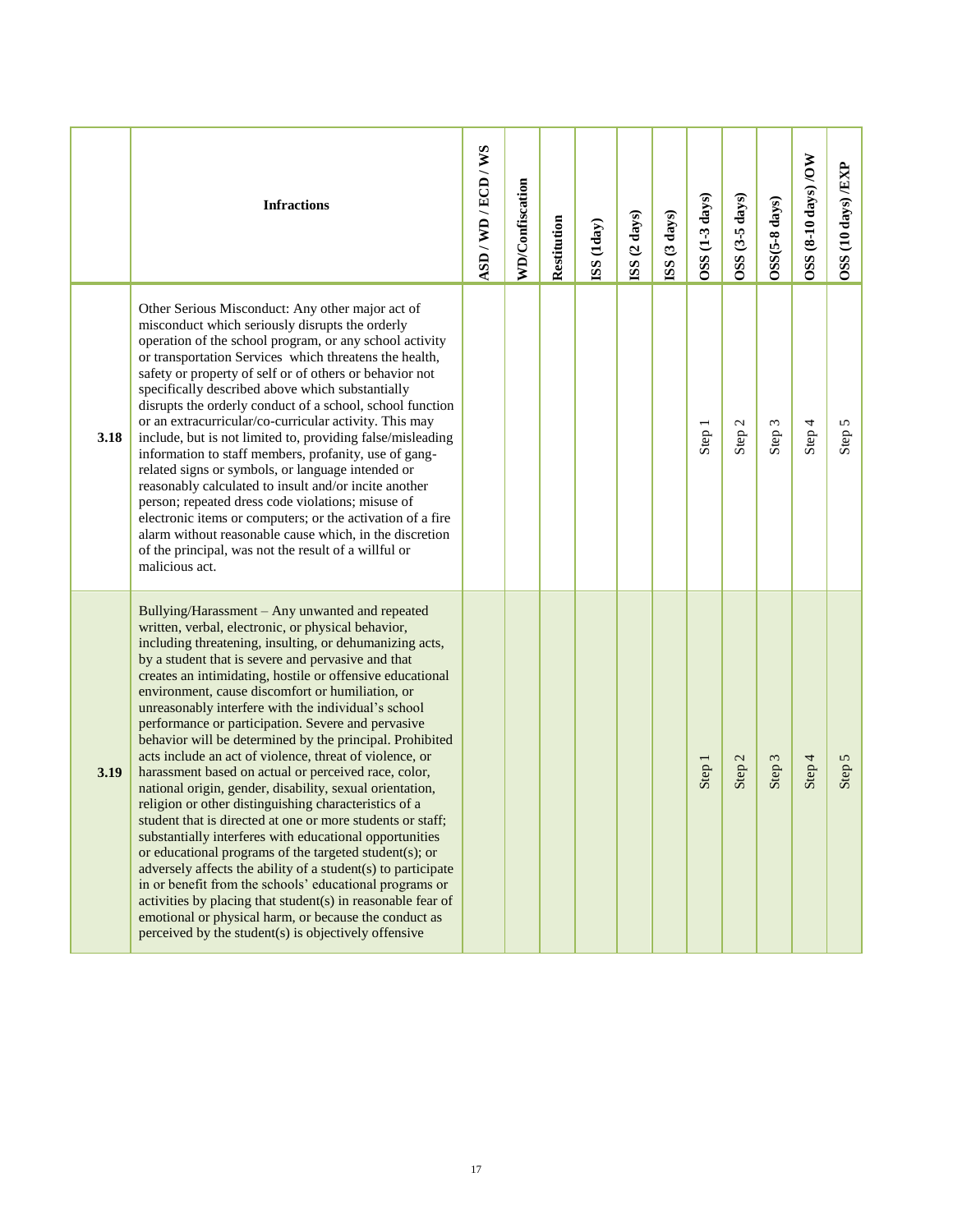|      | <b>Infractions</b>                                                                                                                                                                                                                                                                                                                                                                                                                                                                                                                                                                                                                                        | ASD/WD/ECD/WS | <b>WD/Confiscation</b> | Restitution | SS(1day) | ISS (2 days) | ISS (3 days) | $OSS(1-3 \, days)$ | OSS (3-5 days)               | OSS(5-8 days)    | OSS (8-10 days) /OW              | OSS (10 days) /EXP |
|------|-----------------------------------------------------------------------------------------------------------------------------------------------------------------------------------------------------------------------------------------------------------------------------------------------------------------------------------------------------------------------------------------------------------------------------------------------------------------------------------------------------------------------------------------------------------------------------------------------------------------------------------------------------------|---------------|------------------------|-------------|----------|--------------|--------------|--------------------|------------------------------|------------------|----------------------------------|--------------------|
| 3.20 | Threat/Intimidation: Any premeditated or repeated<br>threat to cause physical harm to another person with or<br>without the use of a weapon, whether made verbally, in<br>writing, electronically, or by conduct or action, to kill<br>another person or do any act of violence which may<br>cause death and creates fear of apprehension in that<br>person that such violence is a serious expression of an<br>intent to cause a present or future harm along with the<br>individual having the capability to actually carry out the<br>threat.                                                                                                          |               |                        |             |          |              |              | Step 1             | Step 2                       | Step 3           | Step 4                           | Step 5             |
| 3.21 | Sexual Harassment - Any unwelcome sexual advances,<br>requests for sexual favors, and/or other inappropriate<br>verbal, written, electronic, or physical contact of a<br>sexual nature when submitting to or rejecting the<br>conduct affects or unreasonably interferes with the<br>learning environment or creates an intimidating, hostile,<br>or offensive educational environment (6A-19.008 SBE<br>Rule). It includes, but is not limited to, sexually-<br>oriented jokes, verbal/physical advances, touching,<br>pinching, patting, sexually-oriented kidding, teasing,<br>using language that has a double meaning and is<br>sexually suggestive. |               |                        |             |          |              |              | Step 1             | $\mathcal{L}$<br>Step?       | Step 3           | Step 4                           | Step 5             |
| 3.22 | Directing Obscene, Profane, or Offensive Language or<br>Gestures to a School Employee - Any behavior<br>offensive to common propriety or decency directed to a<br>school employee including, but not limited to, any<br>verbal, written, electronic, or physical conduct such as<br>threats, bullying, slurs, innuendos, or harassment, which<br>has the purpose or the effect of creating an intimidating,<br>hostile, or offensive educational environment.                                                                                                                                                                                             |               |                        |             |          |              |              | Step 1             | Step 2                       | Step 3           | Step 4                           | Step 5             |
| 3.23 | Possession of a controlled object without intent to harm<br>or use for personal protection                                                                                                                                                                                                                                                                                                                                                                                                                                                                                                                                                                |               |                        |             |          |              |              | Step 1             | $\mathcal{L}$<br>Step        | $\sim$<br>Step   | Step 4                           | Step 5             |
| 3.24 | Entering in an unauthorized area without permission                                                                                                                                                                                                                                                                                                                                                                                                                                                                                                                                                                                                       |               |                        |             |          |              |              | Step 1             | $\mathcal{L}$<br>Step        | $\omega$<br>Step | 4<br>Step                        | 5<br>Step          |
| 3.25 | Violation of the ISS Rules/Procedures                                                                                                                                                                                                                                                                                                                                                                                                                                                                                                                                                                                                                     |               |                        |             |          |              |              | Step 1             | $\mathcal{L}$<br>Step        | $\omega$<br>Step | $\overline{\mathcal{A}}$<br>Step | Step 5             |
| 3.26 | Creating or organizing a conspiracy of any kind with<br>regard to the school and/or its' employees. Intentionally<br>making false accusations that jeopardize the<br>professional reputation, employment, or professional<br>certification of a teacher or other member of the school<br>staff.                                                                                                                                                                                                                                                                                                                                                           |               |                        |             |          |              |              | Step 1             | $\mathcal{L}$<br><b>Step</b> | Step 3           | Step 4                           | Step 5             |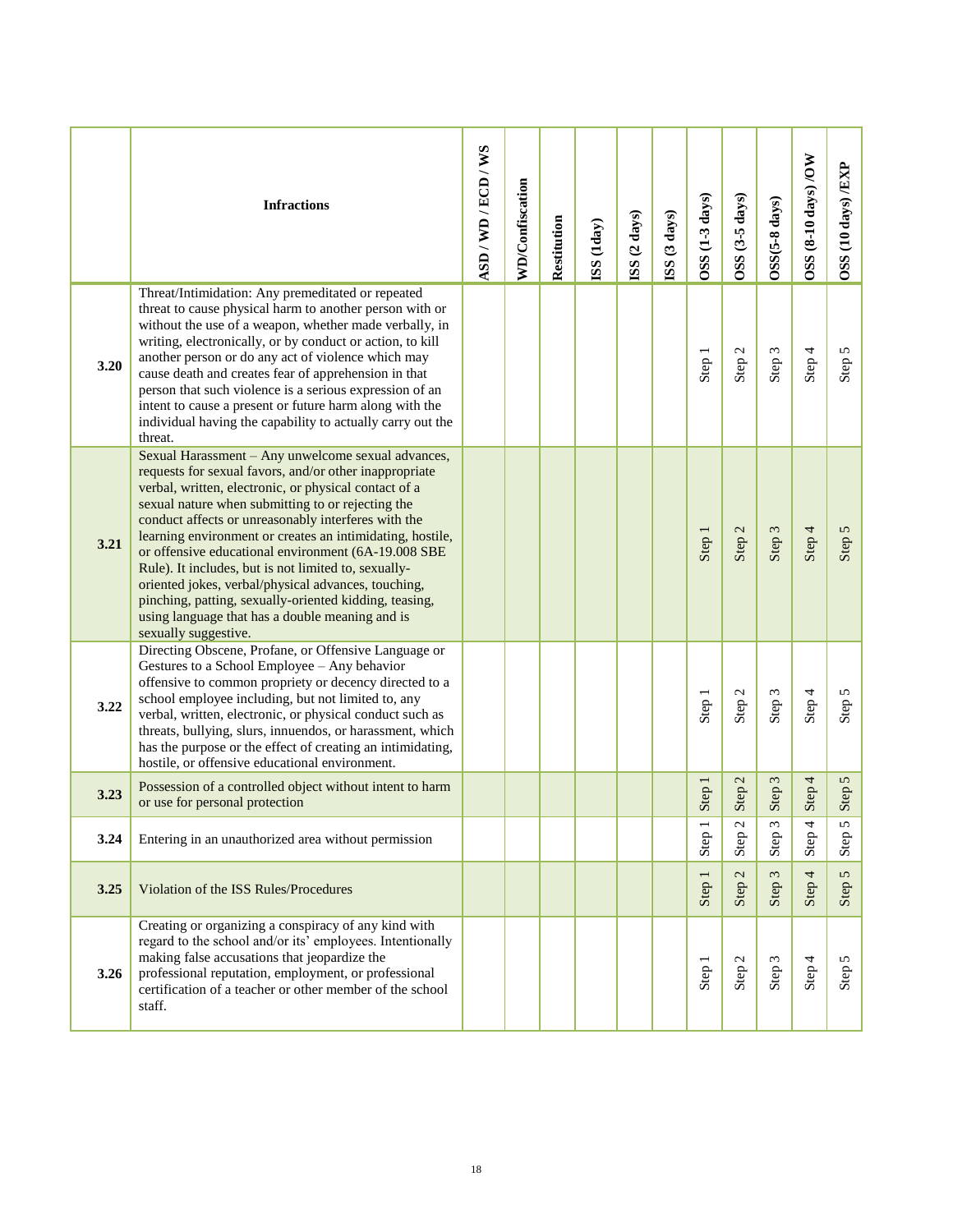|      | <b>Infractions</b>                                                                                                                                                                                                                                                                                                                                                                                                                                                                                                                                                                                                                                                                                                                                                                                                                           | ASD/WD/ECD/WS | <b>WD/Confiscation</b> | Restitution | (SS (1day | ISS (2 days) | ISS (3 days) | OSS (1-3 days) | OSS (3-5 days) | OSS(5-8 days)                       | OSS (8-10 days) /OW    | OSS (10 days) /EXP |
|------|----------------------------------------------------------------------------------------------------------------------------------------------------------------------------------------------------------------------------------------------------------------------------------------------------------------------------------------------------------------------------------------------------------------------------------------------------------------------------------------------------------------------------------------------------------------------------------------------------------------------------------------------------------------------------------------------------------------------------------------------------------------------------------------------------------------------------------------------|---------------|------------------------|-------------|-----------|--------------|--------------|----------------|----------------|-------------------------------------|------------------------|--------------------|
| 3.27 | Sexual Misconduct: Any willful and/or deliberate act,<br>behavior, or conduct intended to result in sexual<br>gratification or furthering acts lewd or lascivious in<br>nature; any unsolicited sexual proposal or offensive<br>touching of another person; or any act of indecent<br>exposure, including streaking.                                                                                                                                                                                                                                                                                                                                                                                                                                                                                                                         |               |                        |             |           |              |              |                | Step 1         | Step 2                              | Step 3                 | Step 4             |
| 3.28 | Making a false 911 emergency call from school or<br>personal phones.                                                                                                                                                                                                                                                                                                                                                                                                                                                                                                                                                                                                                                                                                                                                                                         |               |                        |             |           |              |              |                | Step 1         | $\mathbf{C}$<br>Step <sup>:</sup>   | 3<br>Step <sup>-</sup> | Step 4             |
| 3.29 | Alcohol: The possession, use, transmission, or being<br>under the influence of alcoholic beverages.                                                                                                                                                                                                                                                                                                                                                                                                                                                                                                                                                                                                                                                                                                                                          |               |                        |             |           |              |              |                | Step 1         | $\mathfrak{c}$<br>Step <sup>1</sup> | $\omega$<br>Step       | Step 4             |
| 3.30 | False Fire Alarm: The willful and/or malicious<br>activation of a fire alarm system or the willful and/or<br>malicious reporting of a false fire.                                                                                                                                                                                                                                                                                                                                                                                                                                                                                                                                                                                                                                                                                            |               |                        |             |           |              |              |                |                | Step 1                              | Step <sub>2</sub>      | Step 3             |
| 3.31 | Drugs/Possession/Use: The possession, use, or being<br>under the influence of illegal or illicit drugs, or any<br>other substance capable of modifying mood or behavior<br>or the possession or use of any substance represented to<br>be of said nature.                                                                                                                                                                                                                                                                                                                                                                                                                                                                                                                                                                                    |               |                        |             |           |              |              |                |                | Step 1                              | Step 2                 | Step 3             |
| 3.32 | Inciting, Leading, or Participating in any Act which<br>Substantially Disrupts the Orderly Conduct of School or<br>a School Function: The act of inciting, leading, or<br>participating in any disruption, (including gang related<br>activities or incidents with multiple participants)<br>disturbance or other act that: interferes with the<br>education process; results in significant damage or<br>destruction to public or private property (including<br>electronic communication devices); causes personal<br>injury to participants and others; or otherwise poses a<br>threat to the health, safety, and/or welfare of students,<br>staff, or others. This may also include any false<br>accusation made by a student that jeopardizes the<br>professional reputation, employment, or professional<br>certification of employee. |               |                        |             |           |              |              |                |                | Step 1                              | Step 2                 | Step 3             |
| 3.33 | Larceny/Theft Over \$300: The act or attempted act of<br>taking, carrying, leading, or riding away of property<br>from the possession of another person. Included are<br>pocket picking, purse snatching, and theft from a<br>building, theft from a motor vehicle, machine or device<br>which is operated by the use of a coin or token and all<br>other types                                                                                                                                                                                                                                                                                                                                                                                                                                                                              |               |                        |             |           |              |              |                | Step 1         | Step 2                              | Step 3                 | Step 4             |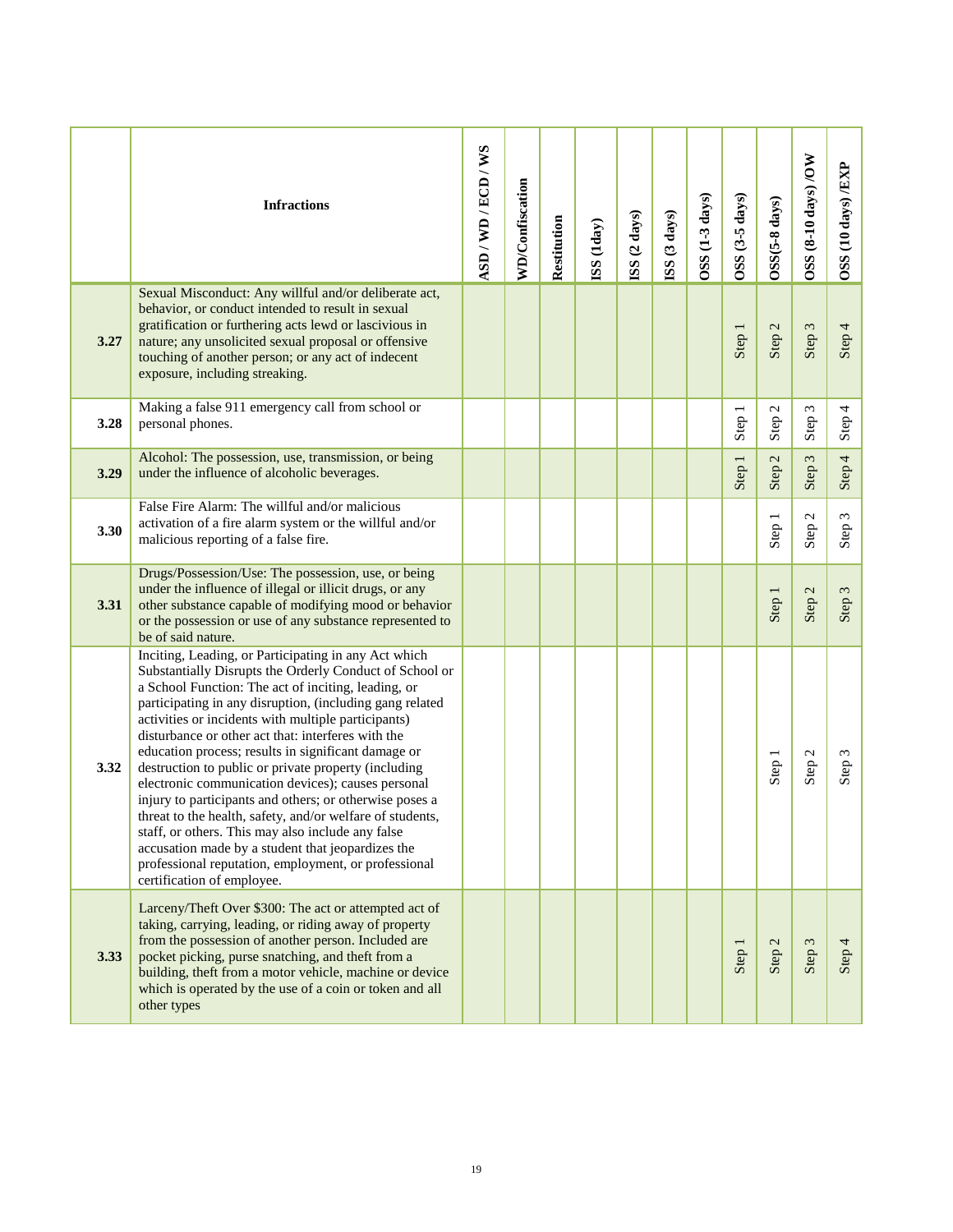|      | <b>Infractions</b>                                                                                                                                                                 | <b>NVS</b><br>ECD<br>ę<br>$\overline{\mathbf{s}}$ | <b>WD/Confiscation</b> | Restitution | (1day)<br><b>ISS</b> | days)<br>$\overline{a}$<br><b>ISS</b> | days)<br>$\tilde{\bm{c}}$<br><b>ISS</b> | ଇ<br>day<br>Ņ<br>$\overline{\phantom{0}}$<br><b>OSS</b> | days)<br>n,<br>$\boldsymbol{\epsilon}$<br>$\mathbf{S}$ | days)<br>$OSS(5-8)$ | MOV<br>days)<br>$(8-10)$<br><b>OSS</b> | ×<br>ë<br>ಾ<br>day<br>$\mathbf{a}$<br>S <sub>S</sub> |
|------|------------------------------------------------------------------------------------------------------------------------------------------------------------------------------------|---------------------------------------------------|------------------------|-------------|----------------------|---------------------------------------|-----------------------------------------|---------------------------------------------------------|--------------------------------------------------------|---------------------|----------------------------------------|------------------------------------------------------|
| 3.34 | Provoking/Attempt to cause fight: Any action,<br>comments, or written messages intended to cause others<br>to fight or which might reasonably be expected to result<br>in a fight. |                                                   |                        |             |                      |                                       |                                         |                                                         | $\overline{\phantom{0}}$<br>Step                       | $\sim$<br>Step      | $\omega$<br>Step                       | $\overline{ }$<br>Step                               |

# **Zero Tolerance Violations Class IV Offenses**

Class IV acts of misconduct are the most serious. Students who have been found to have committed the following offenses on school grounds, a school bus, school sponsored transportation or at a school bus stop, or during a school-sponsored function or activity shall be recommended for expulsion by the school principal or designee, receive the most severe consequences and be referred to the appropriate law enforcement agency:

|      | <b>Infractions</b>                                                                                                                                                                                                                                                                                                                                                                                                                                                                                                                                                                                                                                                                                                                                                                                           |
|------|--------------------------------------------------------------------------------------------------------------------------------------------------------------------------------------------------------------------------------------------------------------------------------------------------------------------------------------------------------------------------------------------------------------------------------------------------------------------------------------------------------------------------------------------------------------------------------------------------------------------------------------------------------------------------------------------------------------------------------------------------------------------------------------------------------------|
| 4.01 | Homicide (murder or manslaughter)                                                                                                                                                                                                                                                                                                                                                                                                                                                                                                                                                                                                                                                                                                                                                                            |
| 4.02 | Arson (Mandatory referral to an appropriate agency): The willful and/or malicious burning of or attempt to burn or<br>destroy school system property, contents in or on the property, or personal property of others.                                                                                                                                                                                                                                                                                                                                                                                                                                                                                                                                                                                        |
| 4.03 | Threats to Employees, Volunteers or Students: Any direct threat, by word or act, to do violence or harm to a school<br>employee, volunteer or student which creates a fear that the threat could be carried out.                                                                                                                                                                                                                                                                                                                                                                                                                                                                                                                                                                                             |
| 4.04 | Battery of Employees, Volunteers, or Students: An actual or intentional touching or striking of a school employee,<br>volunteer, or student against his/her will or intentionally causing bodily harm to an individual. In severe cases, the<br>battery of a student may be the basis for expulsion.                                                                                                                                                                                                                                                                                                                                                                                                                                                                                                         |
| 4.05 | Bomb Threats/Explosions: Any communication which has the effect of threatening an explosion to do malicious,<br>destructive, or bodily harm to school system property at a school function or extracurricular/co-curricular activity, or<br>to the person in or on that property or attending the function. This includes preparing, possessing, or igniting<br>explosives, including unauthorized fireworks, on school property or at a school function or extracurricular/co-<br>curricular activity.                                                                                                                                                                                                                                                                                                      |
| 4.06 | Other Weapons: The possession, use, or control of any instrument or object, other than a firearm, which could be used<br>to inflict harm on another person or to intimidate any person. Included in this category are objects such as BB guns or<br>pellet guns, air soft guns, paintball guns and replicas of any gun or weapon, knives of any kind (including pocket<br>knives), chains, pipes, razor blades, box cutter, machete, hypodermic needle(s), sling shot, spear, sword, ice picks,<br>other pointed instruments, nunchakas, brass knuckles, explosives, Chinese stars, billy clubs, tear gas guns,<br>electrical/chemical weapons or devices, ammunitions, incendiary device. Also included is anything represented to be a<br>firearm if used in an intimidating manner toward another person. |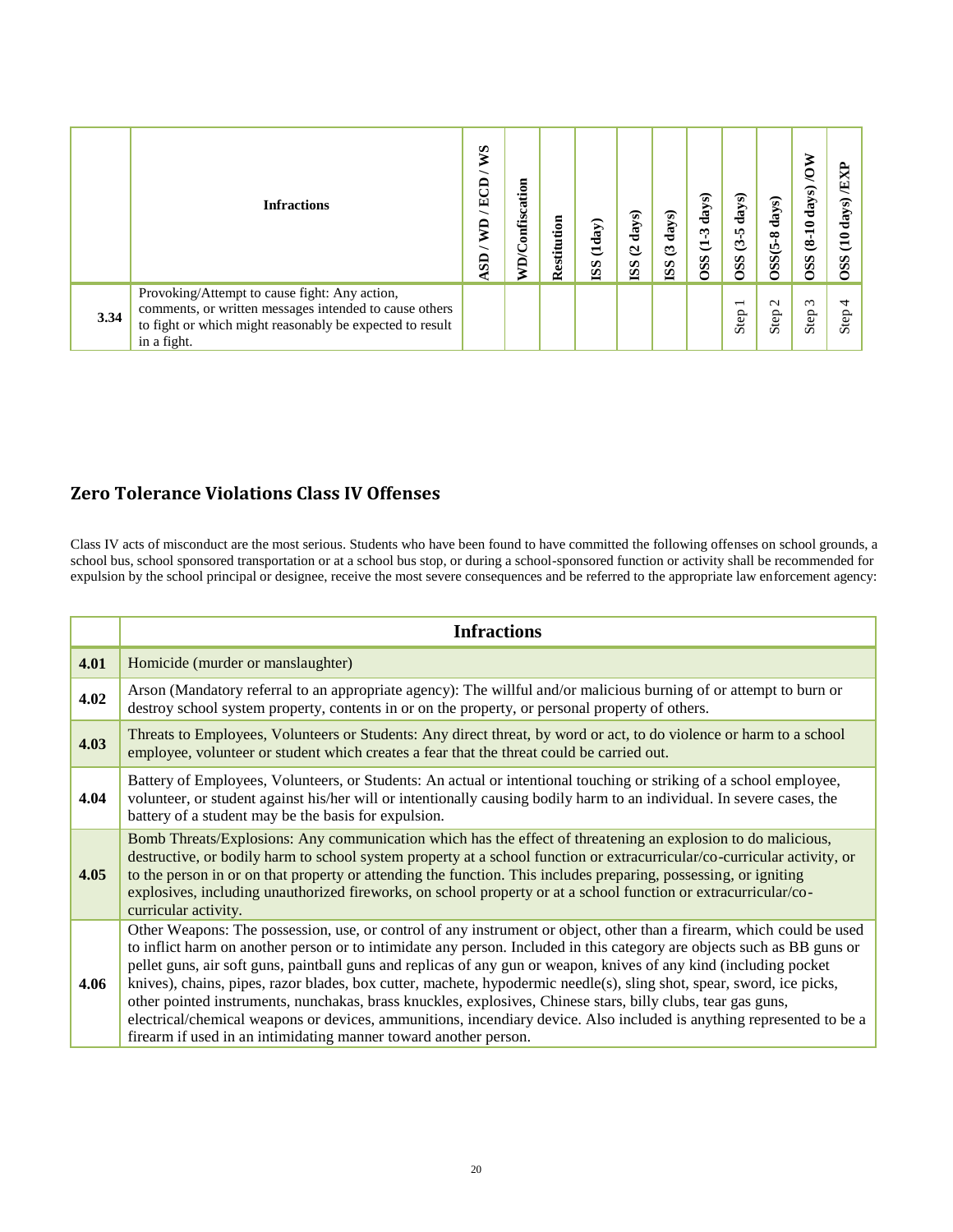| 4.07 | Robbery/Extortion: The taking or attempting to take anything of value under confrontational circumstances from the<br>control, custody, or care of another person by force or threat of force or violence and/or putting the victim in fear.                                                                                                                        |
|------|---------------------------------------------------------------------------------------------------------------------------------------------------------------------------------------------------------------------------------------------------------------------------------------------------------------------------------------------------------------------|
| 4.08 | Sexual Battery: Any sexual act or attempt directed against another person, forcibly, and/or against the person's will.<br>The category includes rape, indecent liberties, child molestation, and sodomy.                                                                                                                                                            |
| 4.09 | Other: Any other intentional or wanton act which significantly harms or poses a realistic threat of serious harm to<br>oneself or another person and/or which is clearly beyond the bounds of acceptable and tolerable student conduct in the<br>community. This may include, hazing, hate crimes, bullying and harassment or the possession of drug paraphernalia. |
| 4.10 | Drugs/Distribution/Selling/Buying. The transmission or distribution, buying or selling of any drug or contraband<br>substance, or the selling or transmitting of any substance represented to be of said nature.                                                                                                                                                    |

# **DISCIPLINE PLAN**

#### <span id="page-21-0"></span>**School Wide Classroom Management Plan**

#### **Teacher Intervention Process for Classroom Misconduct**

NSS uses a School-wide Classroom Management Plan in which all faculty and staff work in a cooperative systemic effort to encourage a successful learning environment. This plan is designed to ensure an effective learning atmosphere for all students and to curtail any minor inappropriate behaviors that disrupt the learning environment.

The teacher, in response to **minor** disciplinary problems in the classroom, will take the following steps from the Intervention Request Form if students fail to abide by the established behavioral expectations:

#### **1st, 2nd, 3rd and 4th Poor Choices (Initial, Interim, Further and Final Consequences)**

Students who make classroom disruptions and/or fail to meet behavioral expectations will be given some consequences according to their poor choice levels. These consequences will be determined by the teacher with given several different options such as; asking to the student's to change their behavior, writing the student's name on the form or on the board, changing seat, asking to write a reflection letter, private conference, sending the student to the isolation desk, asking to do work detail in the classroom, holding individual privileges, teacher detention, behavior contract, parent contract, assigning a peer tutoring program, assigning conduct points etc.

Students who do not properly respond to the first three steps, the teacher will complete an **Intervention Request Form** and send the student to the Intervention Room. The student will remain in the Intervention Room for the rest of the period. The Intervention Room is considered an extension of the classroom, and during the student's visit, the Intervention Specialist will counsel the student with regard to the cited offense. If the Intervention Specialist determines that additional counsel or parent contact is needed, he/she may do any one, or all of the following:

- 1. Contact the parent(s)/guardian(s)
- 2. Refer the student to the Assistant Principal of Discipline

These *Intervention Request Forms* will not be noted on a student's permanent discipline transcript. However, they will be entered on NSS Connect for parental viewing and students will receive 3 Conduct Points for each *Intervention Request Form* they receive.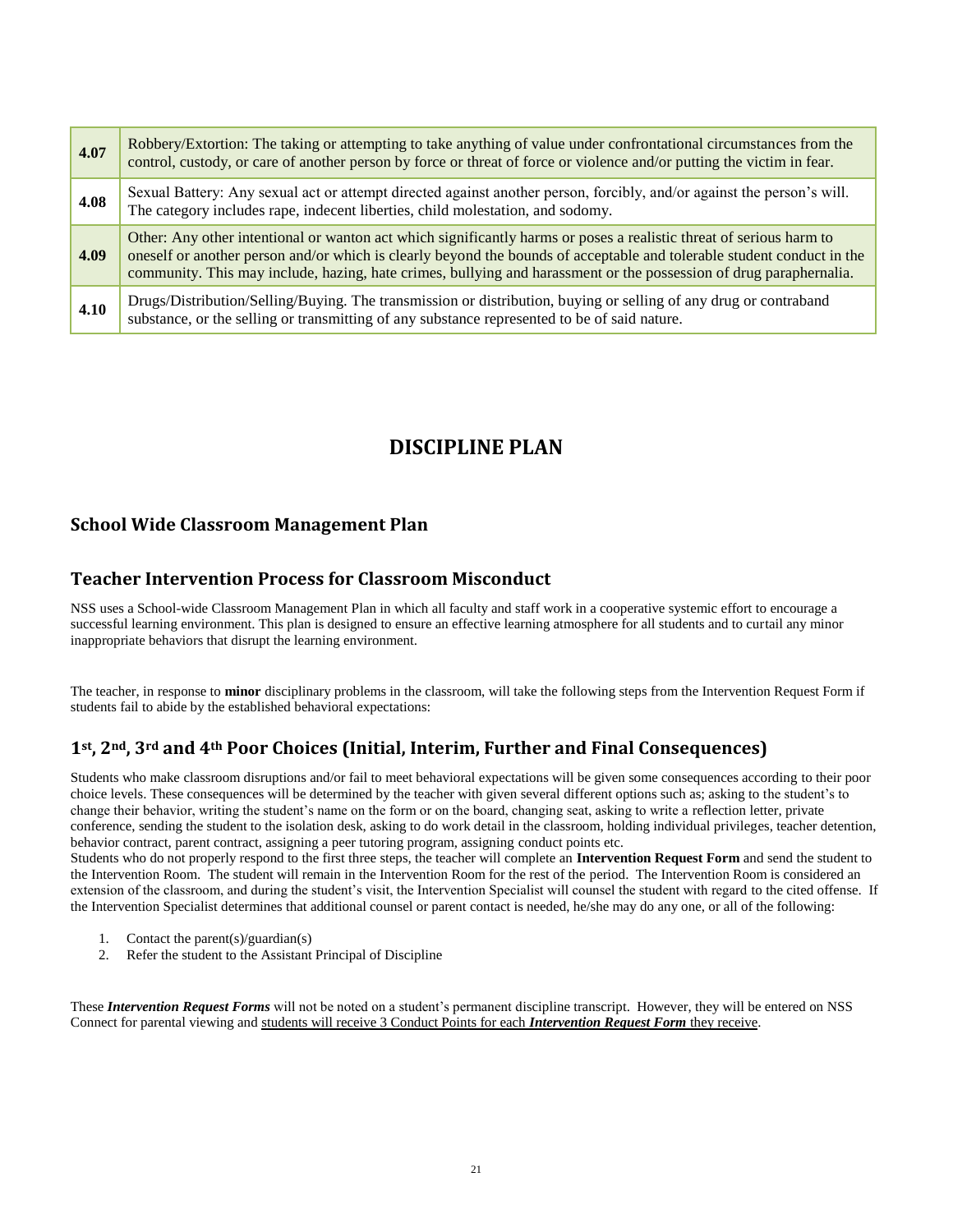#### **Minor Violations that may result in Initial, Interim, Further and Final Consequences**

1. Excessive talking

2.Pencil pops, spit balls

3.Throwing objects in class

4.Verbal exchanges, arguing

5.Failure to follow classroom instructions

6.Classroom disruptions (out of seat, not participating, etc.)

7.Unprepared for class (non-textbook issues – see page 24)

# **GENERAL BEHAVIOR GUIDELINES**

#### <span id="page-22-0"></span>**School-wide Rules:**

- **Respect yourself and others.**
- **Follow directions the first time.**
- **Be prepared for each class.**
- **Keep yourself to yourself.**
- **Transition quickly and quietly.**

#### **In the Cafeteria**

- No loitering in the cafeteria.
- Push chairs back after eating.
- Keep tables, chairs, and floors clean.
- Talk in a normal voice (classroom voice).
- No backpacks or books allowed in the cafeteria.
- Dispose of trays, trash and debris in trash bins.
- Keep hands, feet, personal belongings and food to yourself.
- Keep cafeteria lines orderly: no pushing, running, or cutting in line.
- No food or drink should be taken outside the cafeteria.

#### **At Group Assemblies**

Team or grade school assemblies are held for the benefit of the students and the faculty. Courtesy will be shown to those in charge of, and participating in the program. Misbehaving students will be removed and may lose their privilege to attend assemblies in the future. Students who receive an out-of-school suspension will not be able to participate in any assemblies for the rest of the school year.

# **Regarding Technology Equipment in Computer Labs**

Students should respect all of the technological equipment. Any mishandling or tampering with computers or systems may result in losing computer privileges at school. In addition, disciplinary action, including suspension, may occur for situations considered serious by the school administration. Any damage, requiring repair to hardware or software will result in financial charges being assessed. Students shall not alter or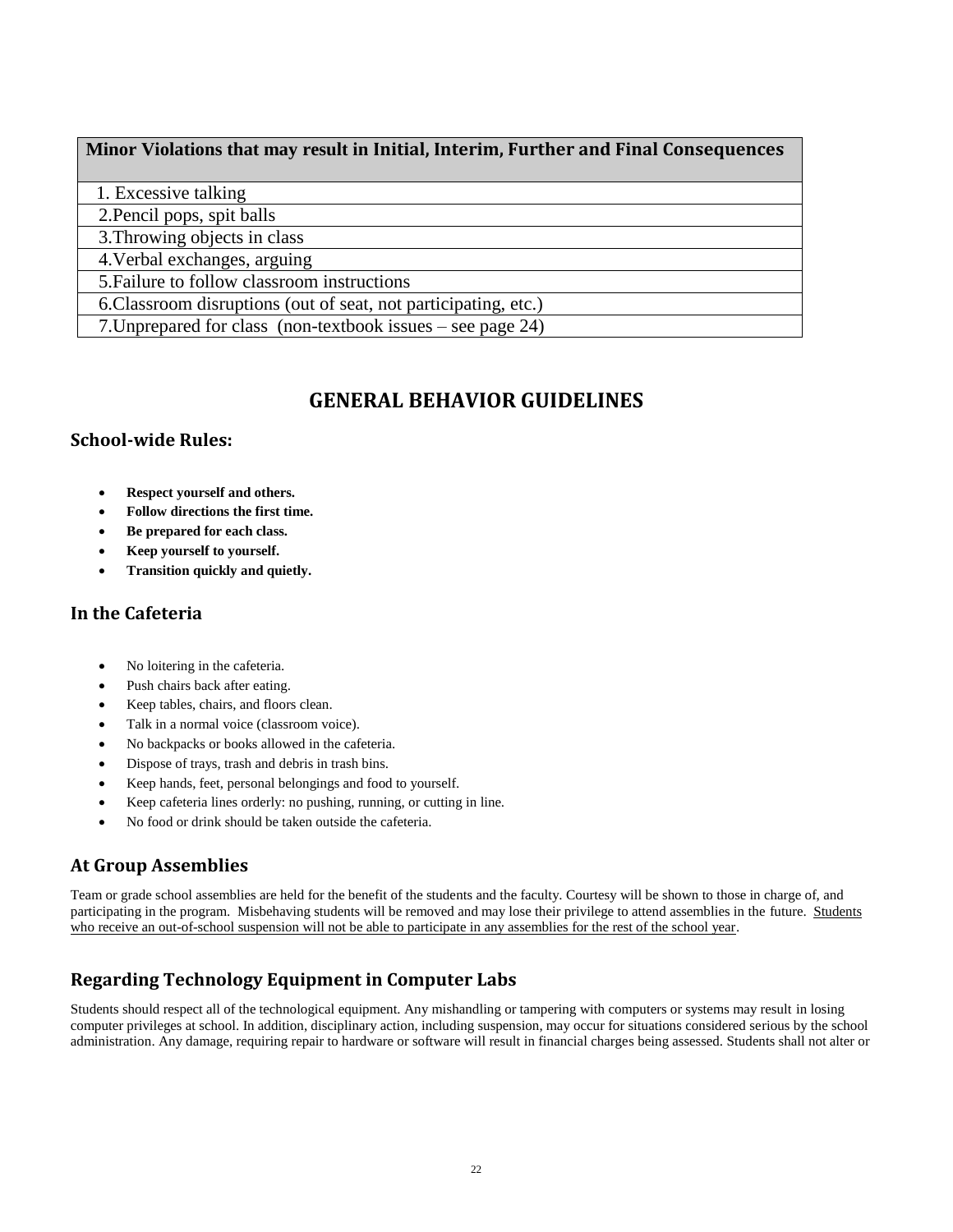attempt to alter school or private property, including technology hardware and software. Students may not bring computer software to campus to be used on school computers without prior approval of the school administration. Students are not allowed to Instant Message, E-mail, write BLOGs or visit personal websites on school computers. Students should not bring food items or beverages into the classroom setting.

#### **In the Halls, Lavatories, Library**

Students are not permitted in the halls during class periods unless they are accompanied by a teacher or have a hall pass from an authorized staff member. Students who are found in the halls without passes will be subject to disciplinary action. Hallways and lavatories are areas used by all members of NSS. Since everyone uses the same areas. There are rules of conduct that all students must follow:

- Do not roughhouse, push, or wrestle.
- You may not eat or drink in halls and lavatories.
- You may not run in the halls, lunchroom, and lavatories.
- Do not leave belongings on the floor outside your locker.
- You must do your part to keep these areas clean and safe.
- You may not use any profane or vulgar language while in these areas.
- You may not loiter in the halls, lunchroom, lavatories, or media center.
- Make sure you clean up after yourself and appropriately dispose of all trash.
- Report any leaks, spills, or other problems in the lavatory to a teacher or the office.
- You may not yell, scream, hit lockers or make excessive noise while in these areas.

#### **During an Emergency**

Fire, intruder, and tornado drills are held at different intervals throughout the school year. Students must follow their teachers' instructions and go to designated areas as quickly as possible. Students must not talk, run or push. A signal bell or the appropriate administrator will be given for returning to class.

#### **DESCRIPTION OF DISCIPLINE OPTIONS**

#### <span id="page-23-0"></span>**After School Detention (ASD):**

Students are required to bring and do academic work or may be assigned work detail during After School Detention. After School Detention will take place any day of the week (especially Fridays) begins promptly at 3:00 p.m. and ends at 4:00 p.m. Students should report to ISS room. Failure to fulfill this obligation will result in a higher consequence. Appeals must be presented in writing to principal.

#### **Work Detail (WD):**

Student is assigned a task to be completed within a given time frame or until the objective of the task has been met. Examples might include picking up trash or cleaning an assigned area.

#### **Elective Class Detention (ECD):**

An administrator may assign Elective class detention to a student who fails to comply with school rules. Parents will be notified when Elective class detention is assigned.

#### **Weekend School (WS):**

Students are required to bring and do academic work during WS. Failure to do so shall result a higher consequence. Weekend School begins promptly at 11:00 a.m. and ends at 1:00 p.m. Students arriving late will not be admitted.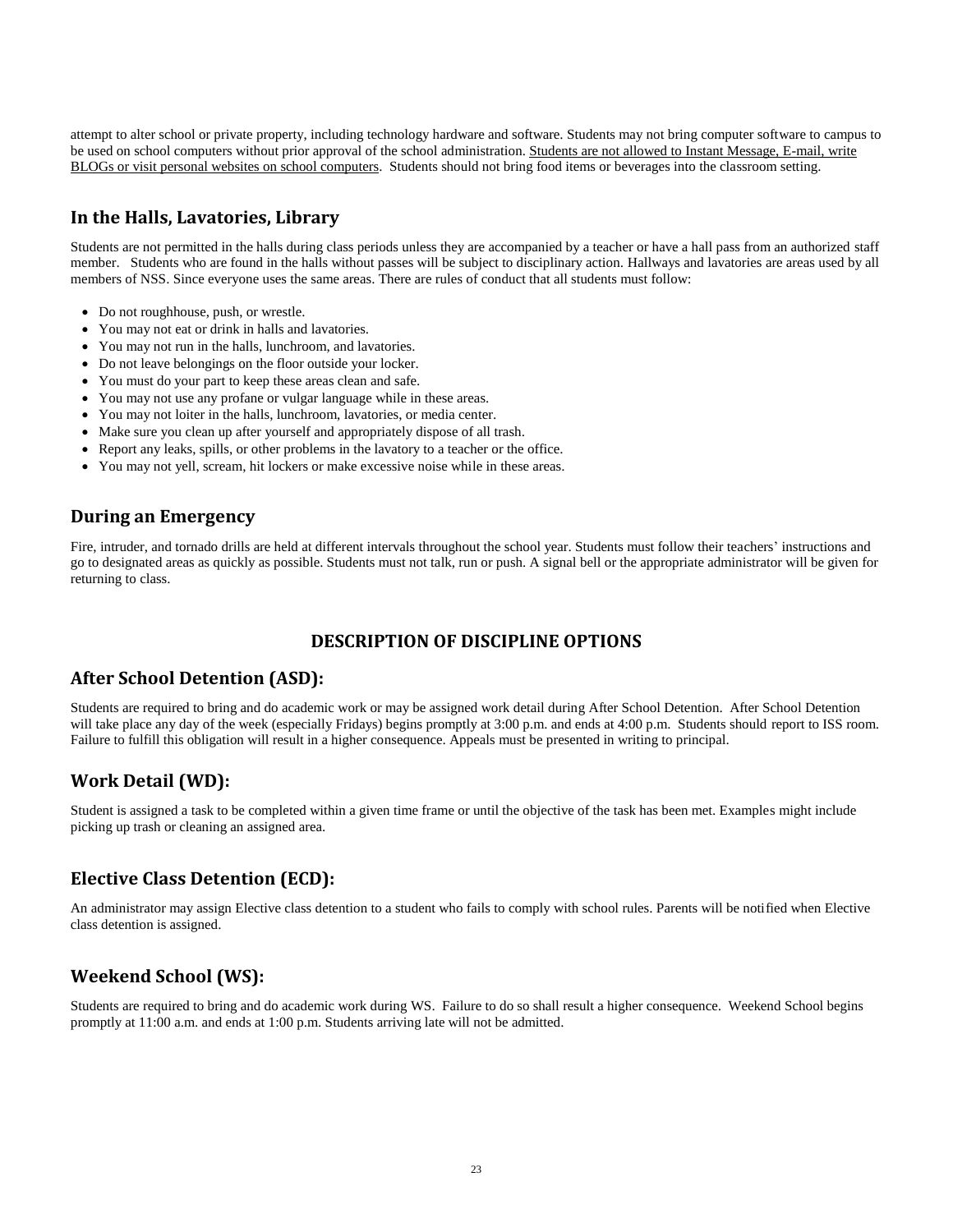#### **Half Day In-School Suspension (HISS):**

Half Day In-School Suspension is a disciplinary action that can be assigned by the NSS administrator and Intervention specialist. In-half day in school suspension students will stay in ISS room either first half of the day or the  $2<sup>nd</sup>$  half of the day due to do scheduling. Students are required to bring and do academic work or may be assigned work detail during suspension. **All students under in-school suspension are prohibited from participating in after school activities and are therefore required to leave the school campus immediately upon dismissal.** In-school suspension consequences will be notated on student's permanent discipline transcript.

#### **In-School Suspension (ISS):**

In-School Suspension is a formal disciplinary action that can only be assigned by the NSS administrator and Intervention specialist. In-school days of suspension may increase on successive occasions where it becomes necessary for the same student to be placed in in-school suspension. Students are required to bring and do academic work or may be assigned work detail during SOS. **All students under in-school suspension are prohibited from participating in after school activities and are therefore required to leave the school campus immediately upon dismissal.** In-school suspension consequences will be notated on student's permanent discipline transcript.

#### **Out-of-School Suspension (OSS):**

Out-of-School Suspension is a formal disciplinary action that can only be assigned by the NSS administrator and requires written correspondence to parents. Out-of-school suspension may increase on successive occasions where it becomes necessary for the same student to be suspended from school. **A meeting between a parent and an administrator may be required prior to the return to NSS of any student serving an out-of-school suspension. All students under out-of-school suspension are prohibited from participating in after school activities and therefore are not allowed to come on the school campus.** Students who receive an out-of-school suspension will not be able to participate on any overnight field trips for the rest of the school year and any fees or deposits paid earlier are non-refundable. Out-of-school suspension assignments will be notated on student's permanent discipline transcript.

#### **Academic and/or Behavioral Contract:**

Students who have been given consequences based on Step 4 of the disciplinary cycle in any category will be asked to enter into an academic and behavioral agreement. Failure to sign the agreement by the parent and/or student will not hinder the school administration from taking any further actions.

#### **Option to Withdraw (OW):**

A student may withdraw without penalty from a charter school at any time and enroll in another local school in the school district in which the student resides. A student who is suspended from a charter school as a result of a disciplinary action taken by a charter school shall be entitled to enroll in a local school within the local school system in which the student resides if, under the disciplinary policy of the local school system, such student would not have been subject to suspension.

# **Expulsion from NSS (EXP)**

Expulsion from NSS is a formal disciplinary action that can only be approved by the School Board after receiving a recommendation by the NSS administrative team due to the student's involvement in a serious discipline offense or the student's involvement in repetitive discipline offeNSS. A written correspondence containing the recommendation information will be mailed to the students' parents within ten days of suspension.

<span id="page-24-0"></span>\*Teachers may implement their own discipline options in classrooms.

#### **REWARD SYSTEM**

Students at NSS are always expected to exhibit appropriate behavior. However, in an effort to encourage students to go beyond the expected behavior, students will be recognized for "doing good". Some examples are, but not limited to:

Assisting someone in need.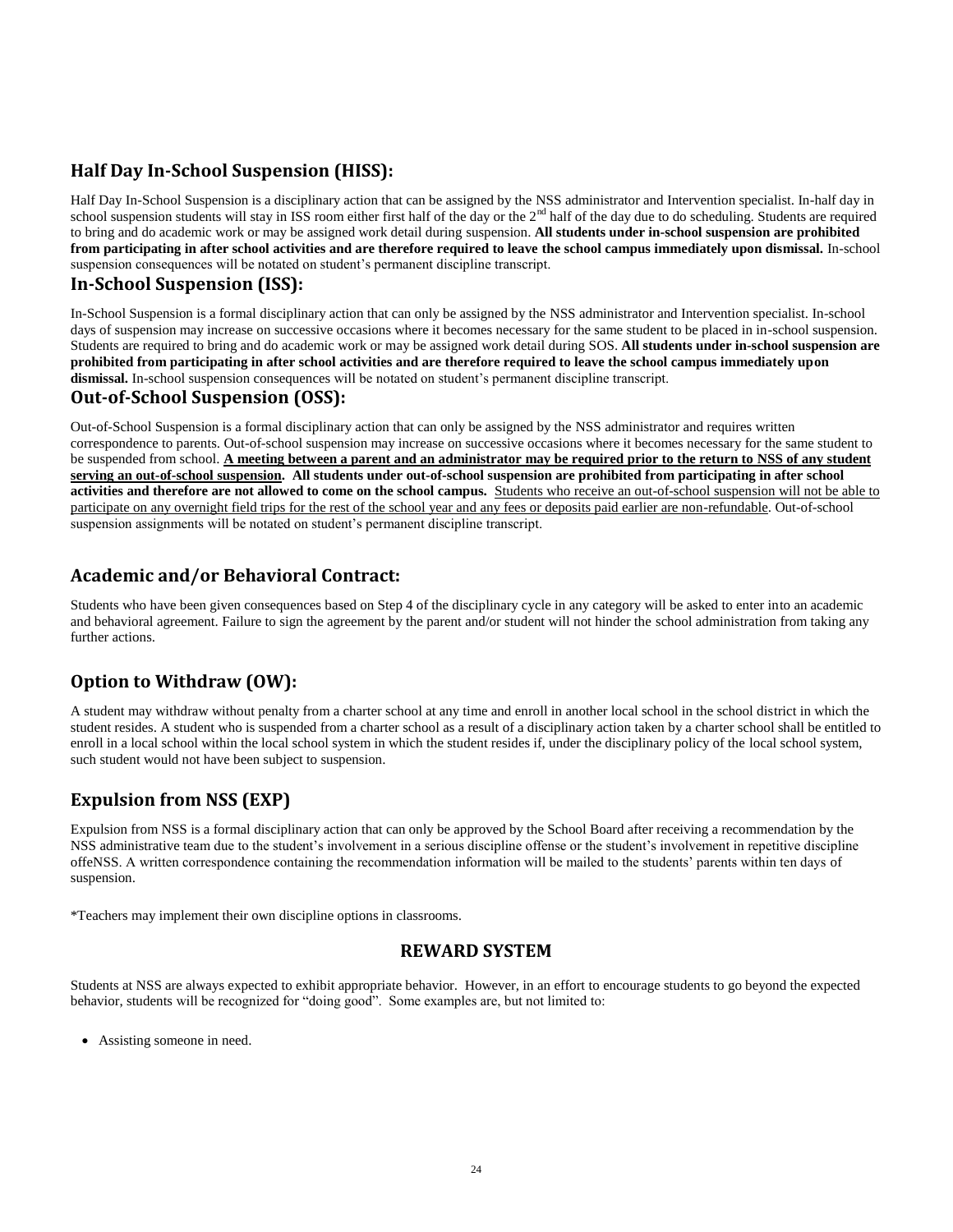- Volunteering to do an unwanted task.
- Cleaning up after others.
- Consistently having a cooperative spirit.
- Exceeding requirements on an assigned task or assignment.

#### **Citizenship Award**

Individual rewards will be planned for the end of each semester for NSS students. Those students who have not received conduct points, lunch detentions, Intervention Referrals, or Disciplinary Referrals during each semester will receive a *Citizenship Award* for excellence in behavior.

#### **Commendations**

A *Commendation* will be awarded to students who are observed exhibiting behavior **"above and beyond"** expected behavior. Any NSS employee who observes a student engaged in this type of exceptional behavior can issue a *Commendation*. These *Commendations* will not be noted on a student's permanent discipline transcript. However, they will be entered on NSS Connect for parental viewing.

#### **School – Wide Rewards**

A system of rewards to students who reach a documented level of behavior has been put in place to recognize those students for their achievement. Eligibility for participating in each of these rewards differs for each reward – some are based on receiving *Commendations,* others are based on good behavior. Some of the *School-Wide Rewards* will be, but are not limited to:

**Dress Down Days –**Students participating must follow the NSS guidelines listed under the section *Dress Code.*

**The character of the month –** this title will be awarded to the student who receives the most *Commendations* for each month in each grade level. The *Character of the month* winners for more than three times during a semester would receive additional rewards (to be determined – specific to the student).

**Special Drawings & Prizes –** Students who receive *Commendations* will be eligible for a *Special Drawing* which will be held randomly. At the time of the drawing, whoever has received a *Commendation* up to that point (since the last drawing), will have the opportunity to have their name drawn for a *Special Prize*. Whenever the *Special Drawing* is held, there may be more than one name drawn as a winner. After the drawing all the names will be removed and the process will start over – with new *Commendations* being placed in the box for the next *Special Drawing*. Prizes will vary each time, and winning students will draw from a box of prizes to choose the prize they won.

**Wall of Character –** The *Character* winners for each month would have their pictures placed on this *Wall of Character* with a brief description of why they received their *Commendations* and what character trait(s) they exhibited.

# **INSTRUCTIONAL PROGRAM**

<span id="page-25-0"></span>The school curriculum is essentially the same as Hillsborough County Public School curriculum. To provide an excellent middle school education as outlined in our mission statement we strive to enhance the basic Hillsborough County Public Schools curriculum wherever possible. You will find an overview of Math and Science area below. If you have specific question please contact the Assistant Principal. You can also learn more about curriculum information at our website: [www.newspringsschools.org](http://www.orlandoscience.org/). Once you are at the website click on the *Academics* link.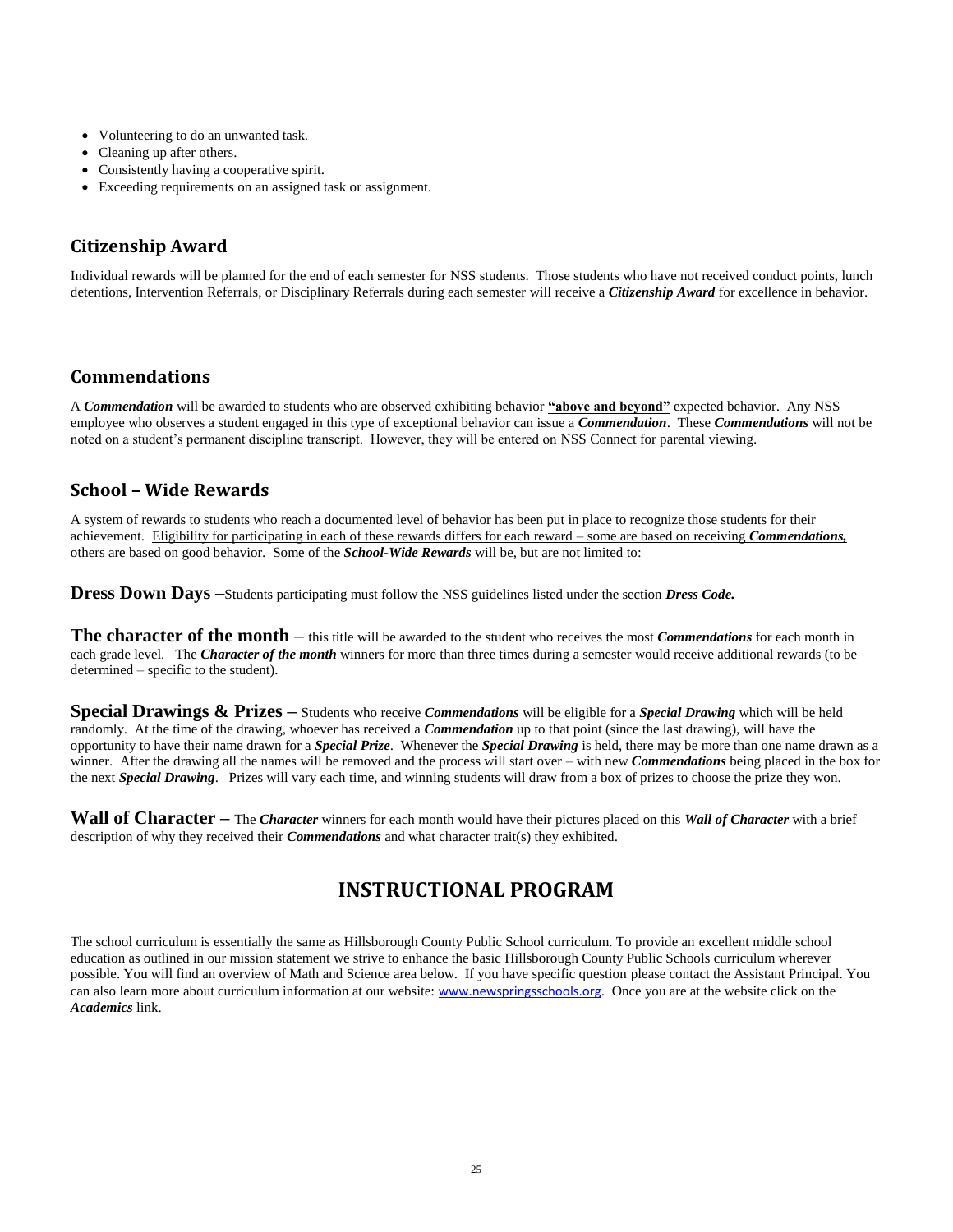#### **Cheating and Plagiarism**

Cheating and plagiarism are deceptive choices made by students to misrepresent the student's true knowledge of the subject material (cheating) or misrepresenting information as their own ideas/concepts/words by not giving proper credit to the original source (plagiarism).

**All papers or projects submitted at NSS are required to be in the student's own words** unless stated in writing by the teacher otherwise. Therefore, any copying of information from the Internet or any other source (i.e. "cutting & pasting", etc.) is considered plagiarism. However, drawings and/or pictures may be taken from an Internet or other source as long as they are properly cited in the document.

Cheating and plagiarism demonstrate a deliberate disregard for the educational program and are considered a serious matter. Student's who cheat or plagiarize will immediately be given a zero (0) on the assignment/project and referred to the administration using a *Disciplinary Referral Form* for disciplinary consequences.

#### **Conferences**

Parents and teachers should maintain a good working relationship to help students get the best possible education. Conferences are good communication tools. Our most important form of communication is the parent-teacher conference. Parent/teacher conferences are scheduled at least once per semester – check the school calendar for the specific date. Additional conferences may be requested at any time during the school year. If you would like to have a conference with any staff member, please contact the school and arrangements will be made.

#### **NSS CONNECT**

Parents can see their children's academic improvement, daily homework and assignments, projects, discipline records and attendance records through NSS Connect. Anyone can visit our website at [www.newspringsschools.org](http://www.starsmiddleschool.org/) to view a demo of NSS Connect and receive more information. At the beginning of each school year, parents will be provided a username and password, which will provide access to ONLY their student's records. We strongly encourage parents to visit NSS Connect on a daily basis to stay informed of their student's progress.

#### **Grading Scale – Grades K-2**

| $E = Excellent$         |                      |
|-------------------------|----------------------|
| $S = Satisfactory$      |                      |
| $N =$ Needs Improvement |                      |
| $U = Unsatisfactory$    |                      |
| $I = Incomplete$        | Course not completed |
| $W = With drawn$        | Student withdrawn    |
|                         |                      |

#### **Grading Scale – Grades 3-8**

| $A = 90 - 100\%$    |                      |
|---------------------|----------------------|
| $B = 80 - 89\%$     |                      |
| $C = 70 - 79\%$     |                      |
| $D = 60 - 69\%$     |                      |
| $F = 59 %$ or lower |                      |
| $I = Incomplete$    | Course not completed |
| $W = With drawn$    | Student withdrawn    |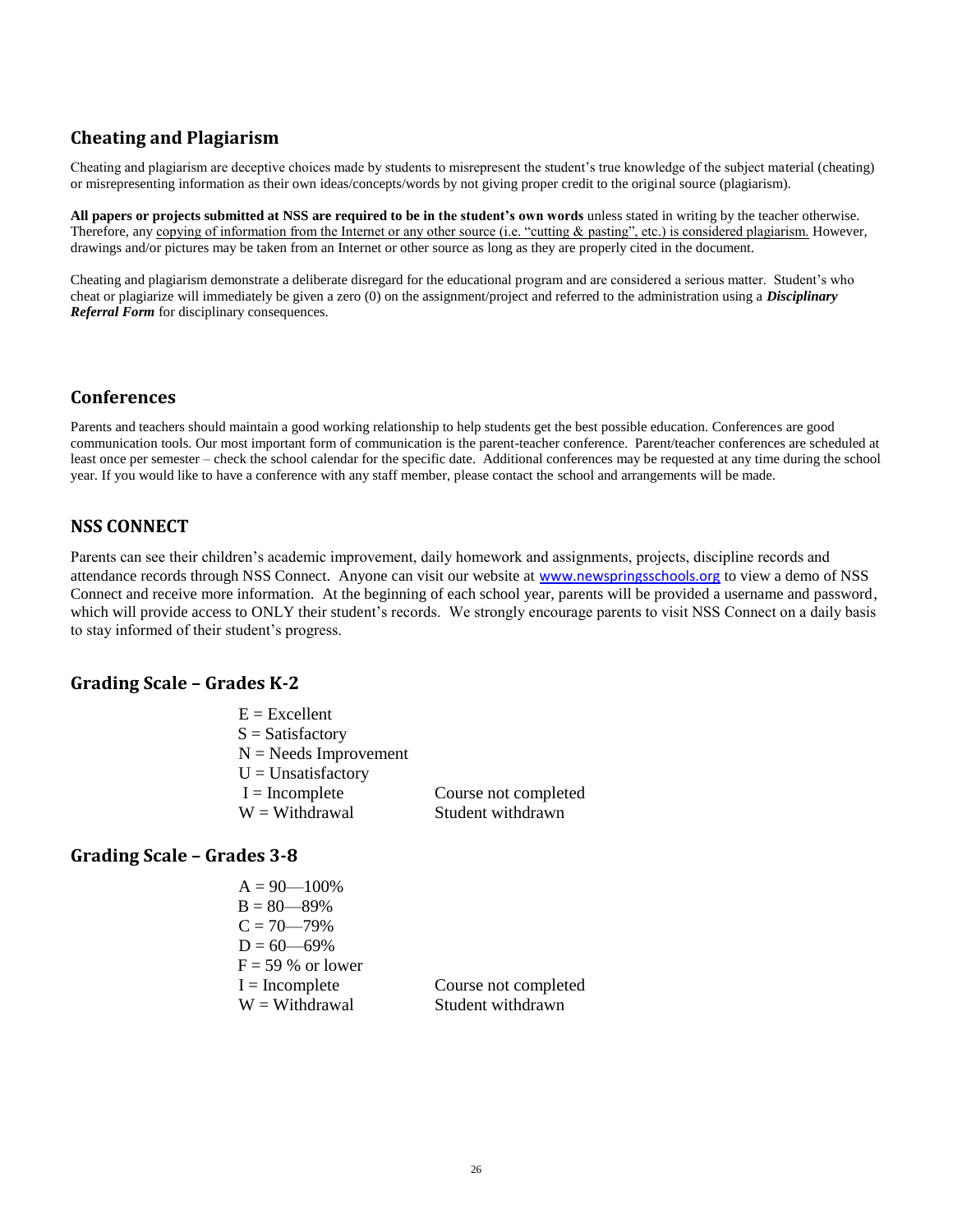#### **Grading System & Reporting**

Students receive progress reports every 5<sup>th</sup> week of each 9-week grading period and report cards every 9 week. Final grades for core academic courses are received at the end of each 9-week period. Parents should contact their child's teacher if there are any questions concerning grades recorded or information contained on the child's report card. The NSS Governing Board, in compliance with State Standards, approves the grading scale. Grades are reported as letter grades for K-2 and numeric grades for grades 3-8 and any grade below 60 is failing for grades 3-8.

#### **Homework Policy**

Homework is an essential part of your successful educational program at NSS. Doing homework will help students develop many valuable skills such as good study habits, time management, responsibility, and perseverance. Teachers assign homework that will foster individual learning and growth and that is appropriate for the subject area. Homework is part of all students' regular evaluations. It is each student's responsibility to complete and turn in homework on time – if it is not, a grade of zero  $(0)$  may be given at the discretion of the teacher. In case of conflict regarding homework assignments the teacher's record is final. If students or their parents have questions about homework, immediately contact the teacher who assigned it. Teacher's e-mail is available and daily assignments are posted on NSS Connect at our web site: [www.newspringsschools.org](http://www.orlandoscience.org/). Teacher homework hotline numbers, where parents/students can listen to daily assignments, can also be accessed from the NSS website.

#### **Preparedness for Class**

Students must bring the needed materials described in the course syllabus to class each day. Failure to do so will result in getting conduct point. Students who repeatedly receive conduct points for unpreparedness for class will be given appropriate consequence within the discipline cycle and may receive a *Disciplinary Referral Form* for failure to follow school rules.

**Note:** Students who have lost their textbook will be permitted to use a text during classroom instruction however, they will not be permitted to take the text home for homework purposes (refer to *TEXTBOOKS* section).

#### **Promotion**

At the end of each academic year students who have made satisfactory progress in academic subjects are promoted to the next grade level. NSS will follow Hillsborough County Public Schools Student Progression Plan for K-8 Schools

#### **Schedule Changes**

Each student's schedule is carefully planned and developed based on the student's academic history and demonstrated abilities. **Modifications to the student's schedule can only be made if requested within the first two weeks of the beginning of the school year through the guidance counselor.** Any requests made after this time may be deemed as disruptive to the regular routine already established, and therefore, may not be honored. Written permission from the parent is required for the change. The final decision will be made by the administration. Please check your student's schedule carefully during the first week of school to ensure the best placement for your student.

#### **Textbooks**

Textbooks for pupils are furnished by NSS. Restitution for lost and/or damaged textbooks or related materials and supplies will be required BEFORE a second text or additional materials will be made available to a student. Students who owe money for lost or damaged texts or materials will be permitted to use a text during classroom instruction; however, they will not be permitted to take the text or materials home for homework purposes. Report cards and FCAT score cards may also be withheld until textbooks fees are collected.

# **DRESS CODE**

#### <span id="page-27-0"></span>**NEW SPRINGS SCHOOLS Uniforms**

Students are expected to wear the NSS uniform at all times and to dress and groom themselves in such a way as to reflect neatness, cleanliness and safety. All students should dress appropriately so as not to disrupt or interfere with the educational program or the orderly operation of the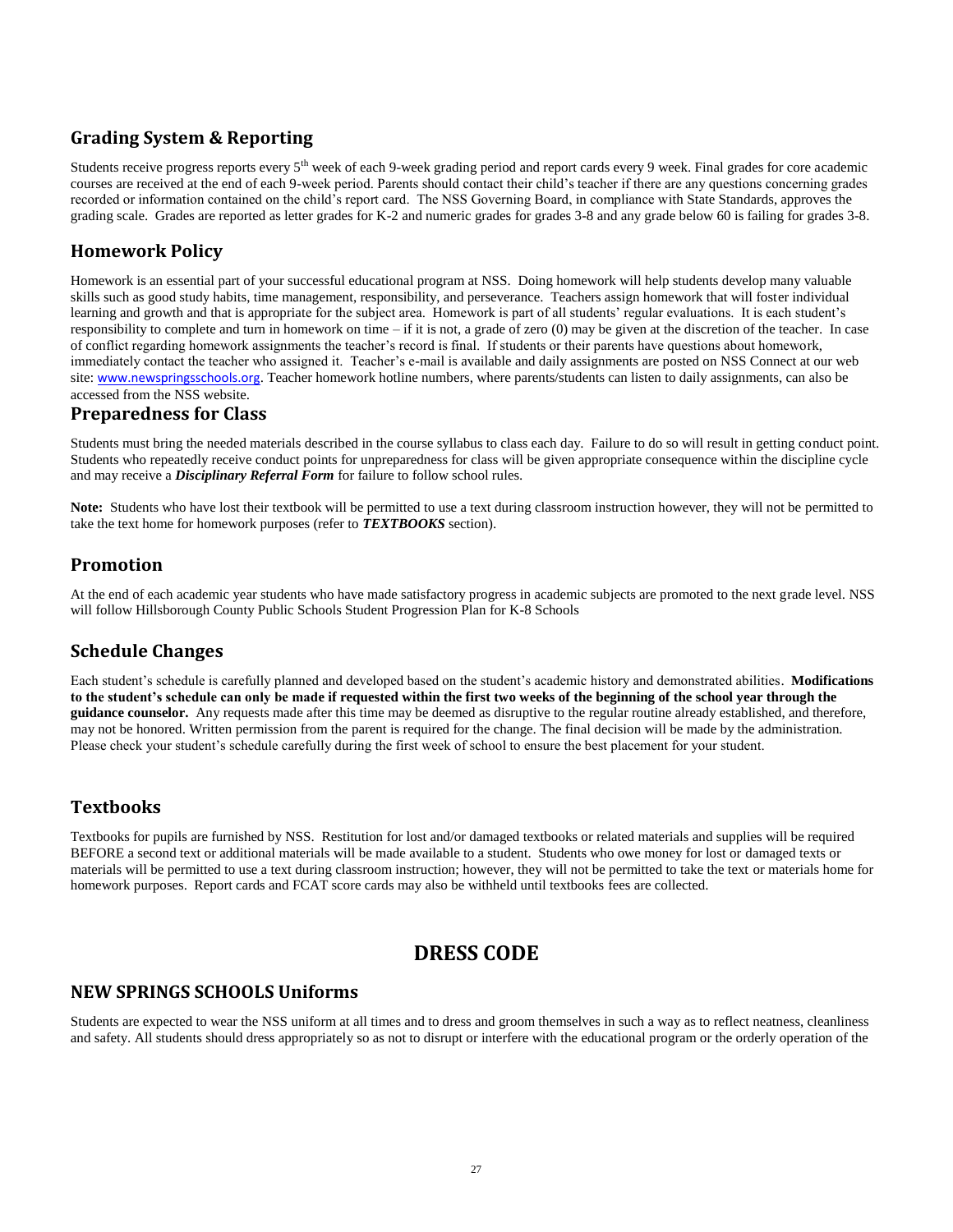school. The principal or other duly authorized school official shall determine whether any particular mode of dress, grooming and accessories is in violation of the spirit and/or the intent of the school's dress code policy. Students and parents are expected to honor the uniform code in order that valuable school time is not spent examining student attire to determine appropriateness. *Students are not permitted to change out of their uniforms during or after school unless participating in P.E. or an after school activity that requires non uniform clothing*.

Students who violate the uniform code will be allowed to call home for an appropriate change of clothing after obtaining administrator approval**.** Otherwise, the student will be isolated in the Intervention Room for the remainder of the school day. The student's parent will be notified of this violation. **Inappropriate attire jeopardizes the instructional climate and therefore, will not be tolerated.**

#### **Guidelines for clarification are as follows:**

#### **1. Uniforms must be worn properly at all times while at NSS:**

- a. Students must be in complete uniform when they arrive at NSS. All shirts must be tucked in shorts, pants, or skirts. Belts must be worn with all pants and shorts. Uniforms are expected to remain intact and appropriately worn throughout the entire day at school.
- b. Students must remain in full uniform until after they leave NSS. Shirts must remain tucked in even after school, until they leave the school campus.
- c. Students who ride the bus must be in complete uniform when they get on the bus at the bus stop. Since students must be in complete uniform when they arrive, and they are not allowed to change clothes on the bus, they must already be in complete uniform as they get on the bus.

#### **2. Top Options:**

- a. Knit (polo) shirts must be a pique or jersey fabric in red or navy blue and the school logo is required. These knit shirts can be either short sleeve or long sleeve. All knit shirts must be tucked in (able to see the belt/waistband) at all times to the short, pants, skirt, or skort the student is wearing.
- b. Sweatshirts must be red or navy blue plain colors with heat pressed school logo is required. Sweatshirts and Jackets are available for purchase in the front office or online. These sweatshirts are an economical alternative when students need to have additional warmth. When wearing a sweatshirt, the student must still be wearing another NSS shirt underneath the sweatshirt – the sweatshirt cannot be worn alone. Sweatshirts may not be worn (tied) around the waist.
- c. Turtleneck and long-sleeve shirts may be worn under uniform shirts and should be either red, navy blue, gray, white, or black. These shirts must be tucked in (able to see the belt/waistband) at all times to the short, pants, skirt, or skort the student is wearing.
- d. Vests & Sweaters must be in school colors, red navy blue and the embroidered school logo is required. The vest is a pullover type sweater, and the sweater has a button down the front. Both the vest and sweater require that the student must still be wearing an NSS shirt underneath – the vest and sweaters cannot be worn alone. Sweaters may not be worn (tied) around the waist.
- e. Polo Fleece is a red, navy blue, half-zipper or full-zipper and the embroidered school logo is required. The fleece requires that the student must still be wearing an NSS shirt underneath – the fleece cannot be worn alone. Fleeces may not be worn (tied) around the waist.
- h. Jackets are a red, navy blue, fleece-lined windbreakers with a hood. These jackets may be worn to school, but because of the hood they are not permitted to be worn in the school building – once in the building the jacket must be taken off and placed in their locker.

#### **3. Pants or Shorts:**

a. Pants or shorts must be either khaki or navy blue in color. All pants and shorts must have belt loops, and a belt must be worn through all the loops and fastened appropriately. Front pockets must be side seam pockets and back pockets must be sewn inside the pant or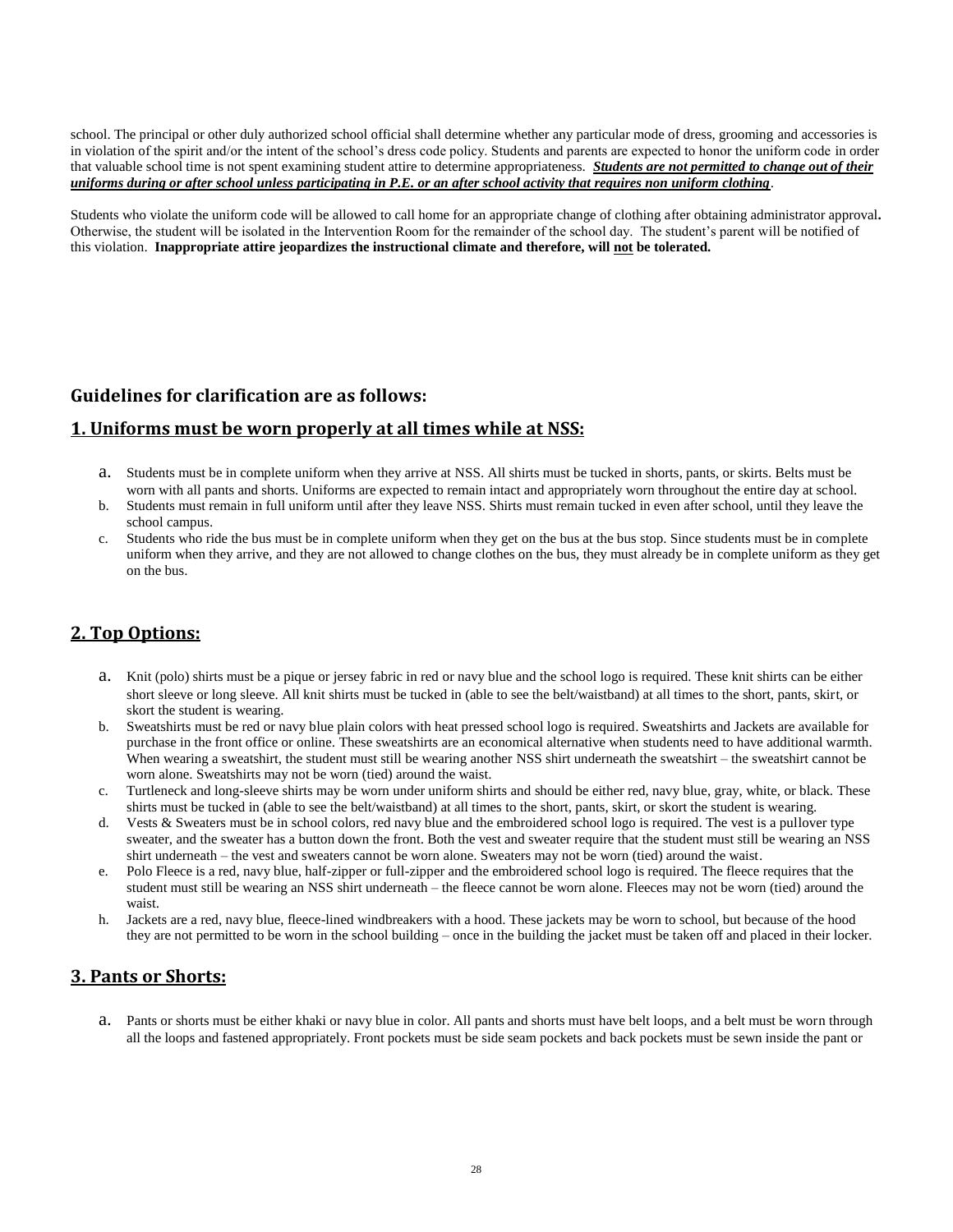short – NO OUTSIDE POCKETS, PATCH POCKETS, NOR ADDITIONAL POCKETS ARE PERMITTED. Pants or shorts may not have rivets or brads, split seams at the bottom of the legs, nor flaps on the pockets. Material may not be suede or corduroy – it must be 100% cotton or a cotton/polyester blend that is wrinkle resistant.

- b. Pants or shorts must be worn properly at the waist and not sag below the top of the hips. Pants or shorts may not be rolled up or folded up. Shorts must be no shorter than 2 inches above knee level and not longer than the top of the knee when standing. Capri pants, pants, skirts or shorts must not fit too snugly. Students wearing the top of their pants or shorts below their hips will be given an Office Referral Form for improper exposure.
- c. Athletic shorts are not permitted. Athletic type shorts, such as those used for biking, are not permitted. Sport shorts must align with the tip of your middle finger when your arms are at your side and cannot be longer than the top of your knee when standing – no "long shorts" are permitted.

#### **4. Skirts or Skorts:**

- a. Skirts or skorts must be either khaki or navy blue in color. All skirts and skorts must not be made of jean, suede or corduroy material. No splits are permitted in the skirt at all. Skirts and skorts must align with the knee length. Skirts and skorts must not be rolled or folded at the waistband - students wearing their skirts or skorts too short will be given and Office Referral Form for improper exposure.
- b. Pants, jeans, pajama bottoms or other apparel must not be worn under the skirt or skort. For modesty purposes, shorts may be worn under the skirts or skorts, however, long pants, jeans, pajama bottoms, or other apparel that shows below the skirt or skort must not be worn at any time

#### **5. Shoes:**

- a. Shoes must be closed toed dress shoes or athletic shoes. No wild colors are permitted. The color options for shoes are black, navy blue, dark brown or dark gray. Shoes must be worn at all times.
- b. The emphasis regarding shoes is safety for that reason, all shoelaces must be tied properly, all buckles fastened, all straps must be secured – nothing may dangle or drag from the shoe. Slippers or thin soled shoes, flip-flops, or open-toed shoes are not permitted
- c. BOOTS, UGGS, AND HIGH-HEELED SHOES ARE NOT PERMITTED Heels on shoes may not be higher than one (1) inch. . ROLLER SHOES, "WHEELIES" or shoes with wheels are not permitted.

#### **6. Accessories:**

- a. Belts must be leather, braided leather, or fabric in the solid colors of black, brown or khaki. Grommets, brads, or excessive ornamentation on the belt is not permitted. Belts are required to be worn properly with all pants or shorts – this means that the belt must go through all the belt loops on the pants, be properly fastened or buckled, and the "end" of the belt must not be allowed to hang down (it must also go through the loops if there is excess). The belt must also be tightened enough to prohibit the student's pants or shorts from sagging below the hips.
- b. Socks, stockings, tights or hose may only be in solid colors and are limited to brown, black, navy blue, gray or white. Clear or skincolored hose are also acceptable. Fishnet or other patterned stockings or hose are not permitted. Stockings, tights, or hose must cover the full length of the student's legs and feet – leg warmers are not permitted.

## **7. Miscellaneous Guidelines:**

- a. Clothing should be neat and clean.
- b. Clothing may not be worn inside out or backwards.
- c. Undergarments must not be exposed.
- d. Hair, face, body paint, and tattoo are inappropriate for school and not permitted.
- e. Athletic outfits are not permitted in the school building, except in P. E. classes and Dress Down Days
- f. Cosmetics and/or make-up should be age appropriate, appropriate for school, and not attract undue attention.
- g. Clothing with rips, tears, holes or frayed edges is considered inappropriate for school.
- h. Jewelry and accessories should be appropriate for school and not attract undue attention or pose a safety risk. Piercing other than earrings are prohibited.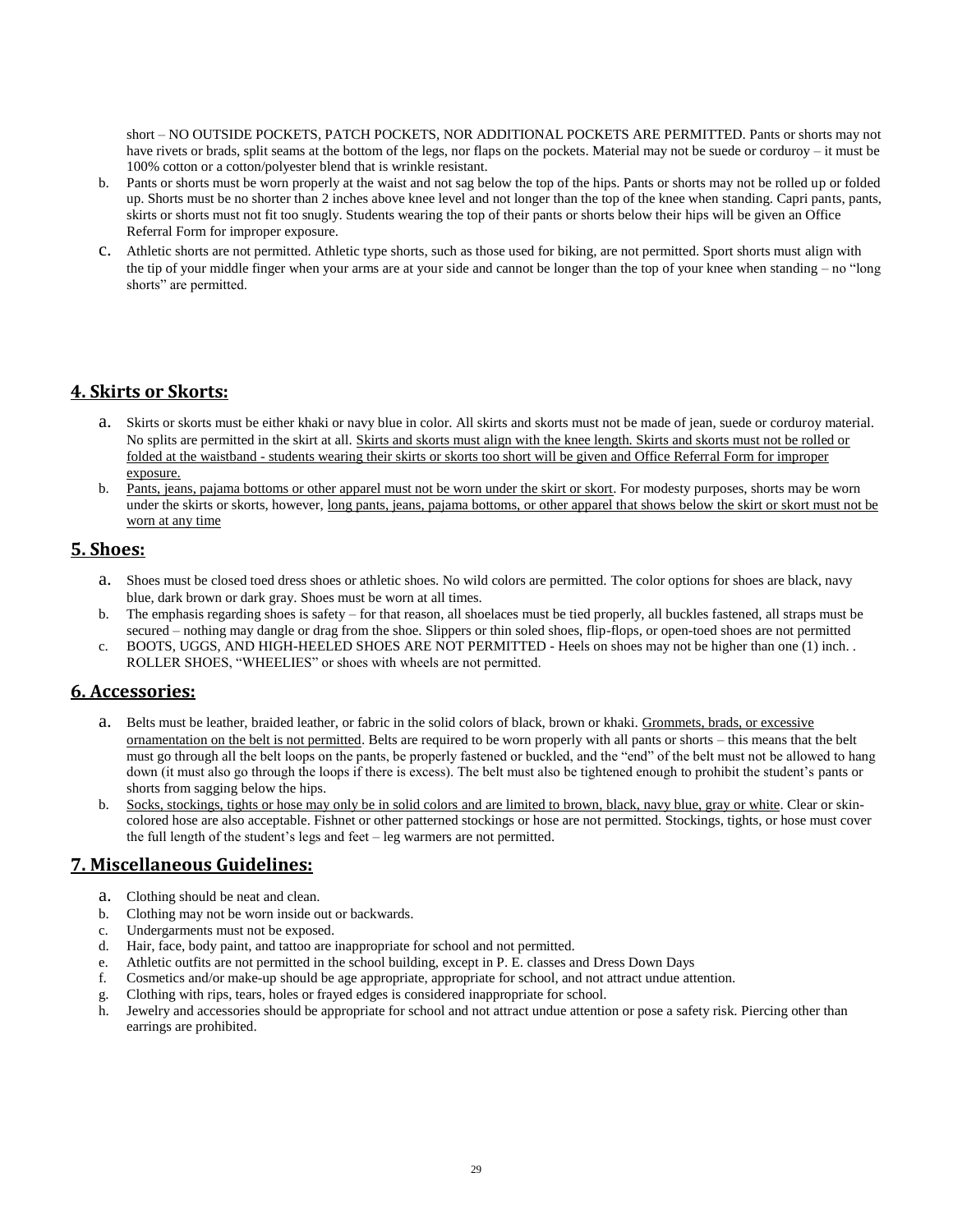- i. Extreme hairstyles are not permitted (examples: Mohawk cuts, hair coloring other than standard frosting or natural highlighting, extreme designs shaved into hair) and should not attract undue attention.
- j. Hats, caps, curlers, headscarves, bandanas, doo-rags, pics, combs, sweatbands, chains, sunglasses, tennis skirts, gloves, arm warmers and coats are not to be worn during school hours.
- k. Exemptions may be granted for religious purposes if approved in advance.
- l. Clothing that is revealing, such as short mini-skirts, short-shorts, tank tops, loosely fitting, low-cut blouses or halter tops, mesh shirts, or shirts exposing the midriff are not to be worn to school. Sleeveless shirts are not allowed. (Mainly applies to non-uniform days at school). Shirts must be worn buttoned up to second from top.
- m. All t-shirts must be in good taste (no suggestive wording or illustrations or advertisements for items which are illegal for elementary and middle school students - i.e., alcohol and tobacco products, etc.). (Mainly applies to non-uniform days at school). Administration approved school spirit t-shirts may be worn in lieu of school uniform t-shirt.
- n. All outside coats and jackets or hooded apparel may not be worn inside the school building this includes uniform jackets and/or windbreakers. All outside coats and jackets or hooded apparel must be put in the student's locker immediately upon entering the school building. The NSS uniform includes an optional sweatshirt or zippered fleece for those students who need to have additional layers to remain warm.

# **SERVICES FOR STUDENTS**

#### <span id="page-30-0"></span>**After School Activities**

A number of extra-curricular clubs and/or enrichment activities are offered for students. A brochure describing these activities is available in the school office. Nominal fees may be charged for participation in order to cover the cost of materials and/or supplies. There is no better way for students to enrich their education than by taking part in clubs and after-school activities or through working with a teacher. These opportunities will allow you to explore things you already enjoy and to try other areas that sound interesting.

In order to participate in any after school extra-curricular activity, including music performances, plays, etc., students must arrive in time to be counted present during the school day. **Students serving in-school suspension may not participate in after school activities on the day(s) the suspension(s) is served.** Students staying for after school activities will be expected to follow the following rules or they may be banned from all after school activities:

- You may not stay after school to wait for another student.
- You must be with a teacher or other staff member at all times.
- You must abide by the NSS Code of Conduct while participating in the activity.
- Your school activity privileges will be cancelled if discipline becomes a problem.
- You must clear the school building immediately following after school activities by using the dismissal door.
- You must arrange for your own transportation to arrive promptly at the end of the activity usually at 4:00 PM.
- Written permission is required for use of NSS's facilities. Students are not allowed on campus after 3:15 p.m. unless supervised by a school employee.

Signing up for after school activities is required for each semester in order to be eligible to participate.

#### **After School Care Program**

The After School Care Program is established to accommodate parents who cannot pick up their students by 4:15 PM. Students will be hosted under supervision of an adult and will be able to read, study, and do homework during this time. The charge for this service is announced during the orientation day before the school starts. Monthly registration for discounted price will be available. Afterschool care program is provided until 7:00 pm every day. **Regardless of the situation, we will call the local authorities and give them custody of the student after 7:00 pm.** Neither NSS nor the teacher assumes any responsibly for the welfare of the student. NSS doesn't offer before school care and supervision starts at 7:30 am.

#### **Communications between School & Home**

Every effort will be made to ensure good communication between the home and the school. Parents may communicate directly with the school's staff members via e-mail, voice mail, written request, or by accessing the school's web page. Parents may also call the homework hotline for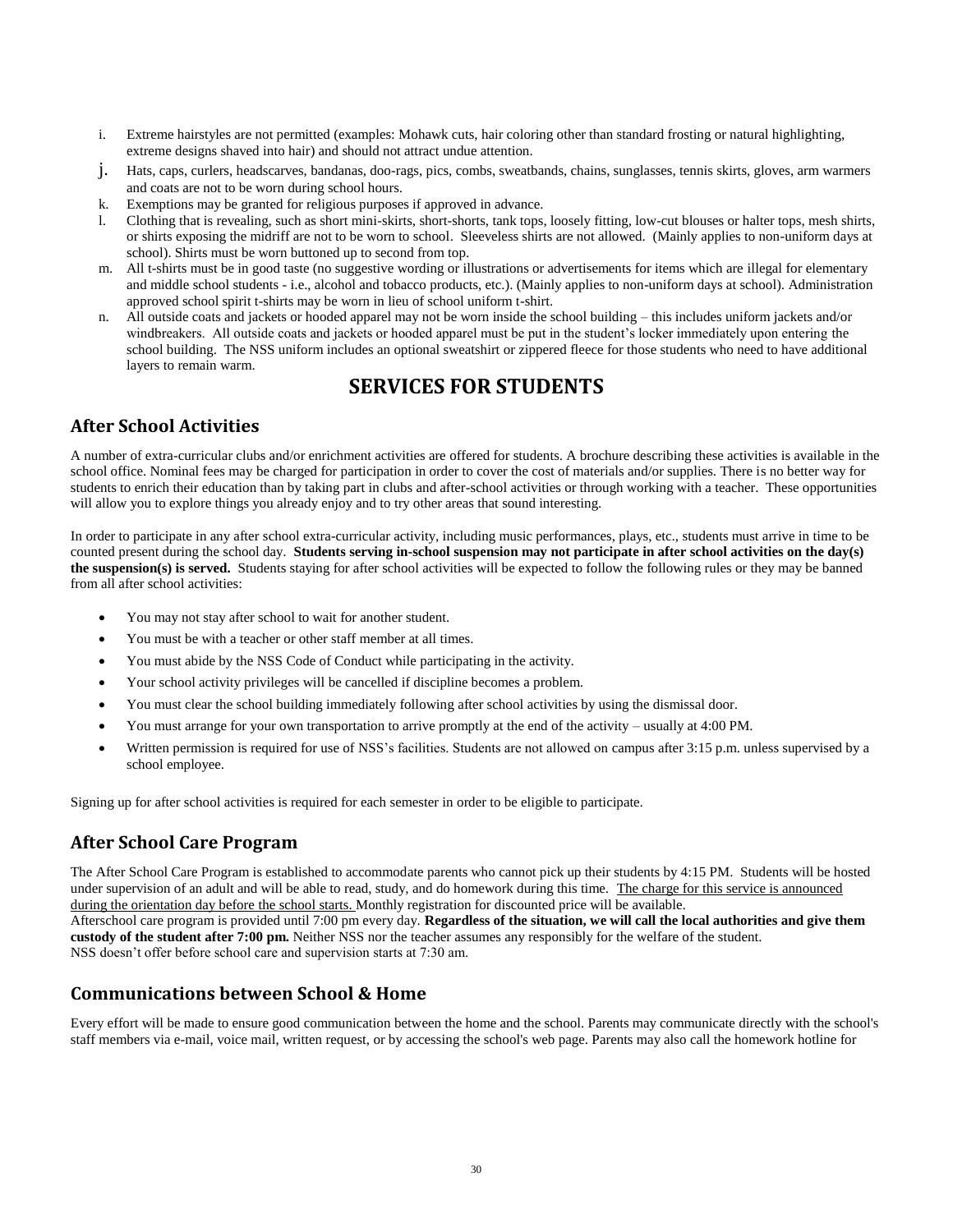instructional information. A softcopy of the newsletter will be sent home weekly via e-mail announcing upcoming school activities and events. Hardcopy versions will be available at the end of each week in the front lobby of the school.

#### **Field Trips**

Field Trips offer exciting ways to learn. NSS students will have the opportunity to go on field trips at various times throughout the school year. Grade level and/or team sponsored day field trips are offered to most students. **Students, who have received an out-of-school suspension (OSS) during the school year, will not be eligible to participate in any overnight field trips for the rest of the school year and any fees or deposits paid earlier are non-refundable.** In addition, any student who has demonstrated the inability to follow rules may be prohibited from participating - this determination will be made by the administration on an individual basis. Any fees or deposits paid earlier are nonrefundable. For all field trips, you will be expected to follow these rules:

- You must abide by the NSS Code of Conduct and Discipline Plan while on the field trip.
- You must follow the NSS Dress Code, wearing the "royal and khaki" uniform unless otherwise specified.
- You must bring to school the **Field Trip Permission Slip,** signed by your parents or guardian, by the specified date. No phone calls or e-mails will be accepted as permission.

#### **Lunch/Nutrition Program**

Students may purchase a nutritional lunch in the school cafeteria or may bring their lunch from home. The cost for student lunch is announced at the beginning of school and can be **paid on a monthly basis ONLY**. Students may purchase bottled water, and other nutritional beverages at school. Students needing free or reduced lunch should contact the administration.

#### **Home Visits**

Researches show that home visits help with both academic and behavioral performance. The overall goal of home visiting is to help strengthen relationships between parents and teachers. Home visiting programs are an effective way for teachers to get parents involved in their child's education and to let parents and children know how much they care. Therefore, NSS encourages teachers to visit their students at their homes.

#### **Exceptional Student Education (ESE)**

NEW SPRINGS SCHOOLS employs an ESE Teacher to provide consultation services to classroom teachers who serve special education students, as needed. NSS shall comply with federal and state law to ensure that all students with disabilities will be provided with a free appropriate education (FAPE).

#### **School Pictures**

A contracted photographer will photograph students in the school during the fall and spring semesters. Parents may purchase the entire package of photos or a partial packet.

#### **Transportation to and From School**

#### **Car Riders**

Students who are transported in cars should be dropped off in the designated area in front of the school. The earliest drop off time is 7:30 am. NSS takes no responsibility for students who are dropped off before 7:30 am. Automobiles must not drive through or park in the bus loading areas. When picking a student up at dismissal time, please use the driveway at the front of the building. NSS employs a designated person or a Police officer to direct the traffic. Your cooperation with this person is expected in order to make arrival/dismissal as safe and efficient as possible.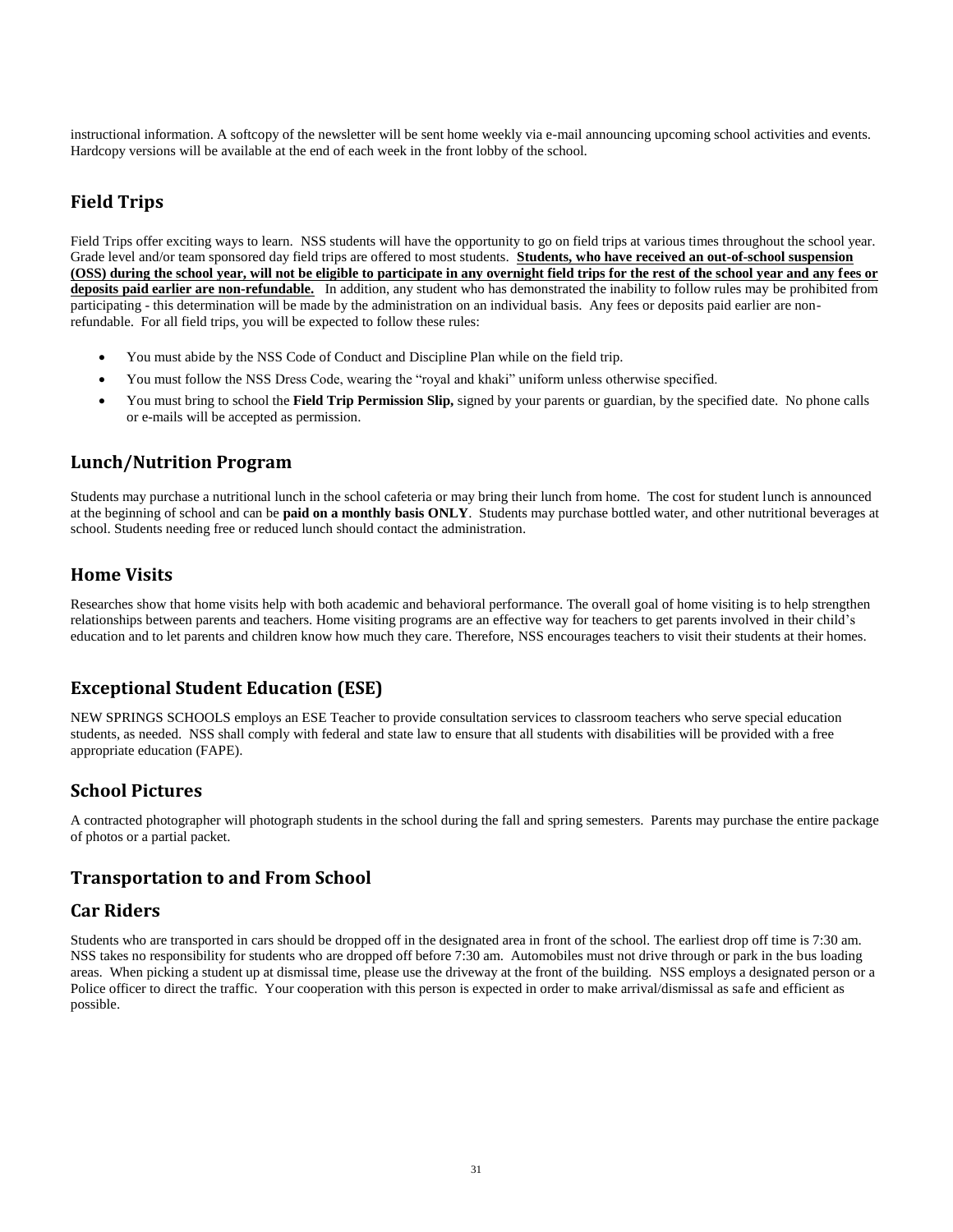#### **Walkers**

NSS takes no responsibility for student walkers. Due to limited sidewalks and high volume traffic in the immediate area, walking is strongly discouraged. Parents/Guardians who desire for their child to walk to or from school must submit a written request to the NSS administration for consideration.

#### **Bicycles, Skateboards, Roller Blades, and Scooters**

Bicycles, skateboards, roller blades, and/or scooters, are not permitted on school property.

#### **School Resource Officer**

The campus police officer protects the students and the school from theft and criminal trespass, acts as a resource person for student concerns, assists in the investigation of student problems, serves as a guest lecturer on a variety of legal subjects, and functions as a liaison between the student and law enforcement agencies. In cases where students violate school rules that also violate criminal law, criminal charges may be filed in addition to disciplinary consequences.

#### **School Sponsored Activities**

From time to time, NSS administration may organize or sponsor off-campus activities. Unless otherwise specified by the administration, all school rules are in effect in any such school sponsored activity. Eligibility to participate in such programs and specific policies will be determined and announced by the administration as needed.

# **HEALTH AND SAFETY**

#### <span id="page-32-0"></span>**Illness and Injury**

NSS will have a first-aid-trained-professional available to discuss or assist with medical problems or concerns. If students do not inform the office and simply miss class, it is an unexcused absence.

#### **Over-The-Counter Medications**

Aspirin, Tylenol, and other patient over-the-counter drugs are not available through school. If you wish for your child to have access to these medications, you must sign a waiver and leave a supply with the school clinician or office.

#### **Medication Policy**

Medication should not be brought to school unless it is essential to the health of the student. If a student must take medicine at school, these procedures must be followed:

The medication to be administered by designated school personnel must be sent directly from the pharmacy or physician's office *or* brought to school by the student's parent/guardian. The school must receive a **Medication Permission Form** signed by the student's physician and parent/guardian.

The following information must be printed clearly on the medication container:

- Student's Name
- Name of the medication
- Dosage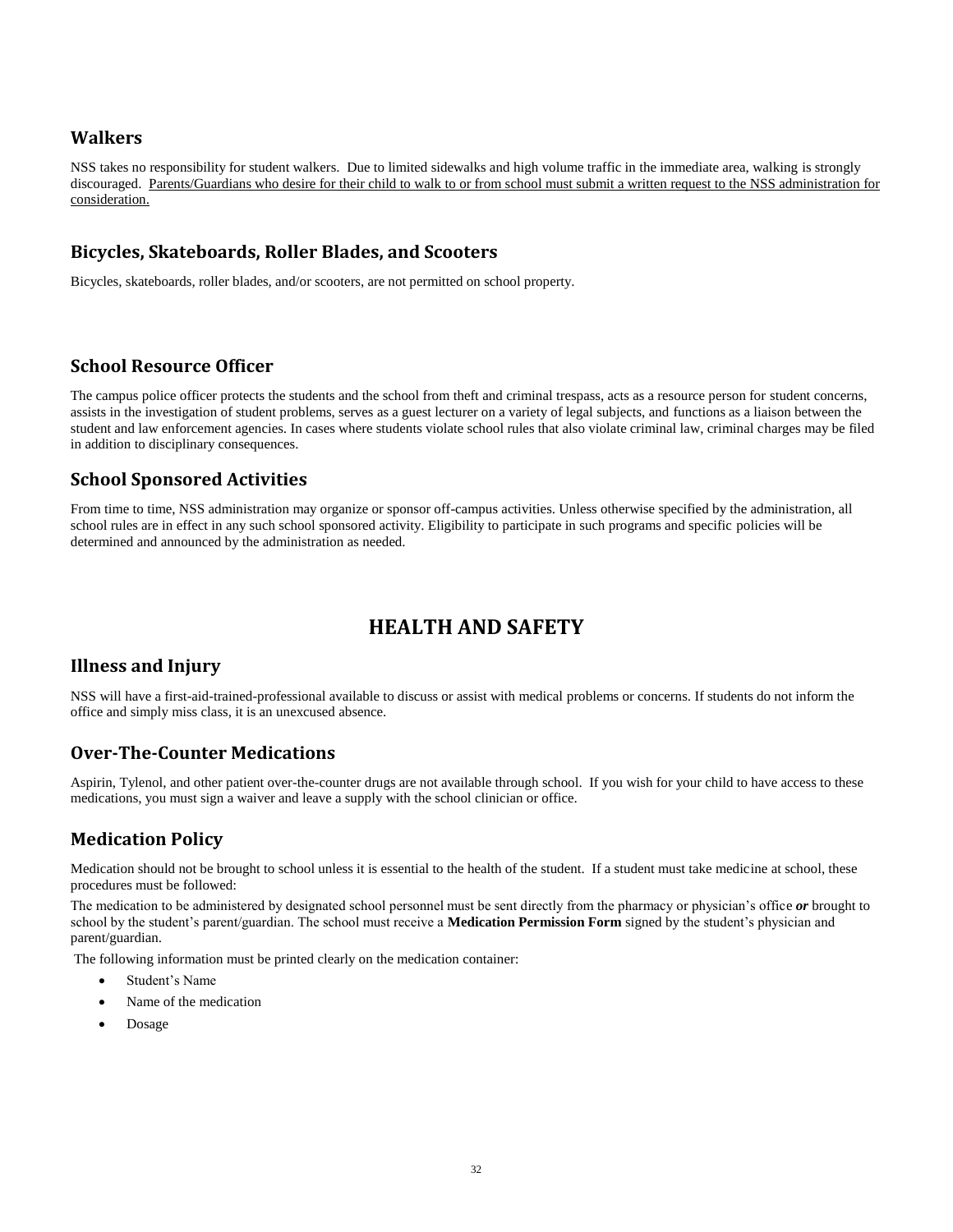Time the medication must be taken.

Bring in only the amount of medication that is needed for a school day. In the case of prolonged need, send in the amount for a clearly specified period such as one week or one month. Extra medication will not be sent home with a student. All medication will be kept in a secure location in the clinic.

#### **Self-Administration of Medication**

As a general rule, students are not allowed to carry any medication with them in school. However, students may carry and administer their medication **if both of the following conditions are met:**

- It is warranted by a potentially life-threatening condition and advised by their physician **AND**
- A Medication Self-Administration Form is on file in the office signed by the student's parent, the physician, and the principal.

#### **Wellness Policy**

In accordance with federal guidelines for schools providing the Federal Free & Reduced Lunch Program, NSS has established a Wellness Policy which is designed to promote the daily awareness regarding good nutrition and physical health. School employees, parents and students are required to comply with this policy when considering special events, parties, field trips and other activities involving students and refreshments. The Wellness Policy is available for review on the NSS website at [www.newspringsschools.org](http://www.orlandoscience.org/)

# **GENERAL INFORMATION**

#### <span id="page-33-0"></span>**Announcements**

Official announcements are provided on our website – [www.newspringsschools.org](http://www.orlandoscience.org/) - and in our weekly newsletter. As a common practice, announcements made by the administration, which affect the school community, are made through these two communication devices. NSS encourages parent(s)/guardian(s) to check our website on a regular (daily) basis. The Governing Board, Administration, Teachers and Staff at NSS are dedicated to keeping our community informed.

#### **Book bags, Backpacks, Pencil Bags, Roller Bags and Purses**

Students may use book bags to transport only school materials to and from school. During the school day, however, NSS requires that all book bags remain in students' lockers. **Roller bags are NOT ALLOWED to be used in the building.** All book bags must be small enough to fit easily inside the locker.

Only handheld pencil bags are permitted – pencil bags worn on the back (or any bag worn on the back) must remain in students' lockers.

Only handheld purses (5 in. x 5 in.) are permitted – purses worn on the back must remain in student's lockers.

#### **Cellular Telephones/Electronic Devices**

Although students are permitted to bring cell phones to school, it is not encouraged. If a student brings a cell phone to school, it may not be used inside the school building. **The cell phone must be turned off before entering the school building and immediately placed in the student's locker.** Students may not carry the phone with them during school hours. Students shall not use them, display them openly, or leave them in the "on" position" during regular school hours. Regular school hours at NSS are 7:30 am to 5:15 pm. If student is scheduled for an after school activity, including but not limited to clubs and tutoring, cell phone shall be kept off until such activity is over. Cell phones must be turned off and must be in lockers during the school hours. The policy applies to any type of use not just voice calls. Cell phones may not be used during the school day to take photographs or to send or receive text messages. Students should check their cell phone before entering the building and make sure that it is in the "off" position. Students who are found in possession of a pager or cellular telephone shall have the item confiscated by the resource officer or school administrator. The cell phone will only be returned directly to the parent/guardian.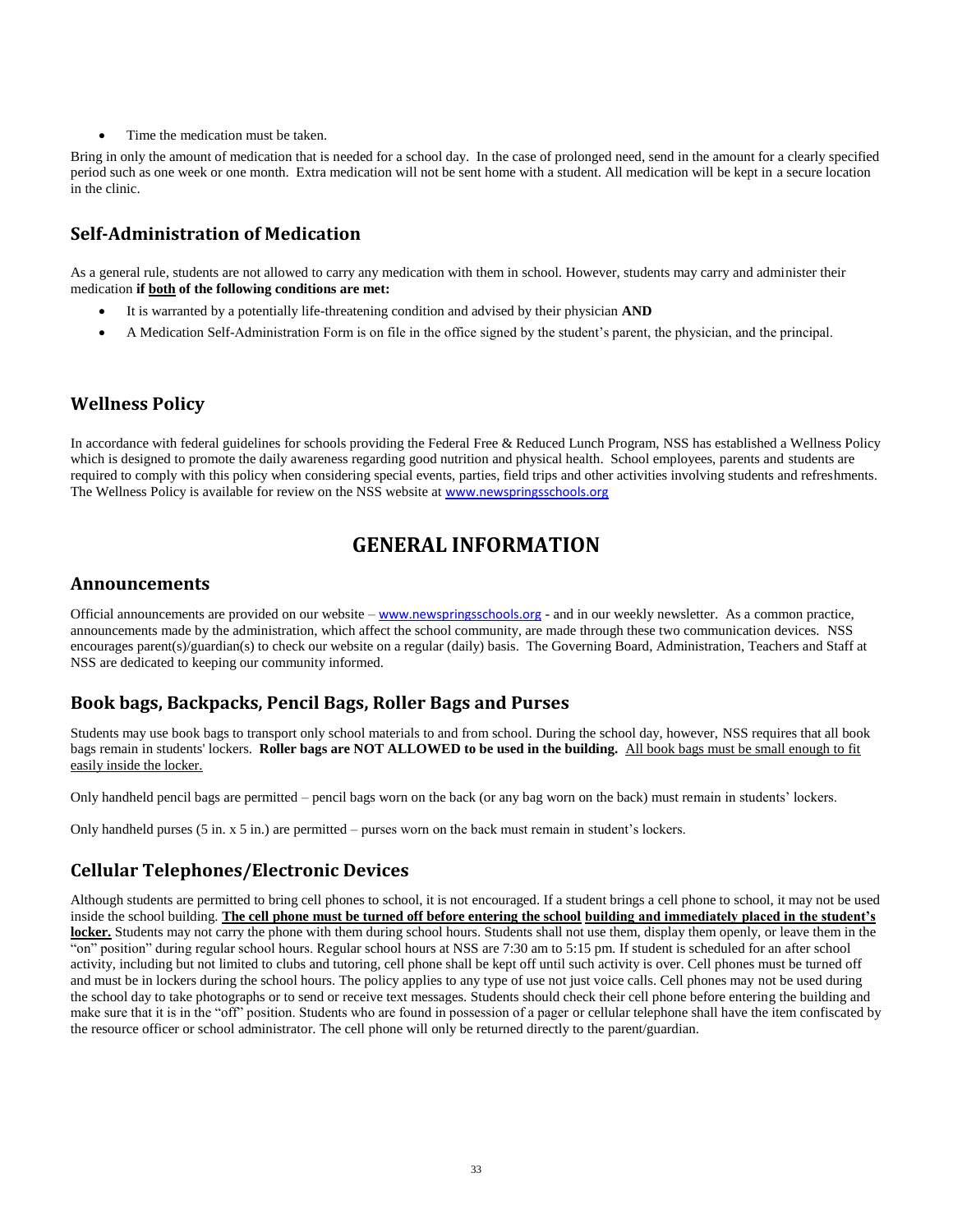If a parent/guardian cannot pick them up items may also be shipped to a home address provided that the shipping charges are prepaid by the parent. This rule applies but is not limited to other electronic devices such as digital cameras, camcorders, smartphones, PDA's, blackberry, Mp3/Mp4 player, I-phone, I-pod, I-touch, I-pad, and radios.

At no time shall NSS be responsible for theft, loss or damage to cell phones or other electronic devices brought onto its property.

#### **Metal Detectors & Scans**

In accordance with Hillsborough County Public Schools procedure, periodic scans with a metal detector may be conducted throughout the school. A plan will be established prior to the scanning to ensure randomness. A report of the scanning process will be documented and submitted to the Principal.

#### **Corrections and/or Modifications to This Handbook**

NSS reserves the right to make changes or modifications to this handbook as needed throughout the school year. Changes or modifications made during the school year will be announced in the weekly newsletter. The latest version will always be available on our website at [www.newspringsschools.org](http://www.orlandoscience.org/).

#### **Definitions and/or Interpretations Used In This Handbook**

For purposes of clarity, many terms and situations have been defined or explained in an effort to explicitly determine the exact meaning or context. The NSS administration will determine and apply specific definitions and interpretations where necessary to provide maximum security, safety and educational opportunities for NSS students. No other definition or interpretation, nor any other source may be used or applied to terms or situations described within this handbook.

#### **Emergency Drills**

Regular emergency preparedness drills will be held throughout the school year so that students will be trained to act properly in an emergency. These drills will include fire, tornado, and other crisis emergency drills. A comprehensive emergency preparedness plan is on file in the office.

# **Lockers (Grades 6-8)**

Each student will be assigned [a locker](../../AppData/Local/Microsoft/Windows/Temporary%20Internet%20Files/Content.Outlook/AppData/Local/Microsoft/Windows/Temporary%20Internet%20Files/Content.Outlook/AppData/Local/Microsoft/Windows/Temporary%20Internet%20Files/AppData/Local/Microsoft/Windows/Temporary%20Internet%20Files/AppData/Local/Microsoft/AppData/Local/Microsoft/Windows/AppData/Roaming/Microsoft/AppData/Local/Microsoft/Windows/Temporary%20Internet%20Files/Low/nsms/AppData/Local/Microsoft/Windows/Temporary%20Internet%20Files/Content.Outlook/AppData/Local/Microsoft/Windows/Temporary%20Internet%20Files/TEMP/GRAPHICS/modernization/lockr97f.jpg) for his/her individual use at NSS. This locker is for storing books, coats, and personal items necessary for school. Students should not bring valuable items from home. NSS will not be liable for personal items you leave in your locker or bring to school with you. To keep your school items safe, we strongly advise you to keep your locker combination and space private. Do not trade lockers with another student. Do not let another student share your locker. It is your responsibility to see that your locker is kept locked and in order at all times. You should report any damage, vandalism or the inoperable condition of your locker to the office. If you do not report vandalism, damage or the inoperable condition of your locker, you will be held responsible for it. Please remember that your locker is school property and remains at all times under the control of the school. You, however, have full responsibility for the security of your locker and what is in it. Lockers must be kept neat at all times. School officials may make inspections. No item considered dangerous by the administration may be kept in the lockers and will be removed if found there. This includes glass or any other objects that may be potentially dangerous. **Students attending NSS should not expect privacy in regard to the contents of their lockers, desks, or other school property.** Due to the small size of NSS's lockers, book bags must be small enough to fit within the locker - extra-large book bags are not advised. **The cost of renting a school locker will be determined and announced on orientation day.**

#### **Lost and Found**

Personal items that are found should be turned in the designated Lost and Found box. Students should check the box for lost articles. Unclaimed items will be donated to charity every month after students are informed about the deadlines to check lost and found items.

#### **Missing Items**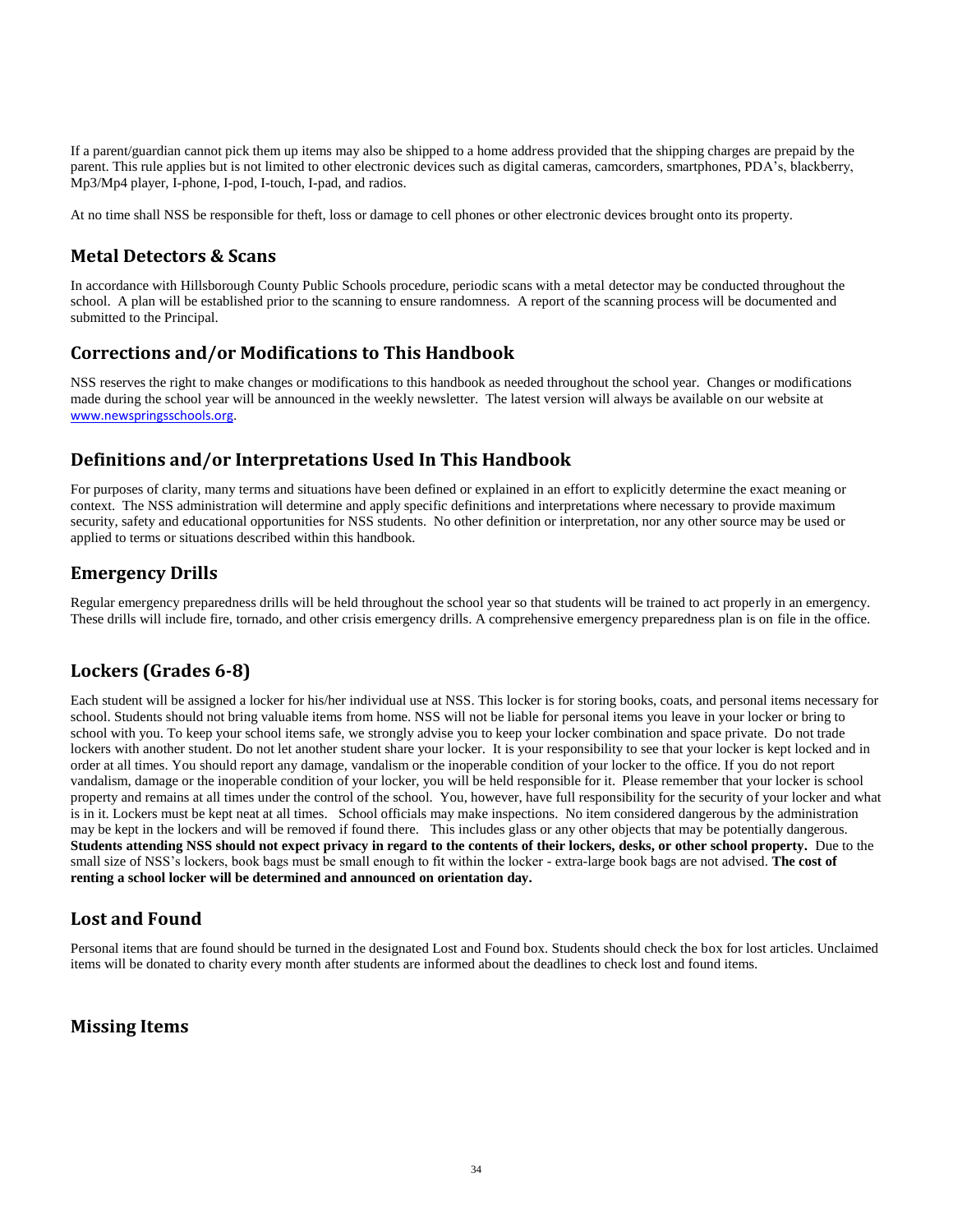When an item is missing, students should report the missing item to the Assistant Principal. At that time, the student should complete a *Missing Items Form* which will permit the item to be returned to the owner should it be found or located. Should the owner find the item themselves or it be returned directly to them, they should notify the Assistant Principal as soon as the item has been located.

#### **Parent Participation**

There are a number of opportunities at NSS which a parent can volunteer. Among these are jobs as library assistants, cafeteria aides, clinic volunteers, room representatives, and instructional partners. Contact the office for more information.

## **Payment by Check**

Parents may take care of monetary obligations by cash or money order. Money orders should be made payable to NSS.

#### **Recording Devices – Audio or Video**

NSS prohibits the use of audio or video recording equipment by anyone other than NSS staff or personnel on the NSS campus, within the school building, or at school sponsored events (on or off campus) without express written permission from the NSS Administration. Students found in violation will have their recording device confiscated, and be given a *Disciplinary Referral Form* for unauthorized recording. Parents or non-NSS personnel found in violation will immediately be required to leave - if uncooperative, appropriate law enforcement authorities will be contacted to have them removed from the premises.

## **Student Agenda / Hall Passes**

Students must bring their agenda to school daily, and carry it with them to all of their classes. All students in the hall while classes are in session must carry their agenda with them. There is a section for hall passes at the bottom of each page. Teachers will issue hall passes to students who have justifiable reasons for leaving the room. **An agenda will be issued to each child for a fee.** It is the student's responsibility to maintain their Student Agenda in the original condition as it was issued:

The front and back cover must not be altered or removed - The front cover and back cover must remain attached, and must not be altered, cut, or damaged in any way.

**Student & Parent Handbook may not be removed** - The Student & Parent Handbook section must remain intact as a part of the Agenda so that students and parents may reference the school information and rules at any time.

Dated pages may not be removed - Dated pages must remain in the Agenda for student, parent, and administrative reference to past assignments, phone permissions given, and/or hall passes issued.

Should a Student Agenda fail to meet these requirements, it will be confiscated and the student will be required to purchase another Student Agenda.

#### **Student I.D. Cards**

Student I.D. cards are issued to all students for security and identification purposes. Should the safety and security of our students be compromised in any way, a "LOCK DOWN" scenario would occur where outside law enforcement authorities may be required to enter and secure the building – all NSS staff and students must be able to show proper identification. All students must have their Student I.D. Card with them at all times and present it immediately when requested by school personnel or law enforcement authorities. Additionally, students need to present their Student I.D. Card in the Library in order to check out books or other reference materials. **The Student I.D. Card will be issued at the beginning of the school year to each child for a fee.** A replacement cost will be required for lost or damaged cards. It is recommended that all students maintain their Student I.D. Card in their wallet, purse or attached to a lanyard.

# **Telephone Calls**